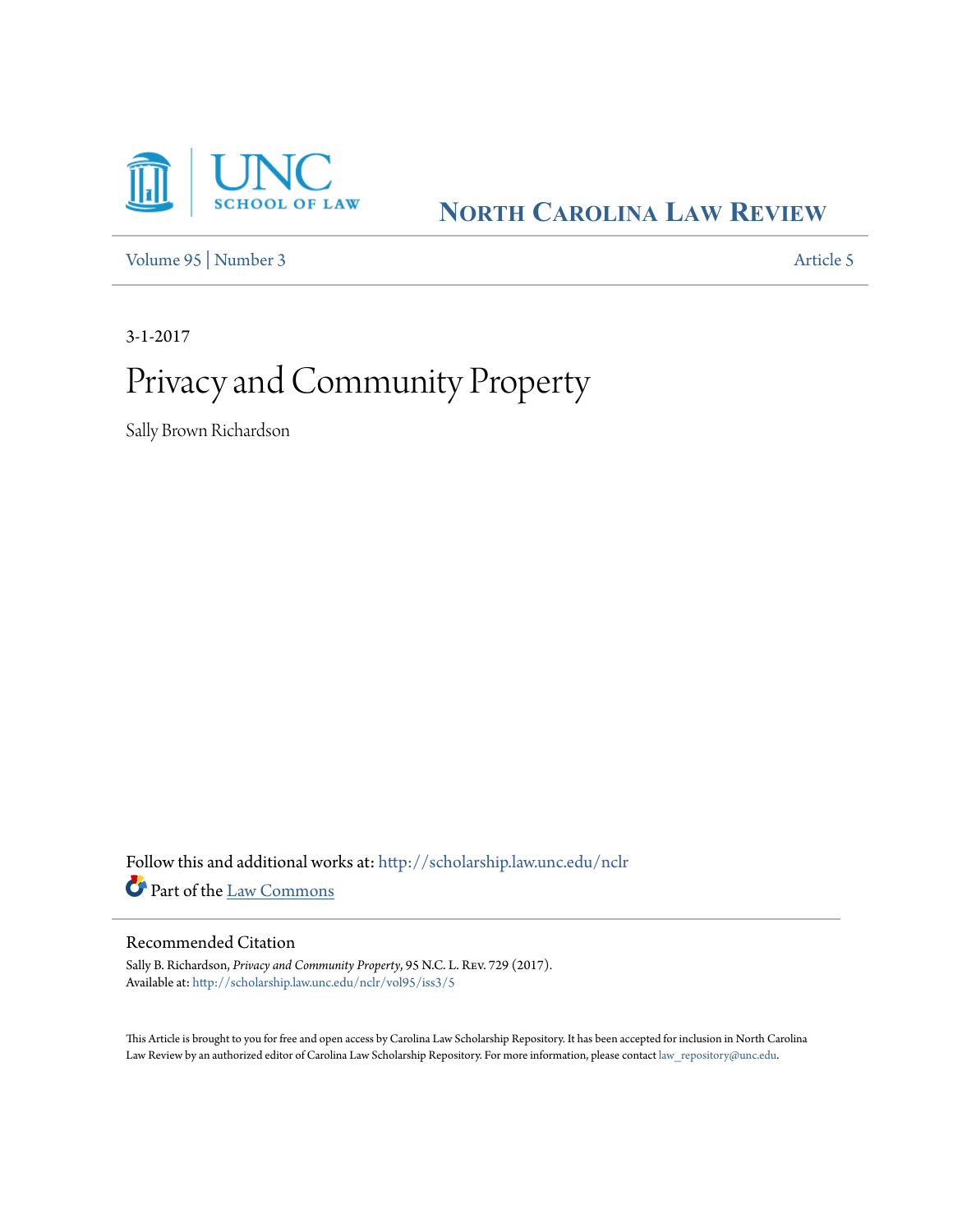# PRIVACY AND COMMUNITY PROPERTY\*

## SALLY BROWN RICHARDSON<sup>\*\*</sup>

*Technological advances are transforming the issue of intraspousal privacy. Increasingly, spying spouses are covertly obtaining emails and text messages, while spied-on spouses are filing lawsuits alleging intrusion upon their seclusion. The majority of courts that have examined the issue of intra-spousal privacy have held that spouses are no different than other individuals; spouses do not forfeit through marriage their expectation of privacy, even from one another.* 

*Determining the scope of a spouse's right of privacy is uniquely difficult in the nine community property jurisdictions within the United States. The default rule in these states is that property created or acquired during marriage is classified as community property, and thus jointly owned by both spouses. Because two people have an ownership interest in community property, managerial rules must be written to determine which spouse controls the property. The default management rule generally allows either spouse to have the authority to manage community property, regardless of which spouse acquires or uses the property. Because of these ownership and managerial rules, it is unclear what, if any, rights of privacy spouses have vis-à-vis one another with regards to community property. This ambiguity is an increasingly vexing problem, particularly given the exponential increase in the creation of property that a spouse* 

<sup>\* © 2017</sup> Sally Brown Richardson.

<sup>\*\*</sup> Charles E. Lugenbuhl Associate Professor of Law, Tulane University Law School. The author thanks Katharine K. Baker, Margaret F. Brinig, Andrea B. Carroll, Nestor Davidson, Seth Davis, Adam Feibelman, Amy Gajda, Janet C. Hoeffel, Sonia Katyal, John Lovett, Saru M. Matambanadzo, David D. Meyer, Shu-Yi Oei, J. Thomas Oldham, Ronald J. Scalise Jr., Sarah Schindler, James Y. Stern, and Robin Fretwell Wilson for offering helpful critiques of this Article. Earlier drafts of this Article have been presented at conferences and workshops at Georgetown University Law Center, Louisiana State University Paul M. Hebert Law Center, Queen's University (Belfast), Tulane University, and the University of Illinois Law College of Law, and the author thanks all participants for their suggestions. The author is also thankful to the Paul R. Verkuil Faculty Research Fund for its financial support of this Article. Finally, the author thanks Jeanne Amy, Cassie Hewlings, and Amanda Watson for their helpful research assistance. All views and any errors herein are solely attributable to the author.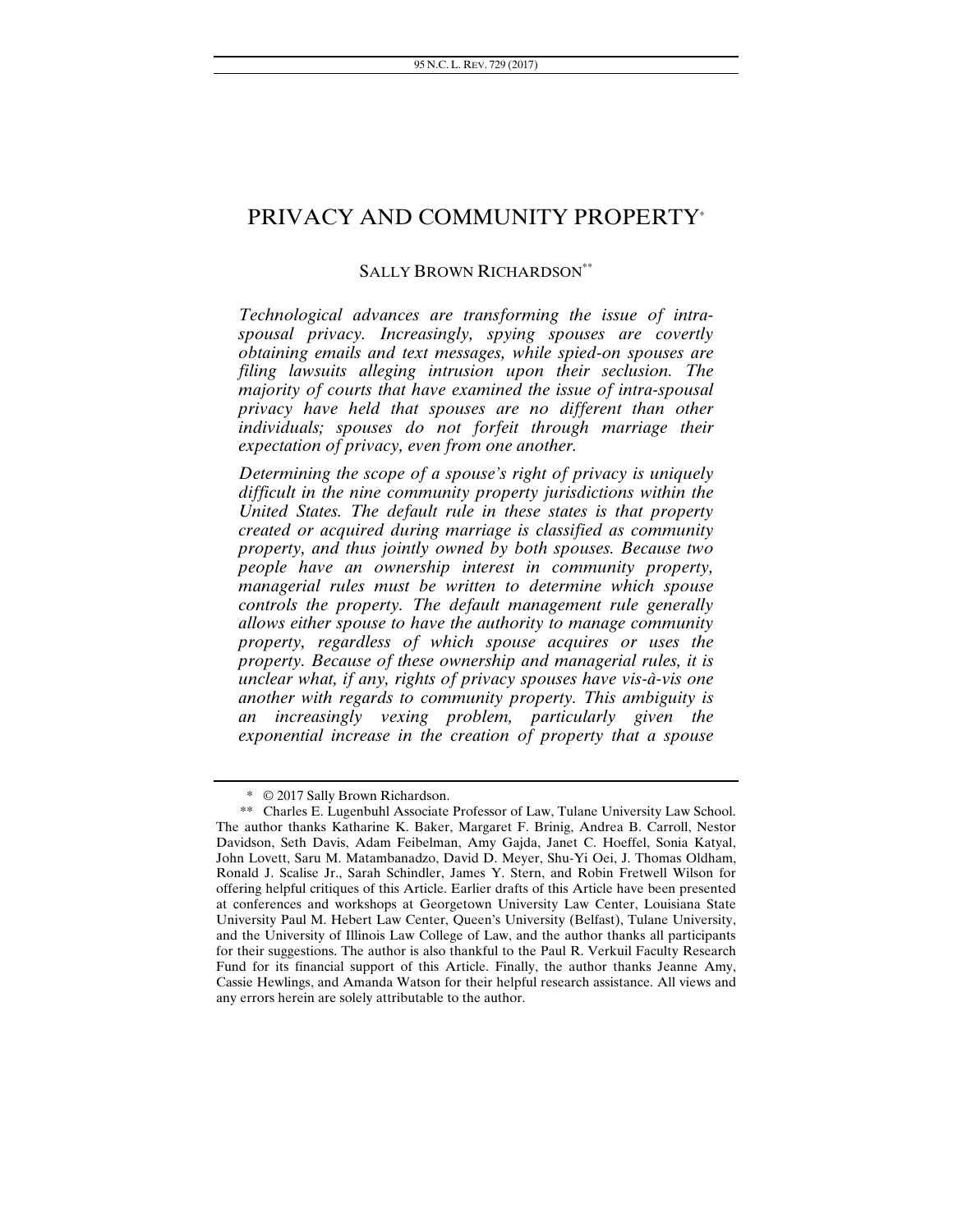*may wish to keep private—such as email and text messages—as well as the constant development of technology that makes these forms of property easier and more accessible.* 

*This Article dissects the intersection of community property and privacy. In doing so, this Article finds that the privacy rights of spouses in community property jurisdictions are, at best, uncertain. History, modern jurisprudence, and policy considerations lead to the normative position taken herein: that spouses in community property states should have an unambiguous right of privacy from one another, even with regards to property jointly owned. This Article provides a series of alternative strategies that courts and legislatures may pursue to ensure that such a right is fully protected, including possible modifications to current community property ownership or management rules.* 

| L.   |                                                       |  |
|------|-------------------------------------------------------|--|
|      | A. A Historic Union on Which Society Was Built737     |  |
|      | B.                                                    |  |
|      | C. Continuing Value Placed on the Marriage Union 742  |  |
| П.   | THE INTERSECTION OF PRIVACY AND MARRIAGE 744          |  |
|      |                                                       |  |
|      | 1. The Privacy Tort of Intrusion upon Seclusion 747   |  |
|      |                                                       |  |
|      | В.                                                    |  |
| III. | THE COMMUNITY PROPERTY OVERLAY ON PRIVACY 759         |  |
|      |                                                       |  |
|      | 1. Ownership in Community Property Regimes760         |  |
|      | 2. Comparison to Privacy of Other Joint Owners 767    |  |
|      | 3. Comparison to Employee Privacy in Employers'       |  |
|      |                                                       |  |
|      | B.                                                    |  |
|      |                                                       |  |
|      |                                                       |  |
| IV.  | THE WAY FORWARD FOR COMMUNITY PROPERTY                |  |
|      |                                                       |  |
|      | A. Should Spouses in Community Property Jurisdictions |  |
|      |                                                       |  |
|      | B. Altering the Community Property Regime to Protect  |  |
|      | Privacy                                               |  |
|      |                                                       |  |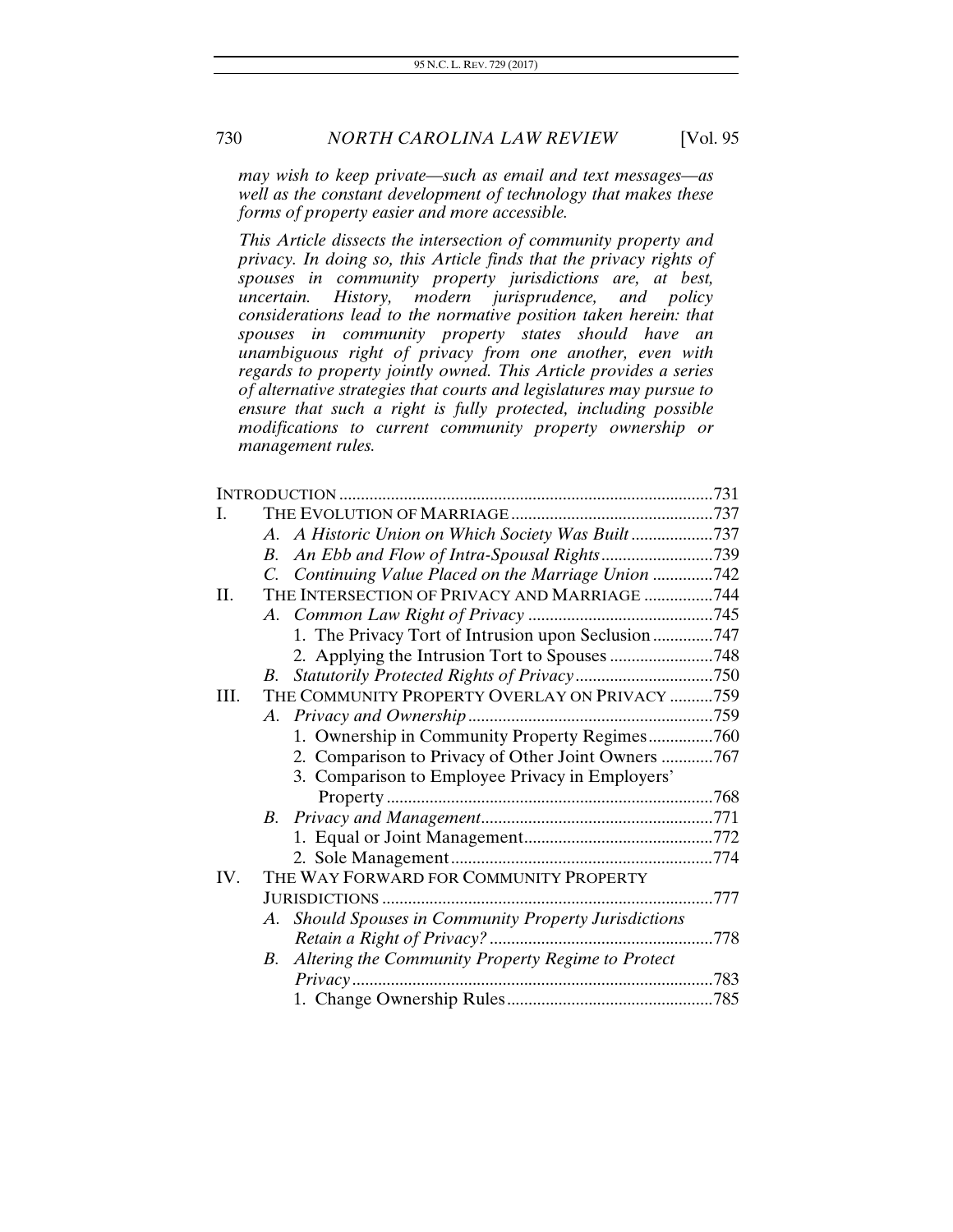| 2017]<br>COMMUNITY PROPERTY & PRIVACY LAW |  |
|-------------------------------------------|--|
|-------------------------------------------|--|

#### **INTRODUCTION**

Since Warren and Brandeis wrote *The Right to Privacy* in 1890<sup>1</sup>—and arguably before that time—the common law has recognized a person's right to a reasonable expectation of privacy from other private, non-governmental individuals.<sup>2</sup> In this vein, the *Restatement (Second) of Torts* precludes intrusions upon the solitude or seclusion of an individual or his private affairs or concerns that would be "highly offensive to a reasonable person."<sup>3</sup> While the right of privacy remains a cornerstone of tort law, the precise contours of what constitutes a highly offensive intrusion remain elusive, particularly in situations where property is jointly held. When two individuals have a concurrent property interest in the same thing, the law is unclear as to what rights of privacy the individuals have vis-àvis one another with regards to the jointly held property.4

The question of privacy between joint owners is at its greatest level of complexity in its most intimate context: property jointly owned by spouses. While spouses in all fifty states can and do acquire property together, intra-spousal privacy is of particular concern in the nine community property jurisdictions<sup>5</sup> where, by default, *all* property spouses create or acquire while married is jointly owned as community property.<sup>6</sup>

 <sup>1.</sup> Samuel D. Warren & Louis D. Brandeis, *The Right to Privacy*, 4 HARV. L. REV. 193 (1890).

<sup>2.</sup> *See* Union Pac. Ry. Co. v. Botsford, 141 U.S. 250, 251 (1891); *see also* Neil M. Richards & Daniel J. Solove, *Prosser's Privacy Law: A Mixed Legacy*, 98 CALIF. L. REV. 1887, 1891 (2010); Lior Jacob Strahilevitz, *A Social Networks Theory of Privacy*, 72 U. CHI. L. REV. 919, 930–35 (2005).

 <sup>3.</sup> RESTATEMENT (SECOND) OF TORTS § 652B (AM. LAW INST. 1977).

 <sup>4.</sup> To be clear from the outset, the question raised here is not what constitutional rights of privacy joint owners have from one another. The question is what *common law and statutory rights* of privacy joint owners have from one another.

 <sup>5.</sup> The nine community property jurisdictions are Arizona, California, Idaho, Louisiana, Nevada, New Mexico, Texas, Washington, and Wisconsin. *See* William Perez, *Community Property Laws by States*, BALANCE (Sept. 8, 2016), https://www .thebalance.com/community-property-states-3193432 [https://perma.cc/B67X-2EEP].

<sup>6.</sup> *E.g.*, ARIZ. REV. STAT. ANN. § 25-211 (Westlaw through 2016 2d Reg. Sess.) (defining community property as property acquired during marriage); CAL. FAM. CODE § 760 (West, Westlaw through 2016 Reg. Sess. laws) (same); IDAHO CODE § 32-906 (LEXIS through 2016 Reg. Sess.); LA. CIV. CODE ANN. art. 2338 (Westlaw through 2016 2d Extraordinary Sess.); NEV. REV. STAT. ANN. § 123.220 (West, Westlaw through 2015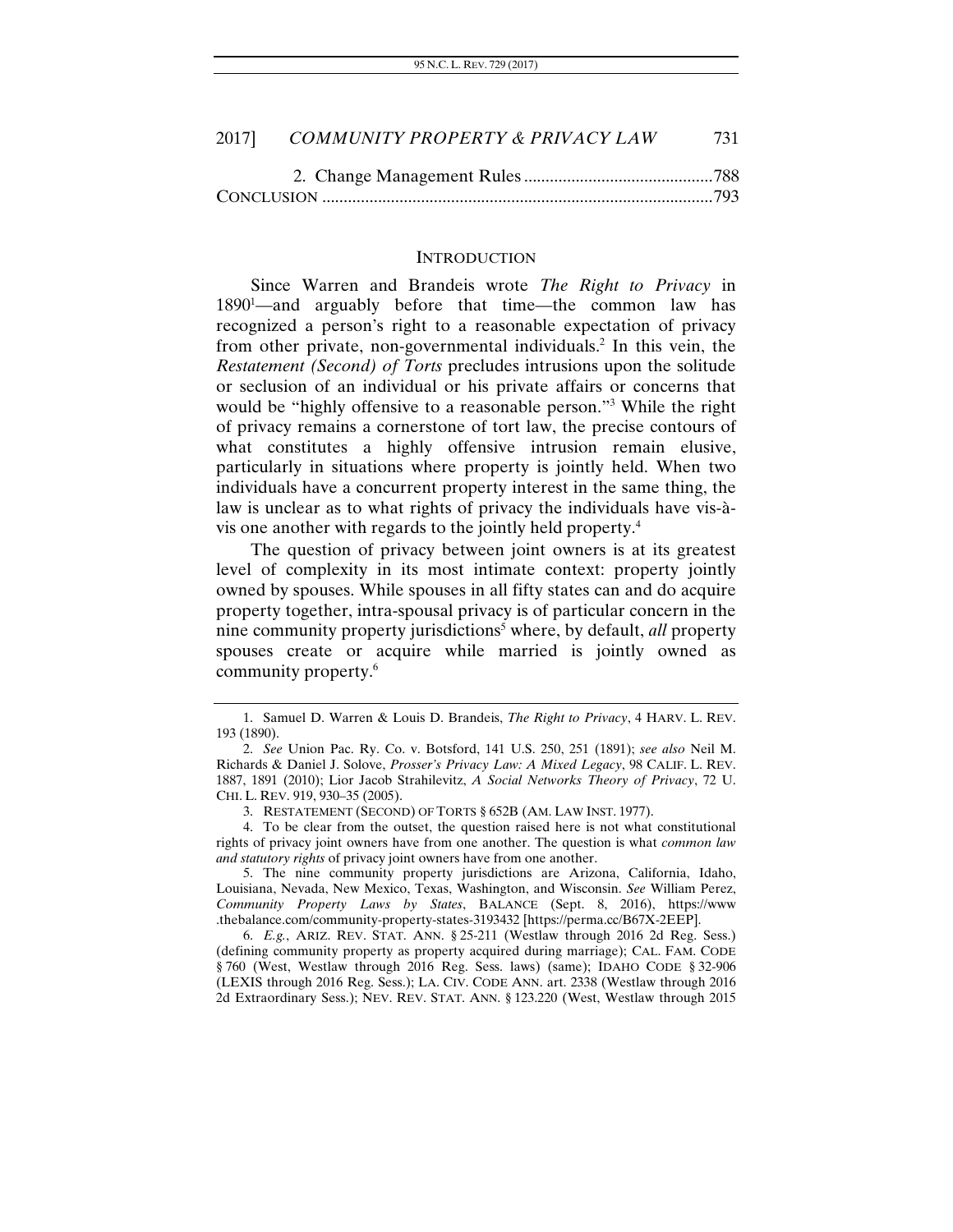What rights of privacy spouses have in community property remains an unanswered and increasingly vexing question. Technological advances are transforming the issue of intra-spousal privacy, thus increasing the need to determine the extent of spouses' privacy rights in community property jurisdictions. Today, individuals engage in more transactions and communications online, thereby increasing the "digital lipstick [left] on the collar."7 For more than a decade, spy software has been available for less than \$100 and can be easily installed without making anyone the wiser.<sup>8</sup> Case law in noncommunity property states, or separate property jurisdictions, is replete with stories of spouses secretly videotaping one another or hacking into the other's email accounts.<sup>9</sup>

Numerous courts in separate property jurisdictions that have thus far examined the issue of intra-spousal privacy have held that spouses are no different than other individuals—spouses do not "forfeit through marriage [their] expectation of privacy."<sup>10</sup> Courts typically analyze intra-spousal privacy under the modern privacy tort of intrusion upon seclusion.<sup>11</sup> Under this analysis, the question is whether the intrusion would be highly offensive to a reasonable person.12 The fact that spouses share a home may, in some instances,

 7. Laura M. Holson, *Text Messages: Digital Lipstick on the Collar*, N.Y. TIMES (Dec. 8, 2009), http://www.nytimes.com/2009/12/09/us/09text.html?\_r=0 [https://perma.cc/3MMt-NMT7].

 8. Joyce Crane, *Is It Healthy To Be Stealthy? Using Software to Spy*, BOS. GLOBE, Apr. 9, 2001, at C2.

10. *Tigges*, 758 N.W.2d at 828 (citing Miller v. Brooks, 123 N.C. App. 20, 472 S.E.2d 350 (1996); Clayton v. Richards, 47 S.W.3d 149 (Tex. Ct. App. 2001)).

11. *See infra* Section II.A.1.

12. RESTATEMENT (SECOND) OF TORTS § 652B (AM. LAW INST. 1977).

Legis. Sess. and 2016 Spec. Sess.); *In re* Estate of Patton, 494 P.2d 238, 242 (Wash. Ct. App. 1972) (noting that each spouse has a one-half interest in community property); J. Thomas Oldham, *Management of the Community Estate During an Intact Marriage*, 56 LAW & CONTEMP. PROBS. 99, 100 (1993).

The discussion herein focuses on community property jurisdictions because the default rule in these jurisdictions is that, barring legislation to the contrary, all property acquired during marriage is jointly owned from the moment of its acquisition. *E.g.*, ARIZ. REV. STAT. ANN. § 25-211 (Westlaw). The same issues of privacy arise for property jointly owned by spouses in non-community property jurisdictions. Future projects will examine more broadly the issues of privacy and jointly owned property. The quantity of jointly owned property automatically created in community property regimes makes privacy and community property a particularly interesting starting point.

<sup>9.</sup> *E.g.*, *In re* Marriage of Tigges, 758 N.W.2d 824, 825 (Iowa 2008) (spouse secretly videotaping other spouse); People v. Walker, 813 N.W.2d 750, 751 (Mich. 2012) (mem.) (spouse reading other spouse's emails without authorization); State v. Hormann, 805 N.W.2d 883, 886–87 (Minn. Ct. App. 2011) (spouse monitoring whereabouts of other spouse's vehicle without other spouse's knowledge); *see also infra* Part II.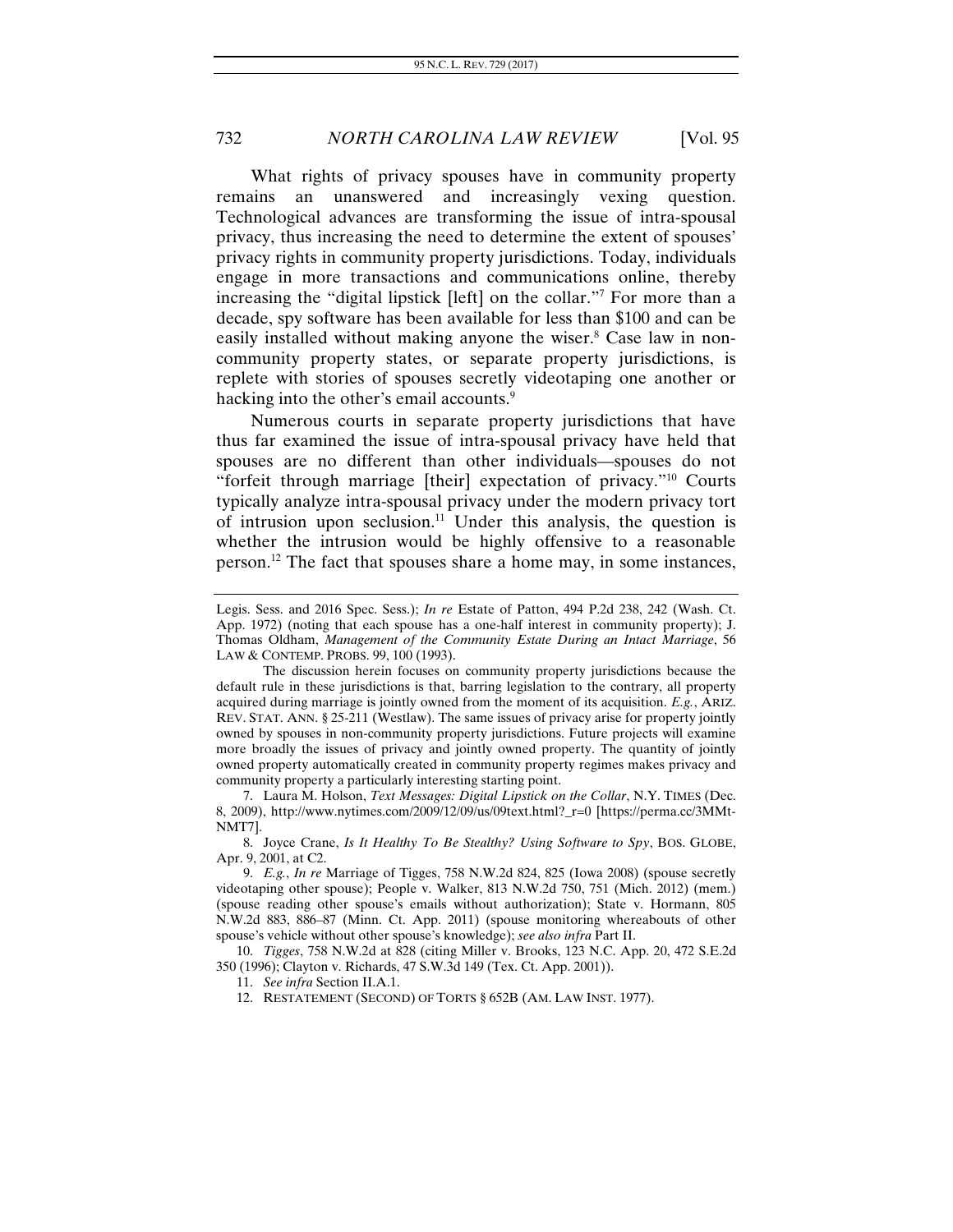suggest that an actionable intrusion did not occur, but this is purely a factual determination in what is, and is not, a highly offensive intrusion within an intimate living arrangement.<sup>13</sup> The legal rule is generally the same for spouses as it is for non-spouses—individuals, regardless of whether they are married, have a reasonable expectation of privacy from other parties.<sup>14</sup>

Determining the scope of spouses' rights of privacy is uniquely difficult in community property jurisdictions. In these states, all property created or acquired during the marriage is jointly owned by the spouses from the moment the property is created or acquired.15 For example, if a spouse purchases a diary while married, the diary is classified as community property from the time of its purchase, regardless of whether only one spouse uses and has access to it. Ownership rules in community property jurisdictions do not distinguish between which spouse purchases the diary or intends to write in the diary.

Spouses may lose at least some, and perhaps all, of their rights of privacy with regard to community property for two reasons. First, individuals who jointly own property traditionally have equal rights of

<sup>13.</sup> *E.g.*, Miller v. Brooks, 123 N.C. App. 20, 27, 472 S.E.2d 350, 355 (1996); *see* Laura W. Morgan & Lewis B. Reich, *The Individual's Right of Privacy in a Marriage*, 23 J. AM. ACAD. MATRIM. L. 111, 125–27 (2010).

<sup>14.</sup> *Tigges*, 758 N.W.2d at 828; *Walker*, 813 N.W.2d at 751; *Miller*, 123 N.C. App. at 27, 472 S.E.2d at 355.

 <sup>15.</sup> *E.g.*, ARIZ. REV. STAT. ANN. § 25-211 (Westlaw through 2016 2d Reg. Sess.) ("All property acquired by either husband or wife during the marriage is the property of the husband and wife . . . ."). As discussed in depth herein, there are exceptions to the rule that property acquired during marriage is community property. *See infra* Section III.A.1. Furthermore, as I have previously argued, it is possible (though improbable) that some forms of community property that spouses might wish to keep private, such as emails or text messages, could escape the classification of community property under certain scenarios, such as if it is found to be a gift to one spouse or in some jurisdictions if it is considered the profit of a separate property email account. *See* Sally Brown Richardson, *Classifying Virtual Property in Community Property Regimes: Are My Facebook Friends Considered Earnings, Profits, Increases in Value, or Goodwill?*, 85 TUL. L. REV. 717, 758– 70 (2011) [hereinafter Richardson, *Classifying Virtual Property*].

Even in that unlikely situation, and despite the numerous exceptions to the classification of property as community, community property jurisdictions create broader presumptions that property possessed or owned while married is community property, thereby making it more difficult to have property classified as separate property. *See, e.g.*, LA. CIV. CODE ANN. art. 2340 (Westlaw through 2016 2d Extraordinary Sess.); TEX. FAM. CODE ANN. § 3.003(a) (West, Westlaw through 2015 Legis. Sess.) (stating that property possessed during marriage is presumed to be community property); WIS. STAT. ANN. § 766.31 (West, Westlaw through 2015 Act 392) (stating that all property is presumed to be community property).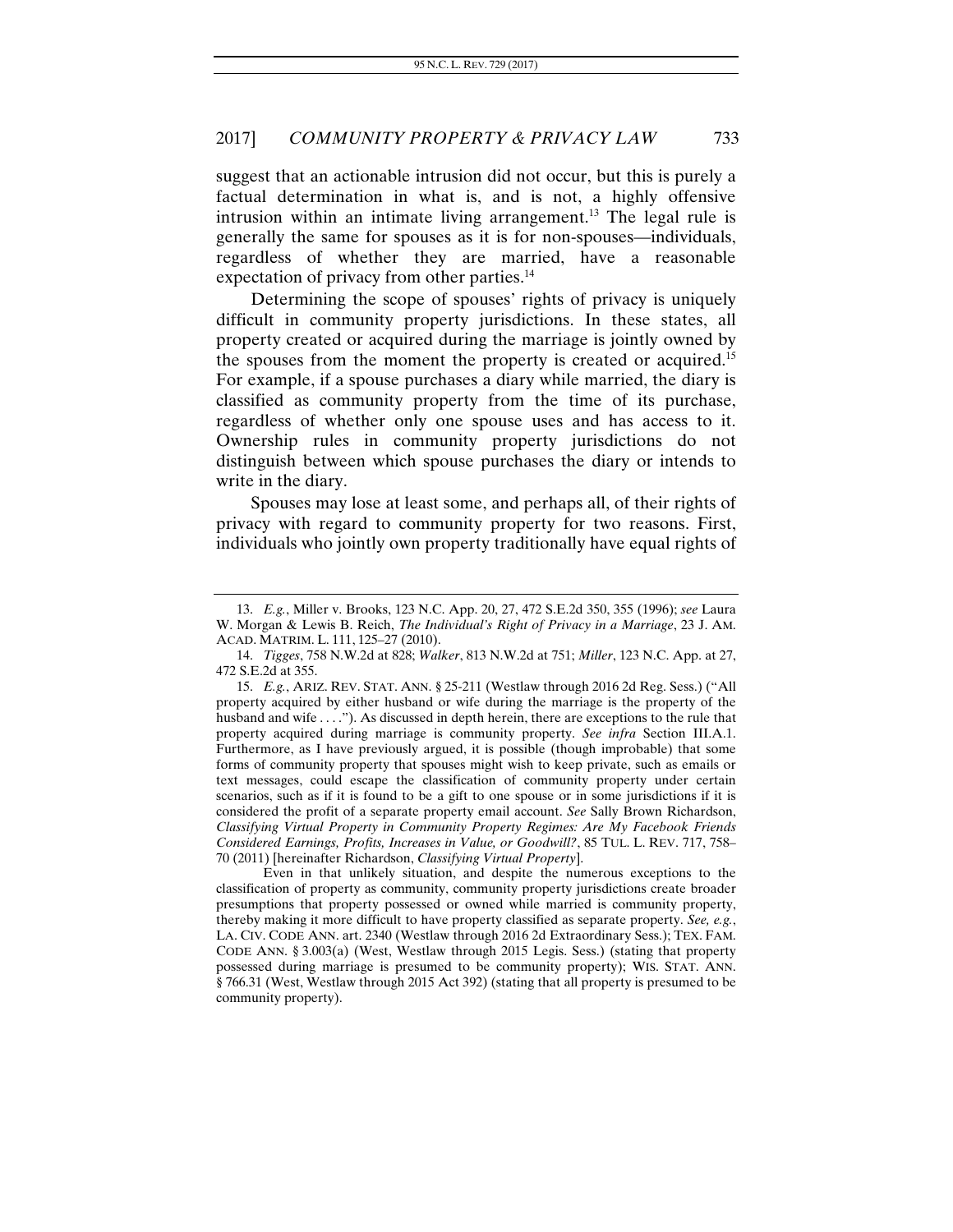use of that property.16 Equal rights of use usually preclude the joint owners from excluding one another from the jointly owned property.17 Without an ability to exclude, it is unclear the extent to which a joint owner, like a spouse in a community property regime, can maintain a right of privacy. For example, with regards to a community property diary, if the spouse who writes in the diary has no ability to exclude the non-authoring spouse from the diary, it is uncertain what rights of privacy, if any, the authoring spouse actually has in the diary.

Second, the default rule in community property regimes is that community property is subject to equal management.<sup>18</sup> Equal management means that either spouse can make decisions regarding the property, such as decisions to sell, encumber, or lease the property, without needing the consent of the other spouse.19 If the diary is subject to equal management—which it likely would be either the authoring or non-authoring spouse has the authority to sell the diary.20 It remains an open question whether one spouse can retain a right of privacy in a piece of community property that either spouse could, at any time, lawfully alienate.<sup>21</sup> In other words, if equal management grants both spouses the greater rights to sell, encumber, or lease community property, should not both spouses have lesser

<sup>16.</sup> *See, e.g.*, McCormick v. McCormick, 220 So. 2d 654, 655 (Fla. Dist. Ct. App. 1969); Snodgrass v. Baumgart, 974 P.2d 604, 607 (Kan. Ct. App. 1999); Seaboard Air Line R. Co. v. Atl. Coast Line R. Co., 237 N.C. 88, 95, 74 S.E.2d 430, 435 (1953).

<sup>17.</sup> *See, e.g.*, Skalla v. Canepari, 430 S.W.3d 72, 79 (Ark. 2013); Galasso v. Del Guercio, 276 A.2d 186, 189 (N.J. 1971).

<sup>18.</sup> *See, e.g.*, ARIZ. REV. STAT. ANN. § 25-214(B) (Westlaw) (establishing that spouses have equal management over community property); CAL. FAM. CODE § 1100 (Westlaw); LA. CIV. CODE ANN. art. 2346 (Westlaw through 2016 2d Extraordinary Sess.) (providing for equal management unless otherwise provided by law).

<sup>19.</sup> *E.g.*, IDAHO CODE § 32-912 (LEXIS through 2016 Reg. Sess.); LA. CIV. CODE ANN. art. 2346 (Westlaw); N.M. STAT. ANN. § 40-3-14 (West, Westlaw through 2016 Reg. Sess.).

<sup>20.</sup> *See* Elizabeth De Armond, *It Takes Two: Remodeling the Management and Control Provisions of Community Property Law*, 30 GONZ. L. REV. 235, 249 (1995) (discussing equal management schemes).

 <sup>21.</sup> There are instances under community property law when one spouse may have sole managerial authority over a particular piece of community property, thereby giving the managing spouse the sole right to make decisions with regards to that property. *See, e.g.*, CAL. FAM. CODE § 1100(d) (Westlaw); LA. CIV. CODE ANN. art. 2351 (Westlaw); TEX. FAM. CODE ANN. § 3.102 (West, Westlaw through 2015 Legis. Sess.). It is not clear, however, that having sole managerial authority establishes a right of privacy for the managing spouse given that the non-managing spouse still retains an ownership interest in the property. *See infra* Section III.B.2.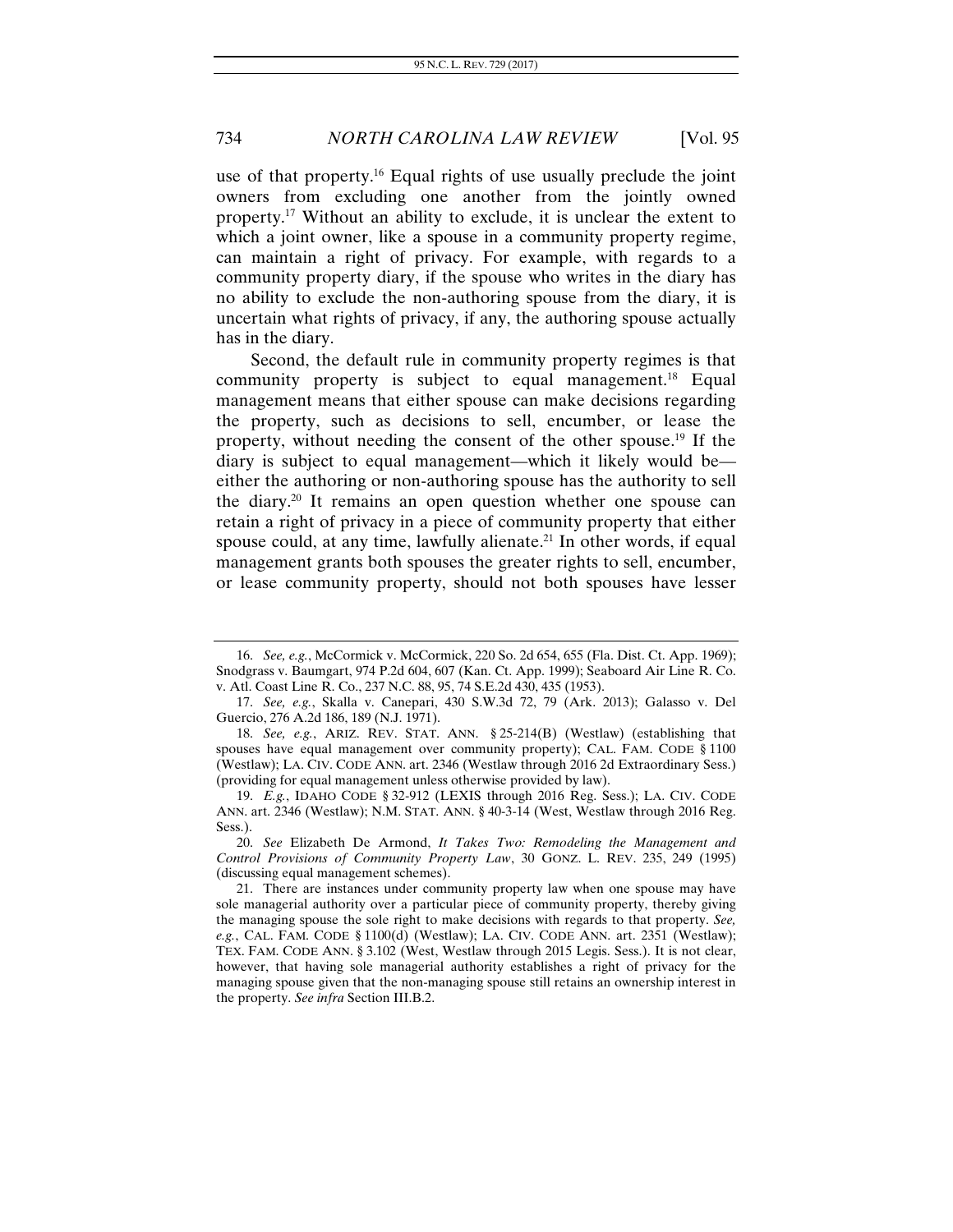rights in that property, such as the rights to read and use the property?

While the nature of community property calls into question the extent to which spouses retain a right of privacy from one another, there is a strong public policy in favor of intra-spousal privacy.<sup>22</sup> The majority of states—including the nine community property jurisdictions—recognize intrusion upon seclusion as a tort.<sup>23</sup> Statutes in all fifty states make modern invasions of privacy, such as eavesdropping and wiretapping, unlawful.<sup>24</sup> Non-community property jurisdictions have almost universally held that spouses retain their common law and statutorily provided rights of privacy vis-à-vis one another after entering marriage.<sup>25</sup> If spouses living under community property regimes receive different—and ultimately fewer—rights of privacy, this strong public policy in favor of individual privacy would diminish that privacy interest for married individuals. Despite public policy, it remains unclear whether spouses in community property jurisdictions have a right of privacy from one another in their community property. Courts have not yet examined this intersection of privacy and community property law, and little scholarship has been written on the topic.<sup>26</sup>

25. *See infra* Part II.

 <sup>22.</sup> *E.g.*, Clayton v. Richards, 47 S.W.3d 149, 155–56 (Tex. Ct. App. 2001). The right of privacy discussed here is limited to the right of privacy from other private parties.

<sup>23.</sup> *See, e.g.*, WIS. STAT. ANN. § 995.50(2)(a) (West, Westlaw through 2015 Act 392); Godbehere v. Phoenix Newspapers, Inc., 783 P.2d 781, 784–85 (Ariz. 1989) (noting that Arizona imposes a stricter standard for the intrusion tort when the damages alleged are emotional); Sanders v. Am. Broad. Cos., 978 P.2d 67, 72 (Cal. 1999); Hoskins v. Howard, 971 P.2d 1135, 1140 (Idaho 1998); Jaubert v. Crowley Post-Signal, Inc., 375 So. 2d 1386, 1388 (La. 1979); City of Las Vegas Downtown Redevelopment Agency v. Hecht, 940 P.2d 134, 138 (Nev. 1997); PETA v. Bobby Berosini, Ltd., 895 P.2d 1269, 1279 (Nev. 1995), *overruled on other grounds*, Moore v. Sun Publ'g Corp., 881 P.2d 735, 743 (N.M. Ct. App. 1994), *cert. denied*, 882 P.2d 21 (N.M. 1994); Valenzuela v. Aquino, 853 S.W.2d 512, 524 (Tex. 1993); Mark v. King Broad. Co., 618 P.2d 512, 518 (Wash. Ct. App. 1980); *see also*  RESTATEMENT (SECOND) TORTS § 652A (AM. LAW INST. 1977).

<sup>24.</sup> *See* sources cited *infra* notes 157, 164 (listing all state statutes making eavesdropping, wiretapping, and unauthorized computer access unlawful). As discussed more fully herein, the federal Electronic Communications Privacy Act also prohibits the unauthorized interception of wire, oral, and electronic communications. *See infra* Section II.B.

<sup>26.</sup> *See* Richardson, *Classifying Virtual Property*, *supra* note 15, at 758–70; Sally Brown Richardson, *How Community Property Jurisdictions Can Avoid Being Lost in Cyberspace*, 72 LA. L. REV. 89, 90 (2011) [hereinafter Richardson, *How Community Property Jurisdictions*]. *See generally* Lillian Marie Grappe, Comment, "*Yours, Mine, or Ours?": Ownership and Management of Electronic Communications in Community Property Regimes*, 18 TUL. J. TECH. & INTELL. PROP. 161 (2015) (exploring ownership regimes within community property jurisdictions).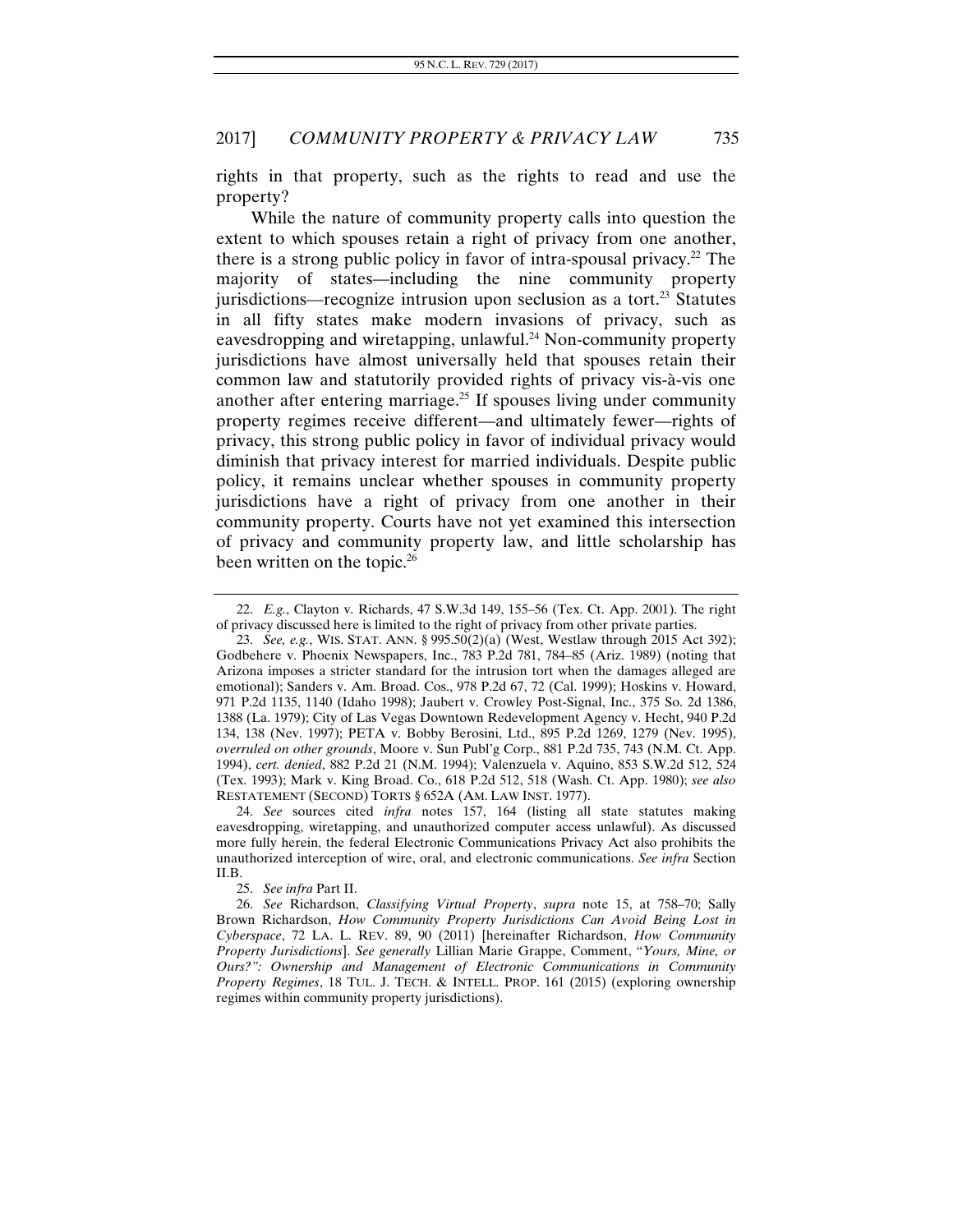As discussed herein, history, modern jurisprudence, and policy considerations lead to the normative position that spouses in community property states should have an unambiguous right of privacy from one another, even with regards to property they jointly  $own<sup>27</sup>$  If spouses are to retain meaningful rights of privacy, then jurisdictions must determine how two spouses can have ownership and managerial rights in community property when one spouse has a right of privacy in that community property from the other spouse. In other words, states that want to ensure spouses have a right of privacy must address the fundamental question of how community property law can coexist with intra-spousal privacy.

This Article asserts that intra-spousal rights of privacy can be clearly established within community property regimes by altering community property ownership or management rules. In doing so, this Article provides a series of alternative strategies that courts and legislatures may pursue. These possible solutions include alterations to current community property ownership rules based on Neil Richards's theory of intellectual privacy, as well as changes to community property management law that make spouses' privacy rights akin to the rights of privacy provided under the Fourth Amendment and the Freedom of Information Act.28

To reach this end, the Article proceeds as follows. Part I discusses the evolution of marriage, demonstrating how the law has developed from viewing spouses as one person to seeing spouses as two, distinct individuals. This evolving construction has thereby allowed courts to recognize a spouse's right of privacy from her spouse. Part II details the right of privacy a person generally has from other non-governmental individuals and examines how this right is applied to the spousal relationship in separate property jurisdictions. Part III explains how community property ownership and management law creates a lack of clarity regarding intra-spousal privacy. Part IV asserts that spouses in community property states should retain a right of privacy with regards to their community property and proposes a series of possible revisions to state community property law that seek to ensure that such personal privacy interests are protected.

<sup>27.</sup> *See infra* Section IV.A.

<sup>28.</sup> *See infra* Section IV.B.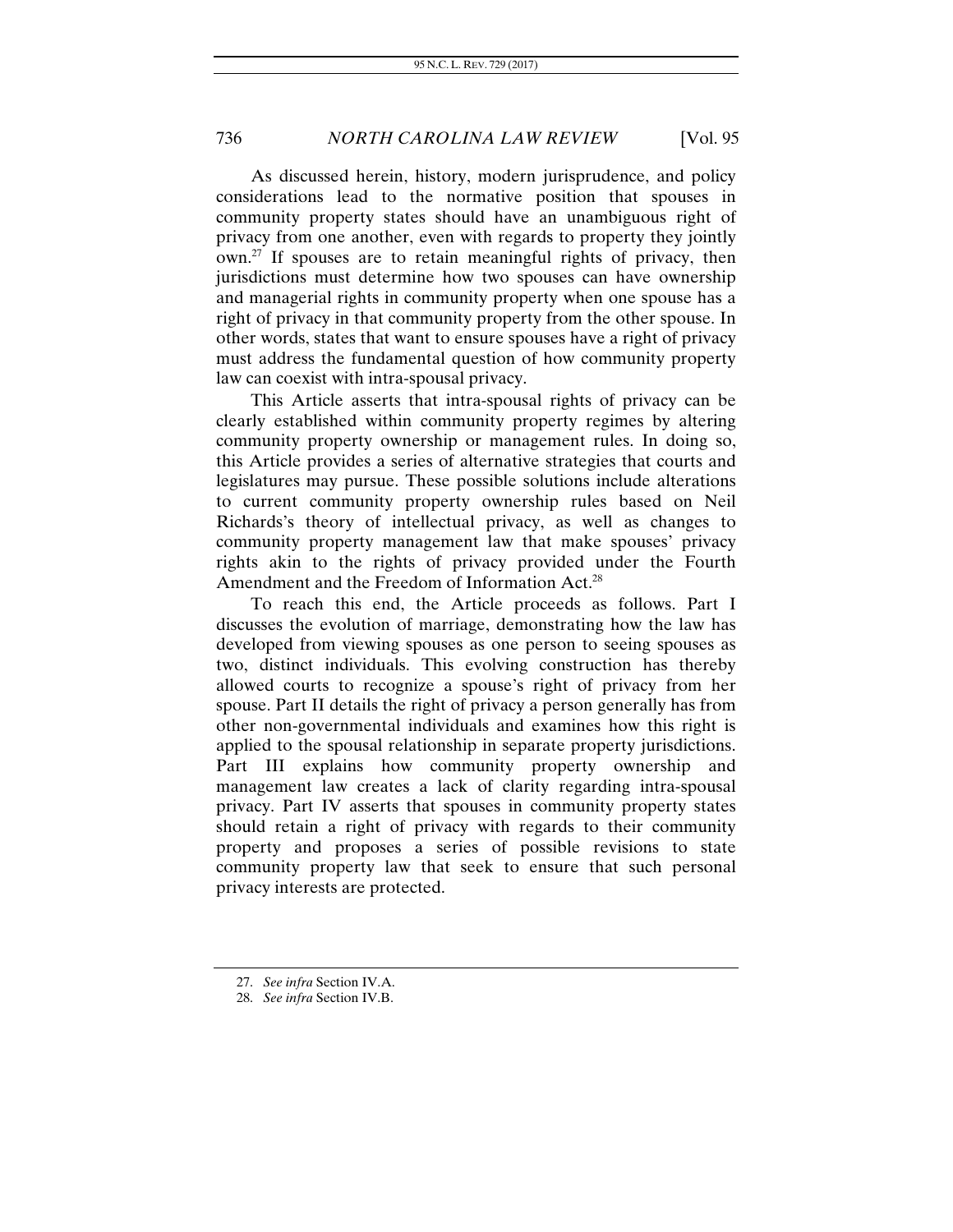#### I. THE EVOLUTION OF MARRIAGE

Since the beginning of civilization, individuals have exchanged vows of marriage, and society has valued the marriage institution.29 The import placed on marriage has impacted laws regulating the rights of spouses as a unit, as well as the rights of spouses as individuals. Over time, as perspectives on marriage and the individuality of spouses have changed, the rights of spouses vis-à-vis one another have similarly transformed. This transformation in the rights of spouses has allowed courts to find that spouses have a right of privacy from one another.

#### *A. A Historic Union on Which Society Was Built*

In describing the value of the city-state, Aristotle wrote, "Since . . . the legislator should see to it from the start that the bodies of children being reared develop in the best possible way, he must first supervise the union of the sexes . . . ."30 Aristotle's belief that procreation was good and necessary for the future of the state served as the basis for his conclusion that the state should be in the business of "determin[ing] what sorts of people should have marital relations with one another, and when."<sup>31</sup>

Considering marriage as a valuable union was by no means a unique view during the early development of civilization. Cicero shared Aristotle's view that marriage was important to the foundation of government.32 For Cicero, the foundation of civil government was built on the "bond of union[s] of the human race in general," and "the first bond of union [was] that between husband and wife."33

Given the early beliefs in the importance of marriage for the formation of government, it is of little surprise that America's founding fathers similarly valued the marriage union.<sup>34</sup> John Adams

<sup>29.</sup> *See In re* Marriage Cases, 183 P.3d 384, 401 (Cal. 2008) (discussing the tradition of marriage).

<sup>30.</sup> ARISTOTLE, POLITICS, bk. VII, ll. 1334<sup>b</sup>29-32, at 220 (C.D.C. Reeve trans., Hackett Publ'g Co. 2d ed. 1998) (c. 350 B.C.E.).

<sup>31.</sup> *Id.* 

 <sup>32.</sup> MARCUS TULLIUS CICERO, DE OFFICIIS bk. I, xvii, at 56–57 (T.E. Page, E. Capps & W.H.D. Rouse eds., Walter Miller trans., Harv. Univ. Press 1913) (c. 44 B.C.E.). 33. *Id.* 

<sup>34.</sup> *See* ALEXIS DE TOCQUEVILLE, DEMOCRACY IN AMERICA 695 (Arthur Goldhammer trans., Penguin Putnam, Inc. 2004) (1835) (referring to marriage as "the bonds of matrimony" and emphasizing the importance of the wife's role and domestic interests to the unique economic and religious principles of the United States).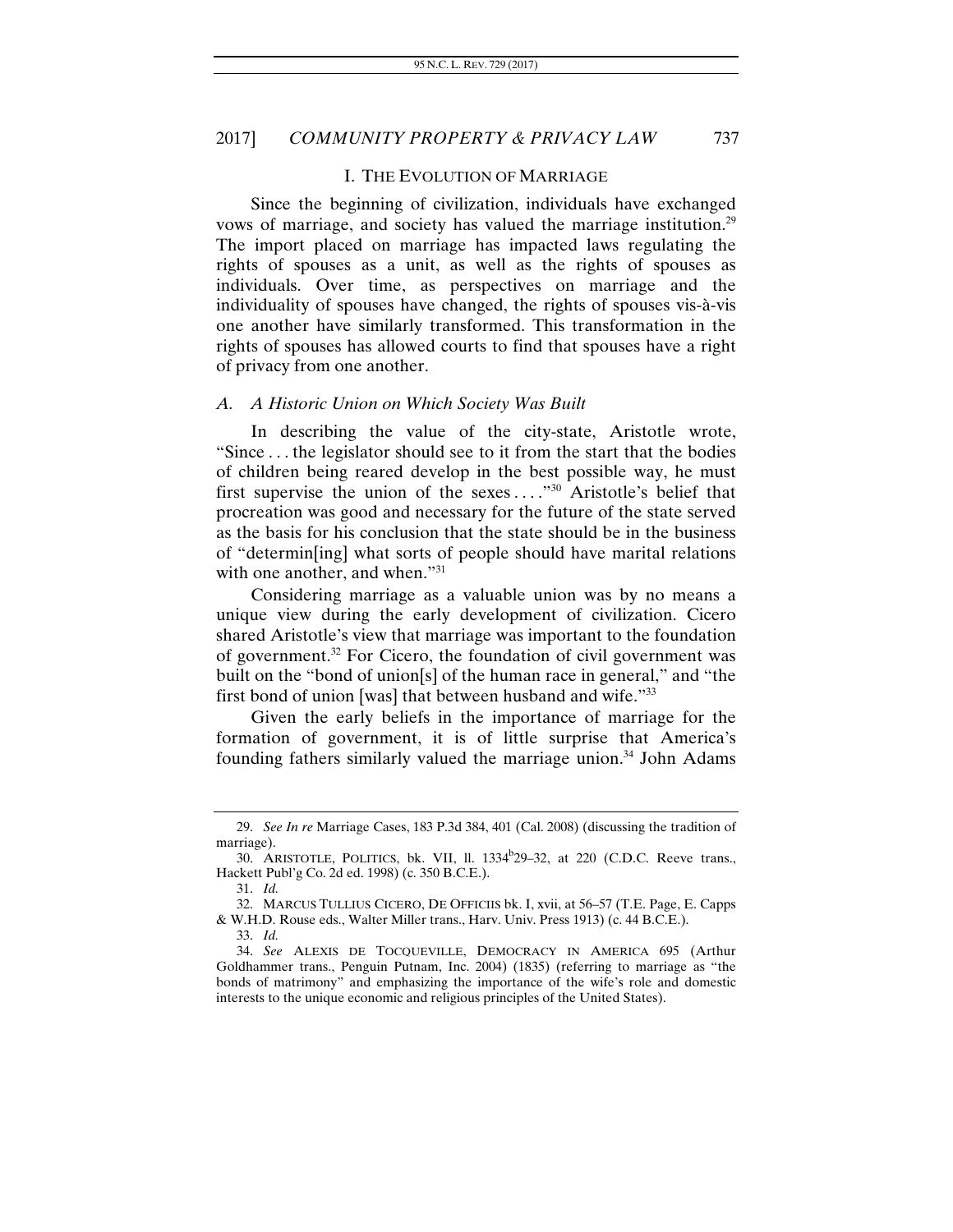noted that the family was "[t]he foundation[] of national morality."35 Thomas Jefferson similarly wrote, "Harmony in the marriage state is the very first object to be aimed at."36 Benjamin Franklin, responding in the *Pennsylvania Packet* to a reader's inquiry on whether the reader was wise to enter into an early marriage, said,

I am glad you are married, and congratulate you cordially upon it. You are now more in the way of becoming a useful citizen; and you have escap'd the unnatural State of Celibacy for Life, the Fate of many here who never intended it, but who, having too long postpon'd the Change of their Condition, find at length that 'tis too late to think of it, and So live all their Lives in a Situation that greatly lessens a Man's Value . . . .<sup>37</sup>

From its inception, the United States Supreme Court indicated a similar view on the importance of marriage. In deciding whether religious freedom could be used as a defense against prosecution for polygamy, the Court in *Reynolds v. United States*<sup>38</sup> offered an early commentary on the value of marriage.<sup>39</sup> The Court held that it was "impossible to believe that the constitutional guaranty of religious freedom was intended to prohibit legislation in respect to this most important feature of social life. Marriage, while from its very nature a sacred obligation, is nevertheless, in most civilized nations, a civil contract, and usually regulated by law."40 By placing marriage above all else, the Court reflected on the view of marriage as a union upon which "society may be said to be built."<sup>41</sup>

 <sup>35.</sup> JOHN ADAMS, PASSY & PARIS, *in* 4 DIARY AND AUTOBIOGRAPHY OF JOHN ADAMS 111, 123 (L.H. Butterfield, Leonard C. Faber & Wendell D. Garrett eds., 1962).

 <sup>36.</sup> Letter from Thomas Jefferson, U.S. President-Elect, to Mary Jefferson Eppes (Jan. 7, 1798), https://founders.archives.gov/documents/Jefferson/01-30-02-0008. [http:// perma.cc/RDR8-UM2M].

 <sup>37.</sup> Letter from Benjamin Franklin to John Alleyne (Aug. 9, 1768), https:// founders.archives.gov/documents/Franklin/01-15-02-0101 [http://perma.cc/P34U-S9NA]. 38. 98 U.S. 145 (1878).

<sup>39.</sup> *Id.* at 165.

<sup>40.</sup> *Id.* 

<sup>41.</sup> *Id. See* Davis v. Beason, 133 U.S. 333, 343–44 (1890); *see also* Maynard v. Hill, 125 U.S. 190, 205 (1888) (describing marriage as "creating the most important relation in life, as having more to do with the morals and civilization of a people than any other institution"); Murphy v. Ramsey, 114 U.S. 15, 45 (1885) (describing marriage as "the sure foundation of all that is stable and noble in our civilization; the best guaranty of that reverent morality which is the source of all beneficent progress in social and political improvement").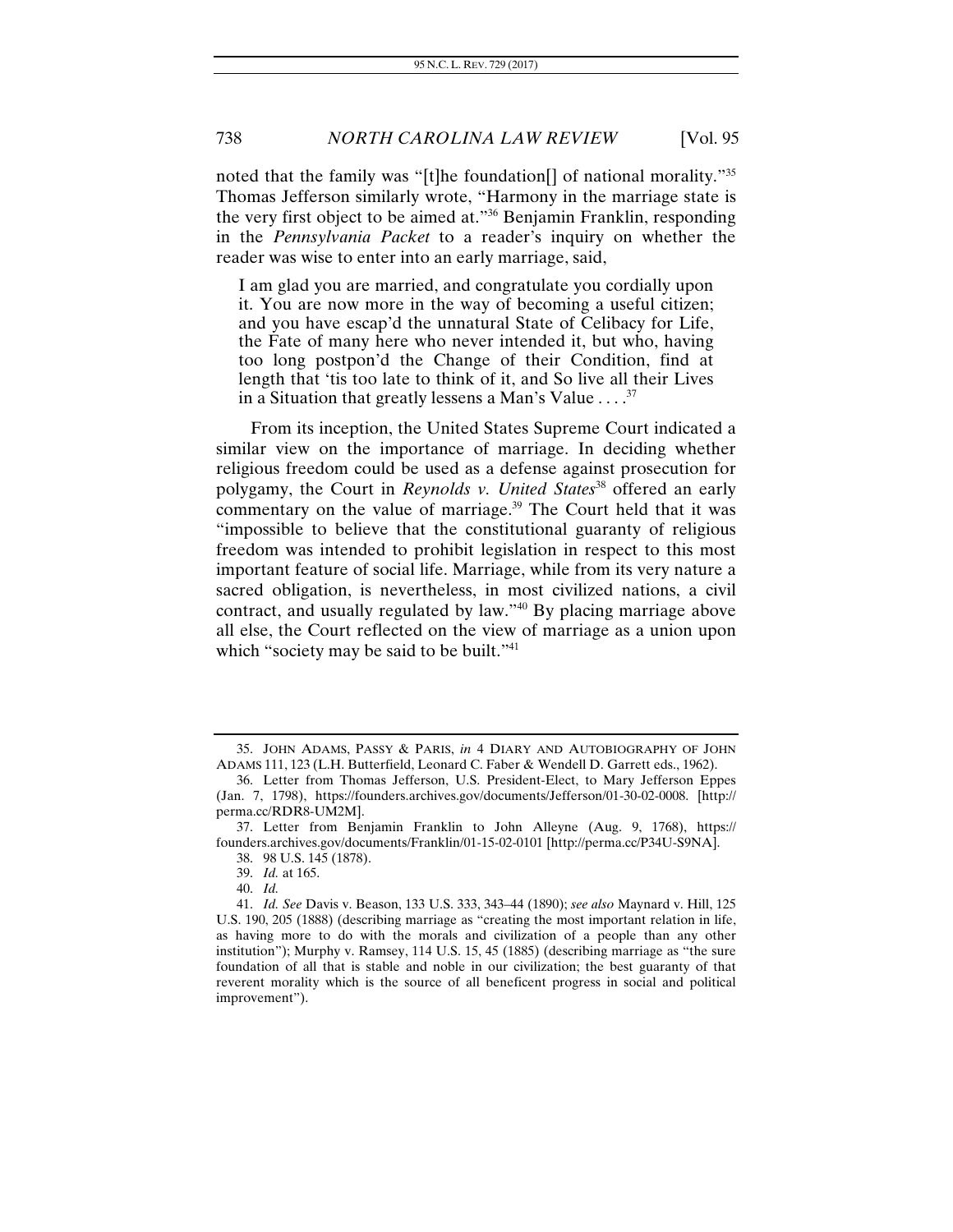#### *B. An Ebb and Flow of Intra-Spousal Rights*

The Court's axiomatic acceptance of marriage as the bedrock of society coupled well with the understanding in the 1700s and 1800s that marriage created one person, such that individuality—specifically that of the woman—ended upon the beginning of wedded life.<sup>42</sup> As Blackstone famously wrote,

By marriage, the husband and wife are one person in law: that is, the very being or legal existence of the woman is suspended during the marriage, or at least is incorporated and consolidated into that of the husband; under whose wing, protection, and cover, she performs every thing; and is therefore called in our law-french a *feme-covert* . . . is said to be *covert-baron*, or under the protection and influence of her husband, her *baron*, or lord; and her condition during her marriage is called her *coverture*. 43

Blackstone's view heavily influenced American courts.<sup>44</sup> The implications of molding the wife's person into that of her husband's person were vast, touching nearly every facet of private law. Because a wife had no separate personality, she was unable to own property during marriage;<sup>45</sup> all property was considered owned by the

 43. 1 WILLIAM BLACKSTONE, COMMENTARIES \*441. *See* Ingalls v. Campbell, 24 P. 904, 906 (Or. 1889) ("At common law, marriage merged the existence of the wife into that of the husband, and constituted them one person in the law."); JOAN HOFF, LAW, GENDER, AND INJUSTICE: A LEGAL HISTORY OF U.S. WOMEN 119 (Kathleen Barry ed., 1991) (noting that the "legal fiction [of coverture] was at the heart of Blackstone's famous common-law dictum about the 'civil death' of married women").

 44. Fitch v. Brainerd, 2 Day 163, 169 (Conn. 1805); Long v. Kinney, 49 Ind. 235, 238 (1874); Wilder v. Brooks, 10 Minn. 50, 54 (1865); Jaques v. Methodist Episcopal Church, 17 Johns. 548, 583 (N.Y. 1820).

45. *See* Michael M. Sheehan, *The Influence of Canon Law on the Property Rights of Married Women in England*, *in* MARRIAGE, FAMILY, AND LAW IN MEDIEVAL EUROPE: COLLECTED STUDIES 16, 20 (James K. Farge ed., 1996). In Greek times, the restriction on

<sup>42.</sup> *See* Pinkas v. Fiveash, 126 So. 2d 910, 911 (Fla. Dist. Ct. App. 1961); NORMA BASCH, IN THE EYES OF THE LAW: WOMEN, MARRIAGE, AND PROPERTY IN NINETEENTH-CENTURY NEW YORK 17 (1982); EDWARD WESTERMARCK, THE HISTORY OF HUMAN MARRIAGE 41 (1903) (citing R. H. CODRINGTON, THE MELANESIANS: STUDIES IN THEIR ANTHROPOLOGY AND FOLK-LORE 34 (1891)); Karen S. Nelson, Comment, *Domestic Tranquility and the Right to Privacy: Is There a Right to Privacy Within the Family?*, 18 S. TEX. L.J. 121, 127 (1976). The notion that spouses become one upon marriage has biblical roots: "Therefore shall a man leave his father and his mother, and shall cleave unto his wife: and they shall be one flesh." *Genesis* 2:24 (King James). *See*  BASCH, *supra*, at 27 (discussing the religious and empirical roots for the view that spouses became one person upon marriage). *See generally* MARY DALY, THE CHURCH AND THE SECOND SEX (1985) (discussing the historical role of the church in maintaining an inequality between the sexes).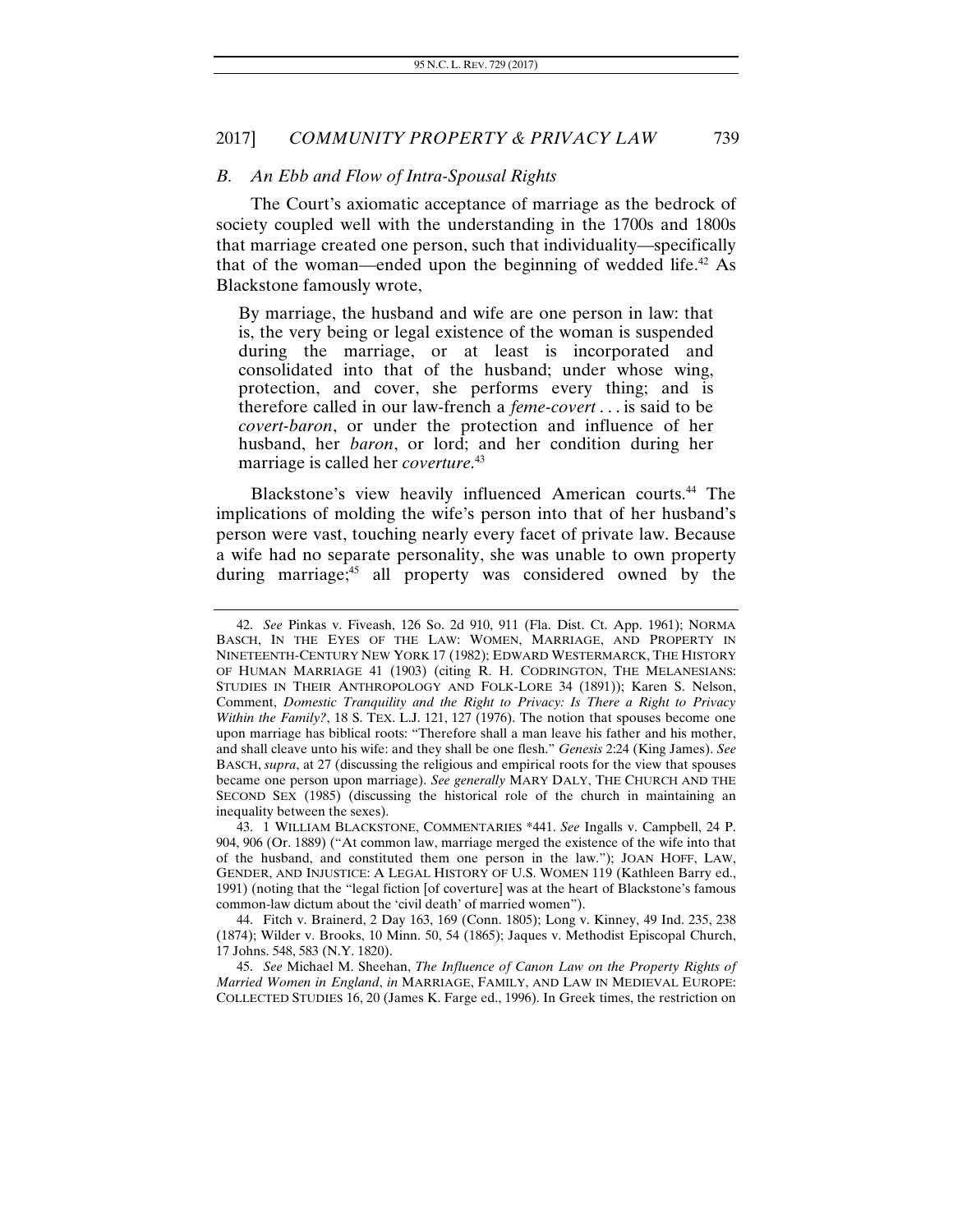husband.<sup>46</sup> Even a desiring husband could not "grant anything to his wife, or enter into covenant with her: for the grant would be to suppose her separate existence; and to covenant with her, would be only to covenant with himself."47

Beyond being unable to own property, wives were also unable to administer the property attributed to their husbands.<sup>48</sup> A married woman was incapable of entering into contracts regarding property.<sup>49</sup> She could not sell, encumber, or lease property, and usually this limitation even included any property the wife brought with her into the marriage.<sup>50</sup> Instead, the one legal personality of the marriage, namely the husband, had sole authority over all property.<sup>51</sup>

Arguably even more egregious than a wife's inability to hold property rights, the one-person view of marriage led to the conclusion that husbands and wives were unable to commit crimes or torts against one another.<sup>52</sup> A husband could not, for example, rape his wife, for doing so would be merely a crime against himself.<sup>53</sup>

49. *See, e.g.*, Uhl v. Oakdale Auto Co., 170 A.2d 914, 915 (Me. 1961); Citizens Commercial & Sav. Bank v. Raleigh, 406 N.W.2d 479, 481 (Mich. Ct. App. 1987); Brazell v. Tschirhart, 438 S.W.2d 603, 606 (Tex. Ct. App. 1969).

50. *See, e.g.*, Lewis v. Lewis, 245 S.W. 509, 511 (Ky. 1922); Whiton v. Snyder, 88 N.Y. 299, 303 (N.Y. 1882) (citing Ridout v. Earl of Plymouth (1740) 26 Eng. Rep. 465 (HL)).

 51. *E.g.*, Snyder v. People, 26 Mich. 106, 108–10 (1872). The Michigan Supreme Court held that Michigan's liberalizing statute allowing for separate property ownership by the wife meant that a wife could contract with regard to her property, but that she did not have a general right to the property; that right remained with her husband. *Id.* Therefore, the court held that the husband was not guilty of arson for burning down the dwelling house owned by the wife. *Id.* at 111.

52. *See, e.g.*, OHIO REV. CODE ANN. § 3103.04 (West, Westlaw through File 123 of 2015–2016 131st Gen. Assemb.) ("Neither [husband nor wife] can be excluded from the other's dwelling, except upon a decree or order of injunction made by a court of competent jurisdiction."). Several Ohio courts interpreted this provision such that it was impossible for a husband or wife to commit burglary or trespass against the other. *See*  State v. Middleton, 619 N.E.2d 1113, 1114 (Ohio Ct. App. 1993); State v. Herder, 415 N.E.2d 1000, 1004 (Ohio Ct. App. 1979). Eventually, though, Ohio courts became concerned with this line of precedent for the purposes of domestic violence cases, and the Ohio Supreme Court held that the statute is inapplicable to criminal cases. *See* State v. O'Neal, 721 N.E.2d 73, 74 (Ohio 2000); State v. Lilly, 717 N.E.2d 322, 323 (Ohio 1999).

53. *See, e.g.*, People v. Brown, 632 P.2d 1025, 1027 (Colo. 1981) (citing the marital exception statute for criminal sexual assault and holding that the state's interest in family

owning property was not limited to married women; all women—regardless of marital status—were unable to own property. W. K. LACEY, THE FAMILY IN CLASSICAL GREECE 24 (H. H. Scullard ed., 1968).

 <sup>46.</sup> Sheehan, *supra* note 45, at 20.

 <sup>47. 1</sup> WILLIAM BLACKSTONE, COMMENTARIES \*441. *See* Kelly v. Neely, 12 Ark. 657, 663 (1852); Long v. Kinney, 49 Ind. 235, 238 (1874); Bennett v. Bennett, 23 N.E. 17, 19 (N.Y. 1889); People *ex rel.* Barry v. Mercein, 3 Hill 399, 408 (N.Y. 1842).

 <sup>48.</sup> Sheehan, *supra* note 45, at 20.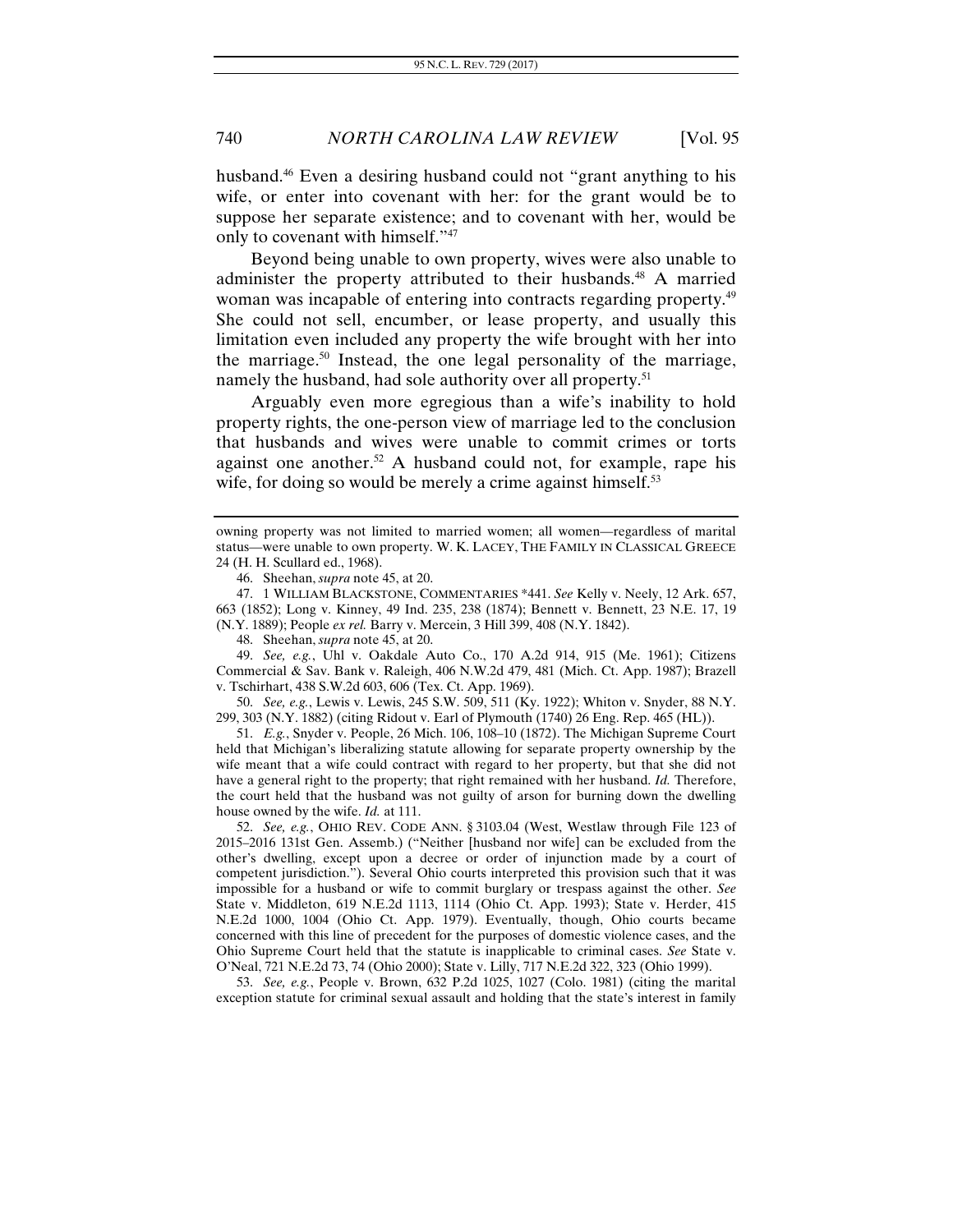In the 1830s, the tide began to change for intra-spousal rights as states began discussing—and in some cases passing—statutes that relieved women of many of their legal handicaps.<sup>54</sup> In 1835, Arkansas passed the first statute that acknowledged women's property as separate from that of her husband, though the statute merely exempted the wife's property from the debts of her husband.<sup>55</sup> Mississippi became the first state to pass a married women's property act in 1839, when the state legislature passed a statute allowing a wife to possess property "in her own name, and as of her own property."56 Maryland soon followed in Mississippi's footsteps.<sup>57</sup> In 1848, after hosting the influential Seneca Falls convention, New York passed a similar statute that was used as a model for other states.<sup>58</sup>

States' passage of married women's property acts "effectively destroyed the 'one person concept' " that previously existed.<sup>59</sup> With the destruction of the old common law fiction that husbands and wives were one person, courts began to adopt the notion that spouses were separate individuals.<sup>60</sup> As one Kansas court stated in 1888,

In this state a husband and wife are two independent persons, and the husband has no more immediate interest or control over the property of the wife than any other person. Our system of marriage literally implies the equality of the husband and wife; the integrity and individuality of each; the mutual

 56. An Act for the Protection and Preservation of the Rights and Property of Married Women, ch. 26, § 1, 1839 Miss. Laws 920, 920–21.

harmony afforded a rational basis for the marital rape exemption); Commonwealth v. Shoemaker, 518 A.2d 591, 594 (Pa. Super. Ct. 1986) (noting that, historically, marriage was a defense to rape); *see also* Reva B. Siegel, *"The Rule of Love": Wife Beating as Prerogative and Privacy*, 105 YALE L.J. 2117, 2122–25 (1996) (footnotes omitted) (discussing the legal right husbands had over their wives, including rights to physically punish).

 <sup>54.</sup> BASCH, *supra* note 42, at 136–38; HOFF, *supra* note 43, at 127.

 <sup>55.</sup> An Act to Secure the Property of Females, 1835 Ark. Acts 34, 34–35 ("[T]he property, both real and personal, possessed by any woman . . . shall not be subject to the payment of the debts or damages, contracted or incurred by the husband at any time before marriage."); ELIZABETH BOWLES WARBASSE, THE CHANGING LEGAL RIGHTS OF MARRIED WOMEN: 1800–1861, at 159 (1987).

 <sup>57.</sup> An Act to Regulate Conjugal Rights as They Regard Property, ch. 293, 1842 Md. Laws 254, 254–55.

 <sup>58.</sup> An Act for the More Effectual Protection of the Property of Married Women, 1848 N.Y. Laws 307. *See* HOFF, *supra* note 43, at 127–28.

 <sup>59.</sup> Haumschild v. Cont'l Cas. Co., 95 N.W.2d 814, 817 (Wis. 1959).

<sup>60.</sup> *E.g.*, Sparks v. Roberts, 65 Ga. 571, 574 (1880); Harrington v. Lowe, 84 P. 570, 578 (Kan. 1906); Campbell Cty. Bd. of Educ. v. Boulevard Enters., Inc., 360 S.W.2d 744, 745 (Ky. 1962); Hack v. Hack, 433 A.2d 859, 861 (Pa. 1981).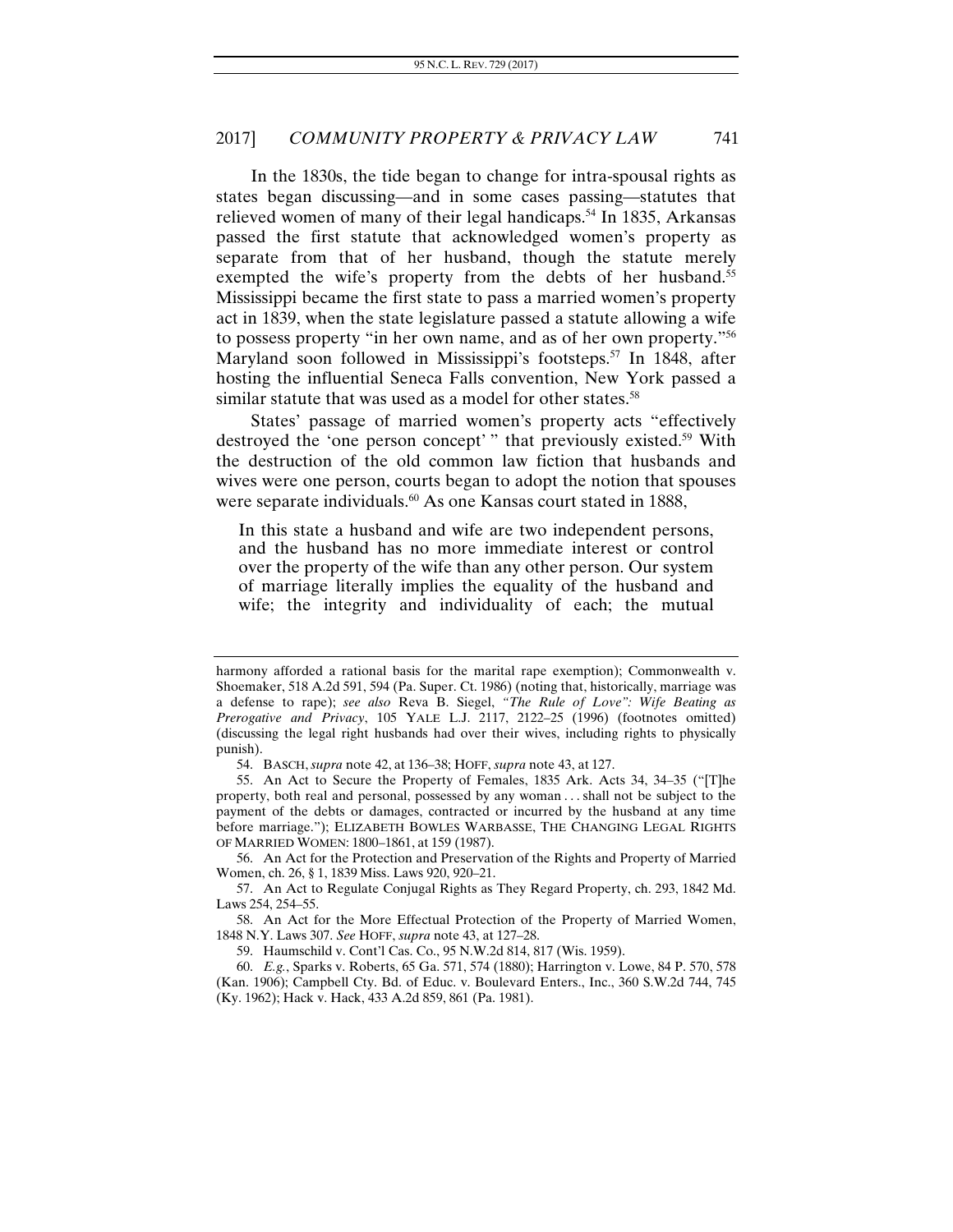obligation in which love and duty find no bondage; the division of labor; and the multiplication and sharing of happiness.<sup>61</sup>

Such attitudes were the foundations not only for women's ownership of property but also for women entering into separate contracts, $62$ allowing tort suits between spouses, $63$  and other activities that highlighted that spouses were separate individuals.<sup>64</sup>

#### *C. Continuing Value Placed on the Marriage Union*

Though by the early 1900s spouses were generally viewed as separate individuals, the marriage union remains highly protected by courts today. Cases discussing the marital evidentiary protections highlight the pedestal on which courts have placed the marriage relationship.65 The marital privilege that prohibits spouses from testifying against one another was historically grounded on the Blackstonian idea that husbands and wives were one person and that an accused individual could not be forced to testify against his own interest.66 Thus, "what was inadmissible from the lips of the defendant-husband was also inadmissible from his wife."67 Yet even after the Supreme Court abolished the notion that spouses became one individual upon marriage,<sup>68</sup> jurisdictions retained the marital privilege on the grounds that allowing adverse spousal testimony would likely "destroy" marriages.<sup>69</sup>

 <sup>61.</sup> Baker v. Stewart, 19 P. 904, 912 (Kan. 1888).

 <sup>62.</sup> Bruce v. Bruce, 11 So. 197, 197–98 (Ala. 1892); Elliot v. Atkinson, 90 N.E. 779, 780 (Ind. Ct. App. 1910); Scotvold v. Scotvold, 298 N.W. 266, 268 (S.D. 1941).

 <sup>63.</sup> Cramer v. Cramer, 379 P.2d 95, 97 (Alaska 1963); Brown v. Brown, 89 A. 889, 890 (Conn. 1914); Fiedeer v. Fiedeer, 140 P. 1022, 1023–24 (Okla. 1914). *See generally* Carl Tobias, *Interspousal Tort Immunity in America*, 23 GA. L. REV. 359 (1989) (recounting the history of interspousal tort immunity).

<sup>64.</sup> *E.g.*, Thaler v. Thaler, 391 N.Y.S.2d 331, 336–37 (Sup. Ct. 1977) (allowing either spouse to collect alimony), *rev'd*, 396 N.Y.S.2d 815 (App. Div. 1977) (mem.).

<sup>65.</sup> *See* Pamela A. Haun, *The Marital Privilege in the Twenty-First Century*, 32 U. MEM. L. REV. 137, 139–44 (2001) (discussing the historical development of the marital privilege in state and federal courts).

 <sup>66.</sup> Trammel v. United States, 445 U.S. 40, 44 (1980).

<sup>67.</sup> *Id.*

<sup>68.</sup> *Id.* at 52.

 <sup>69.</sup> Hawkins v. United States, 358 U.S. 74, 78 (1958). The adverse testimonial privilege was limited by the Court in *Trammel*. *Trammel*, 445 U.S. at 53. In *Trammel*, the Court narrowed the scope of the adverse testimonial privilege by allowing it to be invoked only by the witness-spouse, under the theory that if the witness-spouse opted to not invoke the privilege, the marriage was in such a state of "disrepair" that the spousal rationale behind the rule no longer applied. *Id.*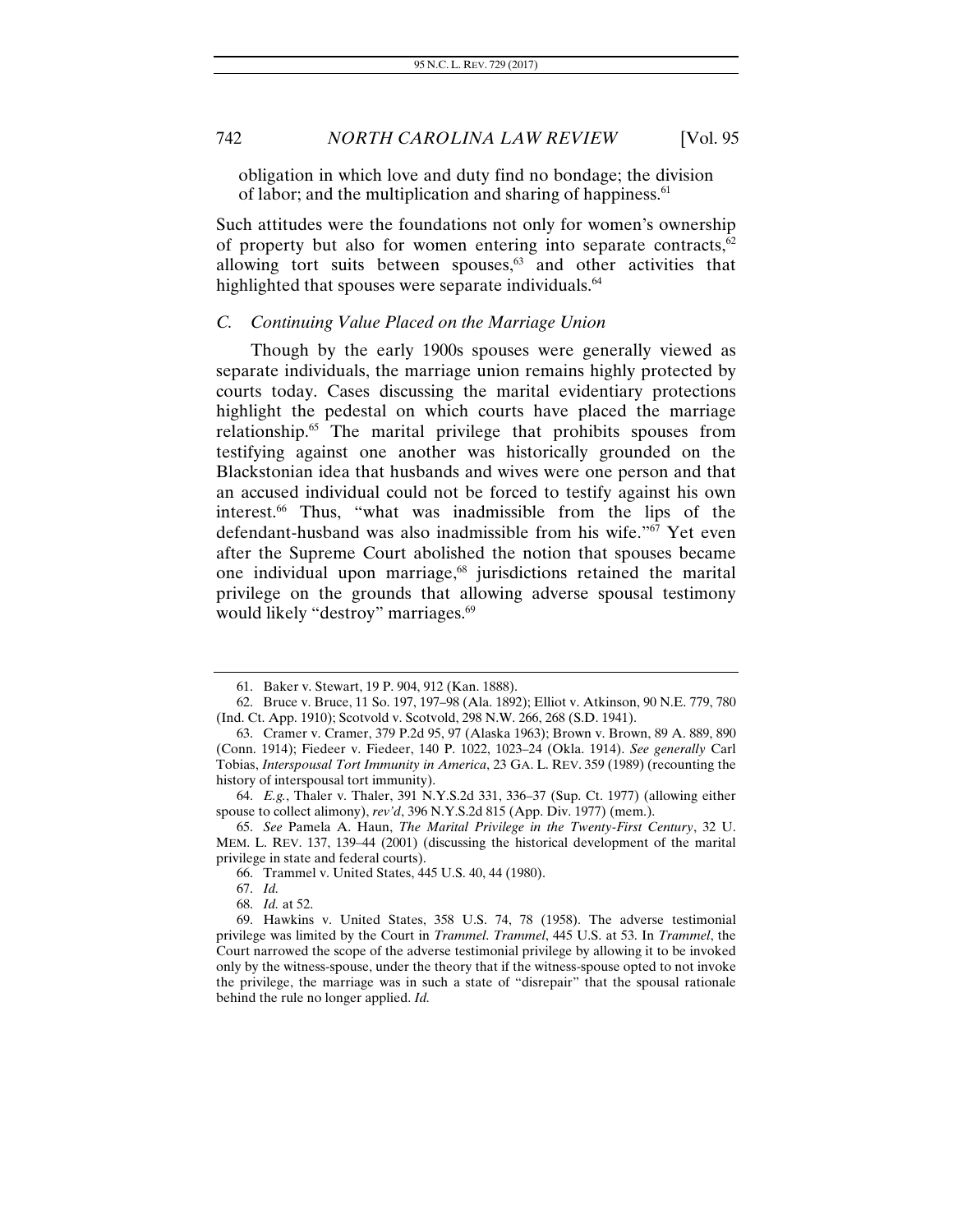In 1934, the Court expanded the evidentiary protections afforded to spouses by creating the marital communications privilege.<sup>70</sup> In explaining why spousal communications should be granted immunity, the Court offered that "[t]he basis of the immunity given to communications between husband and wife is the protection of marital confidences, regarded as so essential to the preservation of the marriage relationship as to outweigh the disadvantages to the administration of justice which the privilege entails."71

The Court similarly expounded on the importance of marriage in the landmark case *Griswold v. Connecticut*. 72 In *Griswold*, the Supreme Court questioned the constitutionality of a Connecticut statute that made it illegal for any person to use contraception and for any person who "assists, abets, counsels, causes, hires or commands another" to use contraception.<sup>73</sup> Two individuals—one a physician and professor at Yale Medical School, one the executive director for Planned Parenthood—gave information to married couples regarding the use of contraception and were arrested and fined \$100 under the accessory law.74

In determining whether the Connecticut statute violated the constitutional rights of married persons, the Court held that the marriage union was protected by a constitutional right to privacy.<sup>75</sup> The Court asked, "Would we allow the police to search the sacred precincts of marital bedrooms for telltale signs of the use of contraceptives? The very idea is repulsive to the notions of privacy surrounding the marriage relationship."<sup>76</sup> In describing the constitutional right of privacy afforded to the marriage union, the Court went on to say,

We deal with a right of privacy older than the Bill of Rights older than our political parties, older than our school system. Marriage is a coming together that for better or for worse, hopefully enduring, and intimate to the degree of being sacred. It is an association that promotes a way of life, not causes; a

 <sup>70.</sup> Wolfle v. United States, 291 U.S. 7, 14 (1934) (holding that "communications between the spouses, privately made, are generally assumed to have been intended to be confidential, and hence they are privileged").

<sup>71.</sup> *Id.*

 <sup>72. 381</sup> U.S. 479 (1965).

<sup>73.</sup> *Id.* at 480 (quoting CONN. GEN. STAT. § 53-32 (1958)).

<sup>74.</sup> *Id.* 

<sup>75.</sup> *Id.* at 485. The *Griswold* Court held the appellants had standing to raise the constitutional rights of married persons. *Id.* at 481.

<sup>76.</sup> *Id.* at 485–86.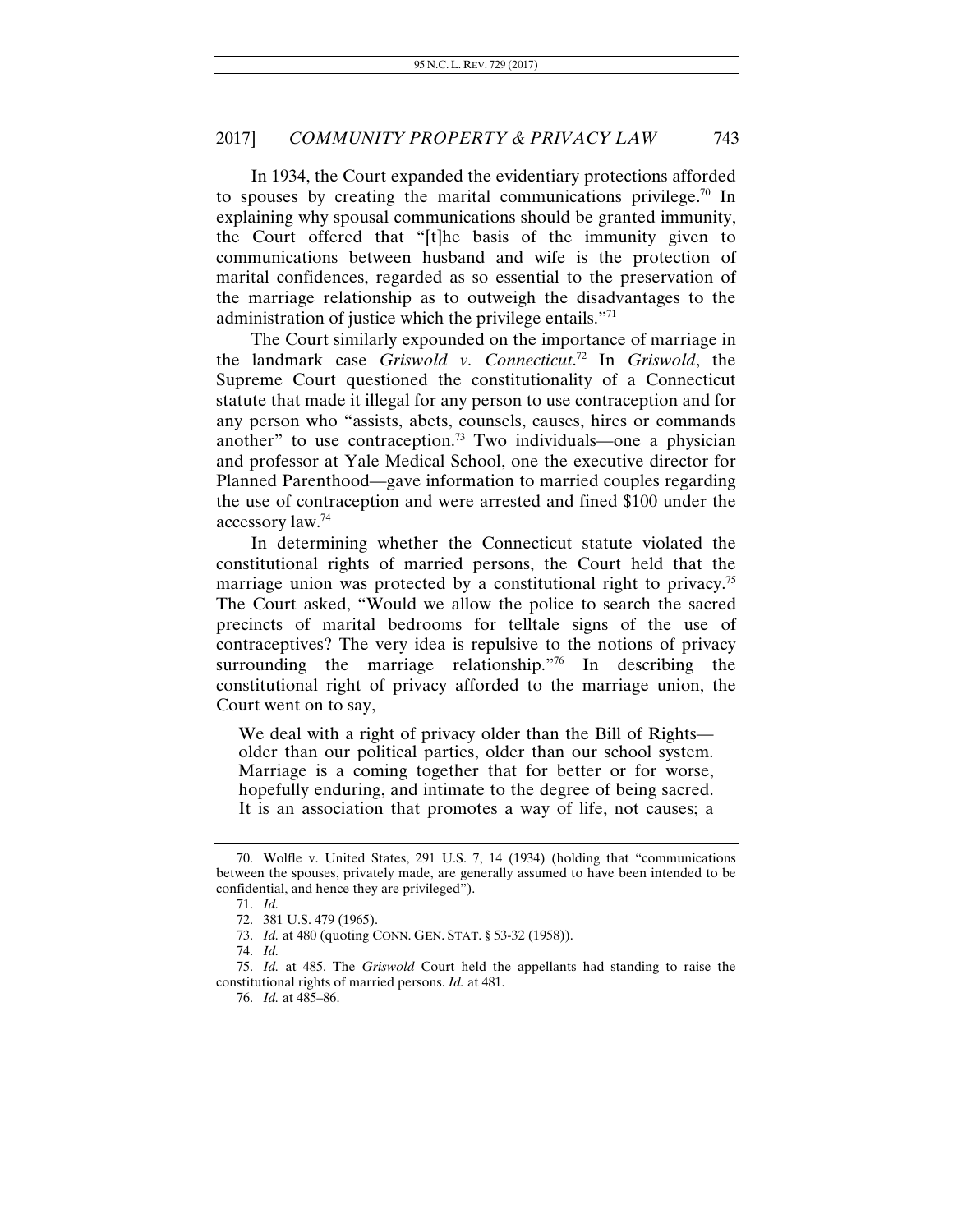harmony in living, not political faiths; a bilateral loyalty, not commercial or social project. Yet it is an association for as noble a purpose as any involved in our prior decisions.77

Since *Griswold*, courts have similarly reiterated the importance of the marriage union. In holding that prohibitions against interracial marriage were unconstitutional, the Court in *Loving v. Virginia*<sup>78</sup> stated that marriage is "fundamental to our very existence and survival."79 The Court subsequently struck down a Wisconsin statute that required individuals who owed child support to minor children not in the individual's custody to get court permission before being allowed to marry in *Zablocki v. Redhail*, 80 noting that marriage "is the foundation of the family in our society."81

More recently, in *Obergefell v. Hodges*, <sup>82</sup> the Court recognized a constitutional right to same-sex marriage under both the due process clause and the equal protection clause of the Fourteenth Amendment to the Constitution.83 The majority opinion began with a statement regarding the importance of marriage: "From their beginning to their most recent page, the annals of human history reveal the transcendent importance of marriage."84 Moving beyond the historical importance of marriage, the *Obergefell* Court said, like courts before it, that marriage was significant, a "basic human need[]," and even "essential to our most profound hopes and aspirations."85 Marriage, as it has been since before the birth of the nation, remains an important and valued institution.

## II. THE INTERSECTION OF PRIVACY AND MARRIAGE

Just as marriage is, in the eyes of the law, a valued institution, spouses' rights of privacy are highly valued. Placing a high import on the rights of privacy of spouses may not be at first intuitive; in fact, the value that courts, like the one in *Obergefell*, continue to place on marriage could lead to the conclusion that spouses have no right of privacy within a union to one another. Allowing spouses to keep

82. 135 S. Ct. 2584 (2015).

<sup>77.</sup> *Id.* at 486. 78. 388 U.S. 1 (1967).

<sup>79.</sup> *Id.* at 12.

 <sup>80. 434</sup> U.S. 374 (1978).

<sup>81.</sup> *Id.* at 386.

<sup>83.</sup> *Id.* at 2604.

<sup>84.</sup> *Id.* at 2593.

<sup>85.</sup> *Id.* at 2594.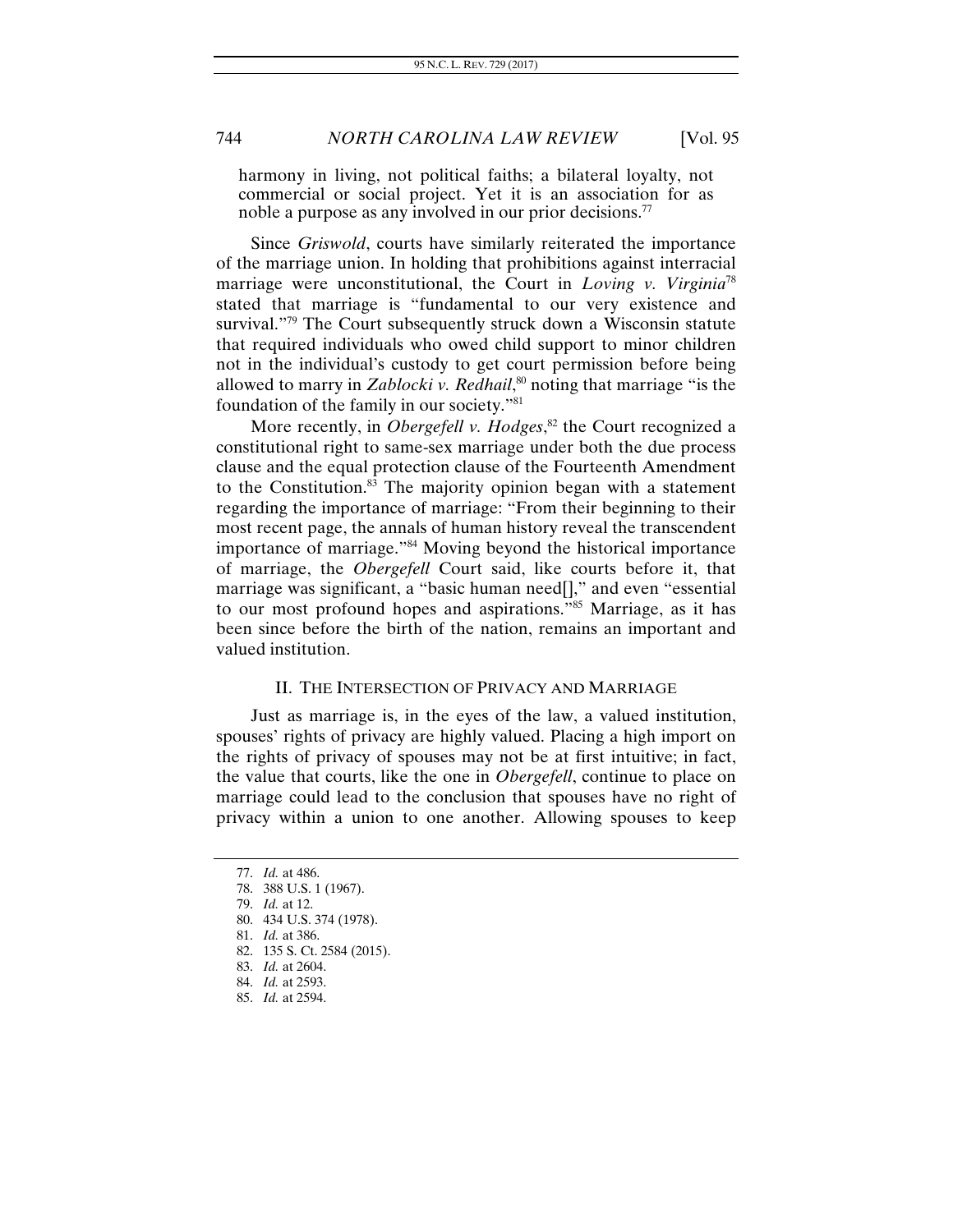aspects of their lives private and, in effect, hidden from each other might be viewed as upsetting the institution of marriage. To an extent, marital evidentiary privileges help facilitate open communications between spouses, and the law views open communication between spouses as a good worth protecting, regardless of its cost to the administration of justice.<sup>86</sup> Allowing spouses to keep things private from one another may be perceived as undermining the good society sees in having open communications between spouses.

Despite the protections the marital unit continues to receive, in the context of intra-spousal privacy, protecting the individuality of spouses tends to trump protecting the marital unit. As the view of spouses has shifted from perceiving married persons as a single unit to viewing married persons as separate individuals, the majority of courts have not hesitated to grant intra-spousal privacy rights, be it under tort law or by statute.<sup>87</sup>

### *A. Common Law Right of Privacy*

Under tort law, a spouse's right of privacy is generally examined under the privacy tort of intrusion upon seclusion. This privacy tort, which finds its origins with Warren and Brandeis, has been applied many times in the spousal context.

When Warren and Brandeis authored *The Right of Privacy*, they described a common law right of privacy that other American jurists were just beginning to recognize.<sup>88</sup> Warren and Brandeis believed that the need to create a right of privacy stemmed from the fact that the law had no existing principle to protect personal items such as appearance, writings, and relations, but technology and business practices had advanced such that these personal items were easily

 <sup>86.</sup> However, not all scholars view the marital privilege as a good worth protecting. Jeremy Bentham, for example, wrote that the marital privilege "secures, to every man, one safe and unquestionable and ever ready accomplice for every imaginable crime." 5 JEREMY BENTHAM, RATIONALE OF JUDICIAL EVIDENCE 338 (London, Hunt & Clarke 1827). *See* David Medine, *The Adverse Testimonial Privilege: Time to Dispose of a "Sentimental Relic"*, 67 OR. L. REV. 519, 544–53 (1988) (arguing that marital privilege is no longer beneficial because it is prejudicial to the prosecution and does not serve its goals of protecting marital harmony).

 <sup>87.</sup> Courts have also recognized intra-spousal rights of privacy under criminal law. *E.g.*, State v. Perez, 779 N.W.2d 105, 111 (Minn. Ct. App. 2010) (upholding a husband's conviction for interference with privacy for videotaping his wife "while she was alone and undressed in their bathroom without her knowledge or consent").

 <sup>88.</sup> Warren & Brandeis, *supra* note 1, at 195. *See* Richards & Solove, *supra* note 2, at 1891.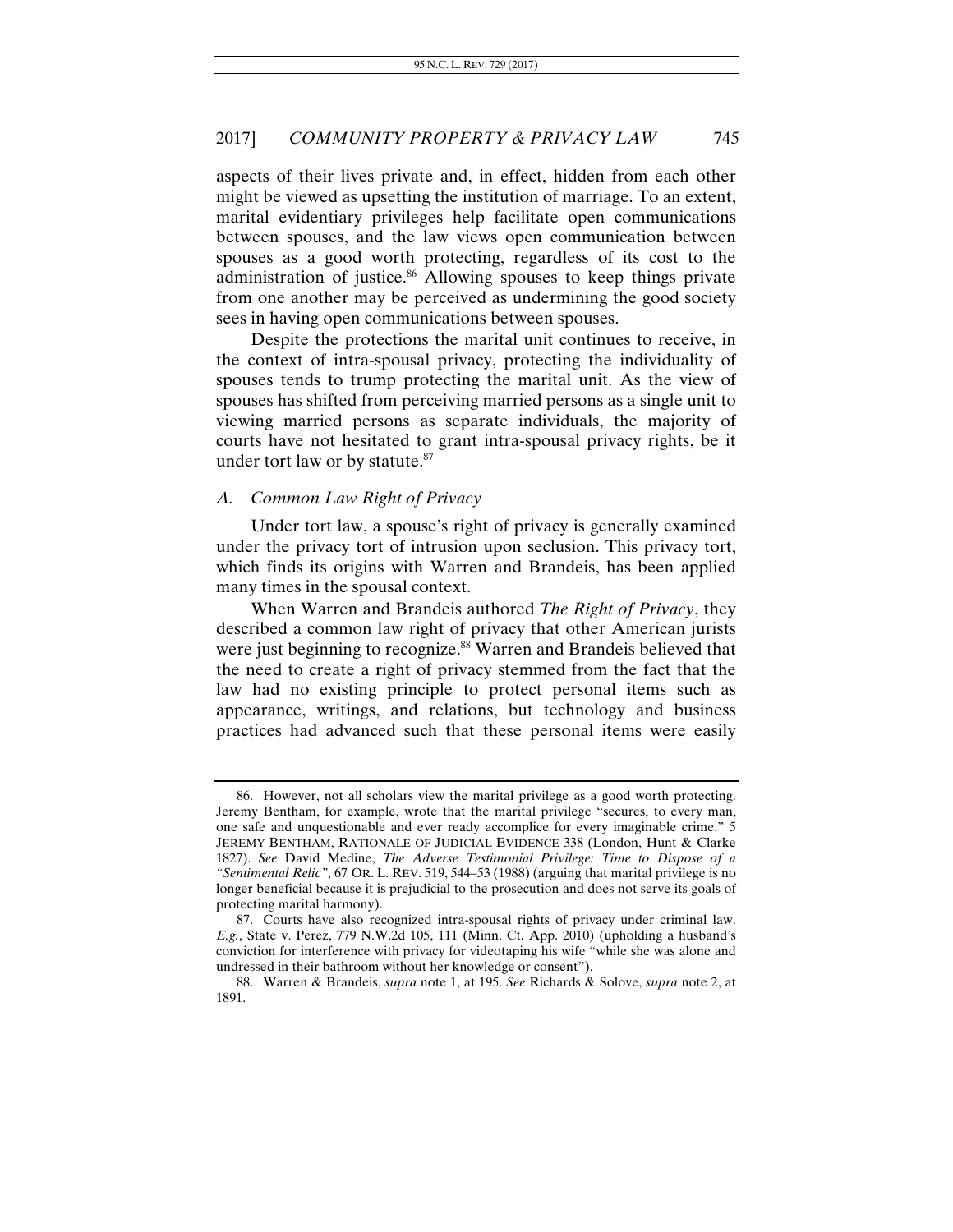made public.89 The authors' particular concern was directed towards the press overstepping "the obvious bounds of propriety and of decency[,]" though the framework they developed has been applied to private individuals other than the press. $90$ 

In establishing the foundation for how personal privacy should be legally protected, Warren and Brandeis acknowledged that determining an exact line for what violated an individual's right of privacy was a difficult task; the particular facts of the situation must be taken into account.<sup>91</sup> Despite this difficulty, Warren and Brandeis created general rules for considering whether a violation of privacy had occurred.<sup>92</sup> These rules stated, among other things, that the right of privacy did not prohibit the publication of matters of public interest, that consent defeated an individual's privacy, that malice on the part of the publisher was not required, and that truth was not a defense.<sup>93</sup>

Seventy years later, William Prosser observed how courts had interpreted the work of Warren and Brandeis.<sup>94</sup> Prosser organized courts' privacy findings into four distinct wrongs: (1) the unreasonable intrusion upon the seclusion of another, (2) the appropriation of another's name or likeness, (3) the unreasonable publication of another's private life, and (4) the publication of material that unreasonably places another in a false light.<sup>95</sup> These four forms of invading an individual's right of privacy were then included by Prosser, as the chief reporter, in the *Restatement (Second) of Torts*. 96 The four privacy torts imagined by Prosser were adopted by courts and remain accepted in law today.<sup>97</sup>

 <sup>89.</sup> Warren & Brandeis, *supra* note 1, at 213. According to Warren and Brandeis, "Thoughts, emotions, and sensations demand[] legal recognition." *Id.* at 196.

<sup>90.</sup> Warren & Brandeis, *supra* note 1, at 196; *see also* Pavesich v. N. Eng. Life Ins. Co., 50 S.E. 68, 80–81 (Ga. 1905); William L. Prosser, *Privacy*, 48 CALIF. L. REV. 383, 383–89 (1960).

<sup>91.</sup> *Id.* at 214.

<sup>92.</sup> *Id.* at 214–18.

<sup>93.</sup> *Id.*

 <sup>94.</sup> William L. Prosser, *supra* note 90, at 384–88.

<sup>95.</sup> *Id.* at 389.

 <sup>96.</sup> RESTATEMENT (SECOND) OF TORTS § 652A (AM. LAW INST. 1977); Paul M. Schwartz & Karl-Nikolaus Peifer, *Prosser's Privacy and the German Right of Personality: Are Four Privacy Torts Better Than One Unitary Concept?*, 98 CALIF. L. REV. 1925, 1939 (2010).

 <sup>97.</sup> *See, e.g.*, WIS. STAT. § 895.50 (1977); Schwartz & Peifer, *supra* note 96, at 1937–42. For a collection of cases generally adopting and applying the privacy torts, see generally RESTATEMENT (SECOND) OF TORTS § 652A.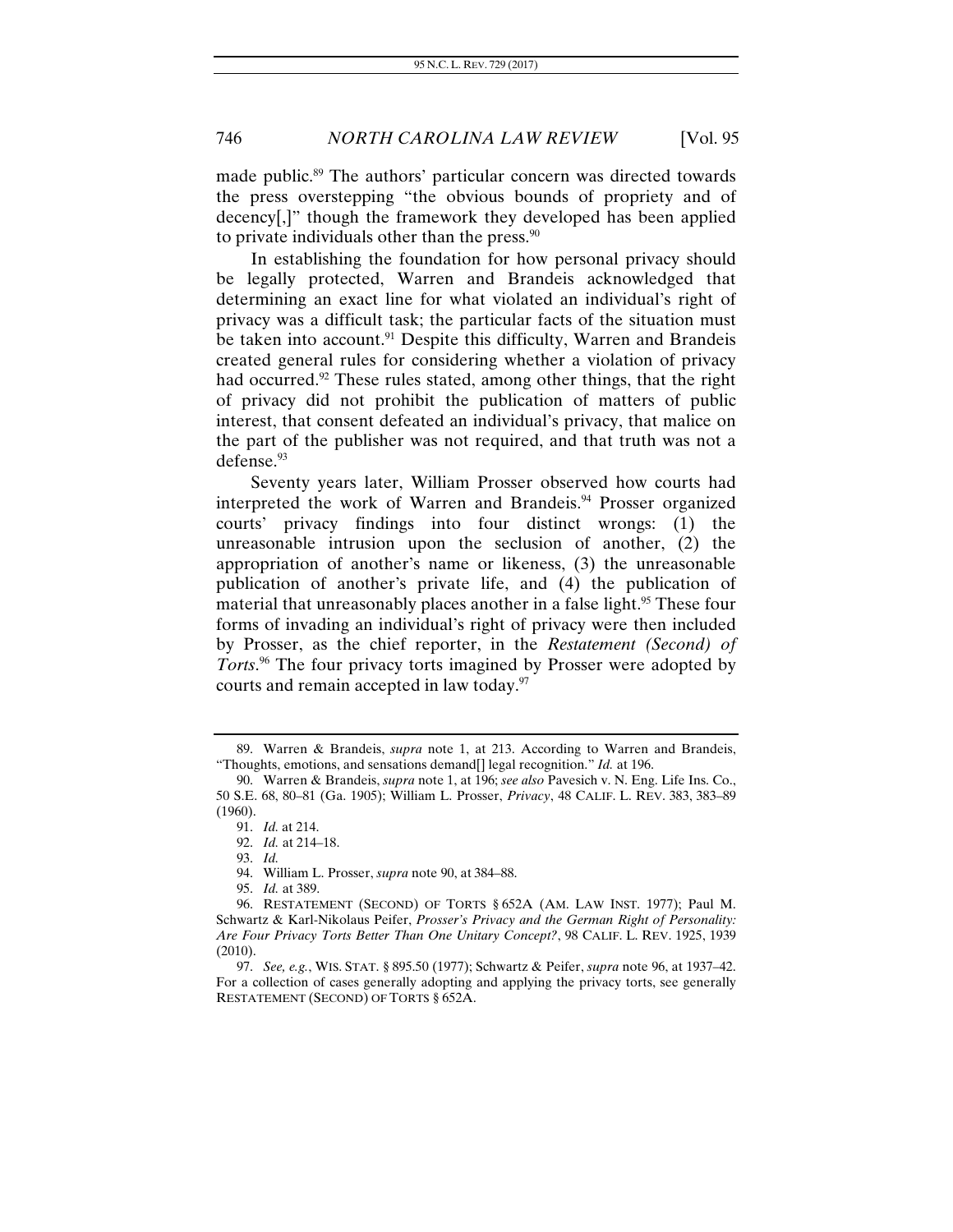#### 1. The Privacy Tort of Intrusion upon Seclusion

While the other three privacy torts require the publication of information, the intrusion tort does not. $98$  Accordingly, claims concerning intra-spousal privacy tend to center on the intrusion tort because the spying spouse often does not publish the information discovered; $99$  the intrusion itself is what causes the harm to the spiedon spouse.<sup>100</sup>

In writing about the privacy tort of intrusion, Prosser established that the intrusion must be highly offensive to a reasonable person and it must be an intrusion into something—whether a part of his person or his property—that was entitled to be private.<sup>101</sup> In describing what it means to intrude on another's seclusion, the *Restatement (Second) of Torts* says that such an intrusion may be performed

by the use of the defendant's senses, with or without mechanical aids, to oversee or overhear the plaintiff's private affairs, as by looking into his upstairs windows with binoculars or tapping his telephone wires. It may be by some other form of investigation or examination into his private concerns, as by opening his private and personal mail, searching his safe or his wallet, examining his private bank account, or compelling him by a forged court order to permit an inspection of his personal documents.102

Following Prosser's description, courts consider an intrusion on one's seclusion as a violation of the right of privacy if that intrusion would be considered highly offensive by a reasonable person.<sup>103</sup> Accordingly, the elements most courts analyze in considering an intrusion claim are: (1) whether there was an intrusion, (2) whether the intrusion was highly offensive, and (3) whether the intrusion was

 <sup>98.</sup> RESTATEMENT (SECOND) OF TORTS § 652B, cmt. a.

 <sup>99.</sup> A spouse certainly could publish the private information discovered. In the recent revenge pornography cases that made national headlines, some of the cases involved husbands who posted private photos of their wives. *See, e.g.*, Rachel Cromidas, *Chicago Lawsuit Filed as Legislators Debate Revenge Porn*, REDEYE (Mar. 12, 2014), http://articles .redeyechicago.com/2014-03-11/news/48127548\_1\_hunter-moore-mary-anne-franks-legislators [https://perma.cc/L4QR-CTHP]. However, in most intra-spousal privacy claims, publication of the private information obtained does not occur.

 <sup>100.</sup> *See, e.g.*, Schmidt v. Ameritech Ill., 768 N.E.2d 303, 310 (Ill. Ct. App. 2002); *see also, e.g.*, WIS. STAT. § 995.50(2)(a) (West, Westlaw through 2015 Act 392).

 <sup>101.</sup> Prosser, *supra* note 90, at 391.

 <sup>102.</sup> RESTATEMENT (SECOND) OF TORTS § 652B cmt. b.

 <sup>103.</sup> *See, e.g.*, WIS. STAT. § 995.50(2)(a) (Westlaw) ("Intrusion upon the privacy of another of a nature highly offensive to a reasonable person . . . .").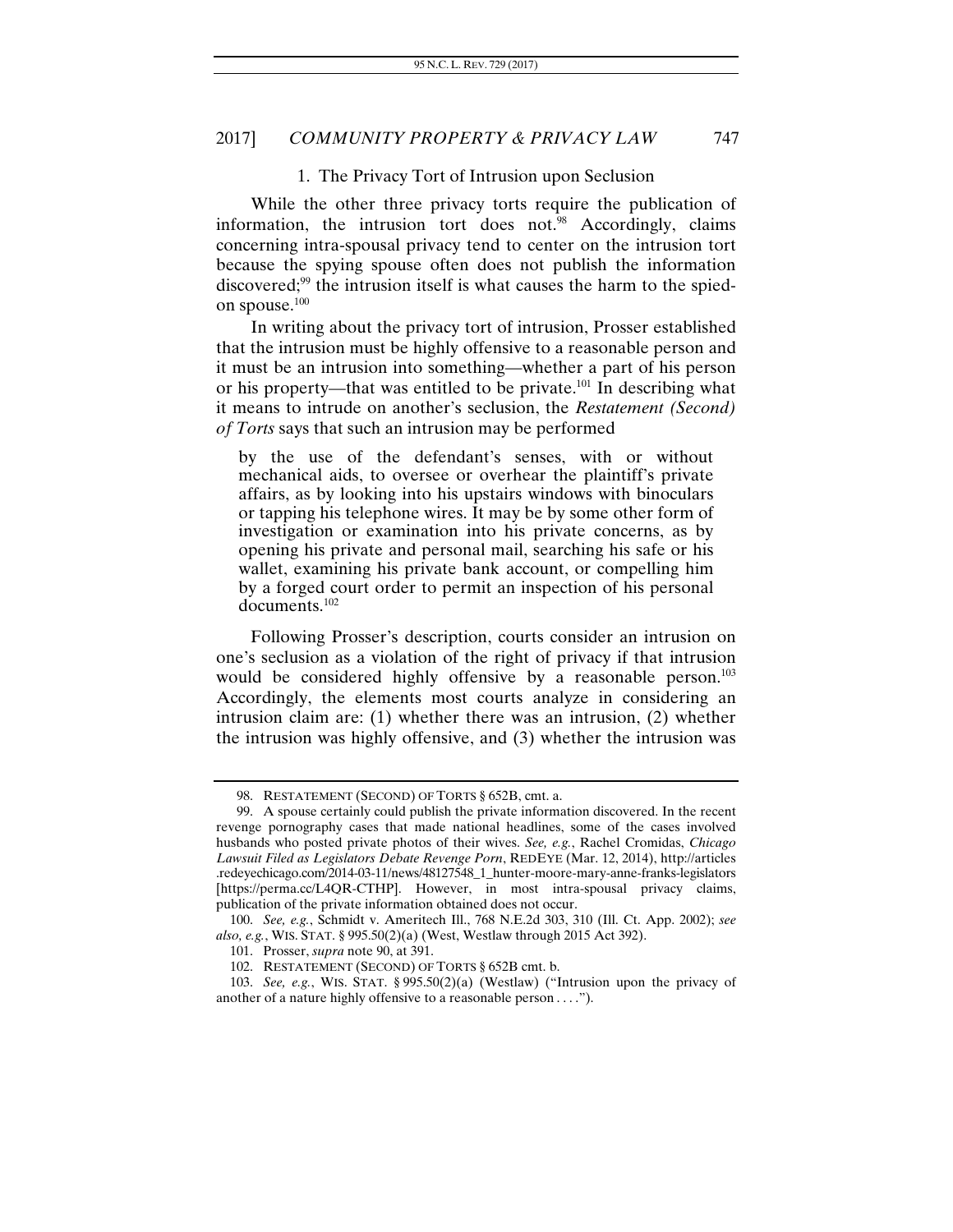in some matter in which the individual had a legitimate expectation of privacy.104 Using this standard, courts have held that placing a listening or videotaping device in an individual's bedroom without his consent, $105$  the unauthorized opening of another's mail, $106$  taking unauthorized photographs of an individual at home through her windows,<sup>107</sup> and other similar acts, are all intrusions highly offensive to a reasonable person. However, courts have determined that sending unsolicited mailings<sup>108</sup> or taking photographs of an individual while outside in a place where neighbors could see her<sup>109</sup> are not, to a reasonable person, highly offensive intrusions.

## 2. Applying the Intrusion Tort to Spouses

Some state courts have interpreted the right to privacy from highly offensive intrusions as protecting spouses' rights of privacy visà-vis one another.110 In determining whether one spouse has intruded on the rights of privacy of the other, courts apply the same legal analysis used in non-spousal cases—a spouse commits an intrusion upon seclusion if he intrudes, physically or otherwise, upon the solitude of his spouse or his spouse's private affairs or concerns, and that intrusion would be highly offensive to a reasonable person. $111$ 

For example, in *Miller v. Brooks*,<sup>112</sup> the Court of Appeals of North Carolina held that a wife engaged in a highly offensive intrusion upon her husband's seclusion when the wife hired a private investigator to place a surveillance camera in the ceiling of her estranged husband's bedroom.<sup>113</sup> Upon learning that his wife had the surveillance camera installed, the husband successfully sought a declaratory judgment and damages for the invasion of his privacy under the theory that his wife and the private detectives engaged in a

<sup>104.</sup> *See, e.g.*, Fletcher v. Price Chopper Foods of Trumann, Inc., 220 F.3d 871, 875–76 (8th Cir. 2000); Wal-Mart Stores, Inc. v. Lee, 74 S.W.3d 634, 644 (Ark. 2002); Swarthout v. Mut. Serv. Life Ins. Co., 632 N.W.2d 741, 745–46 (Minn. Ct. App. 2001); Mauri v. Smith, 929 P.2d 307, 310 (Or. 1996).

 <sup>105.</sup> Hamberger v. Easteman, 206 A.2d 239, 241–42 (N.H. 1964) (listening device); Miller v. Brooks, 123 N.C. App. 20, 27, 472 S.E.2d 350, 355 (1996) (video camera).

 <sup>106.</sup> Vernars v. Young, 539 F.2d 966, 969 (3d Cir. 1976).

 <sup>107.</sup> Souder v. Pendleton Detectives, Inc., 88 So. 2d 716, 717–18 (La. Ct. App. 1956).

 <sup>108.</sup> Stilson v. Reader's Digest Ass'n, 104 Cal. Rptr. 581, 582 (Ct. App. 1972).

 <sup>109.</sup> McLain v. Boise Cascade Corp., 533 P.2d 343, 346 (Or. 1975).

<sup>110.</sup> *See, e.g.*, *In re* Marriage of Tigges, 758 N.W.2d 824, 826–27 (Iowa 2008); *Miller*, 123 N.C. App. at 27, 472 S.E.2d at 354–55.

 <sup>111.</sup> *See, e.g.*, WIS. STAT. § 895.50(2)(a) (1977).

 <sup>112. 123</sup> N.C. App. 20, 472 S.E.2d 350 (1996).

<sup>113.</sup> *See id.* at 27, 472 S.E.2d at 355.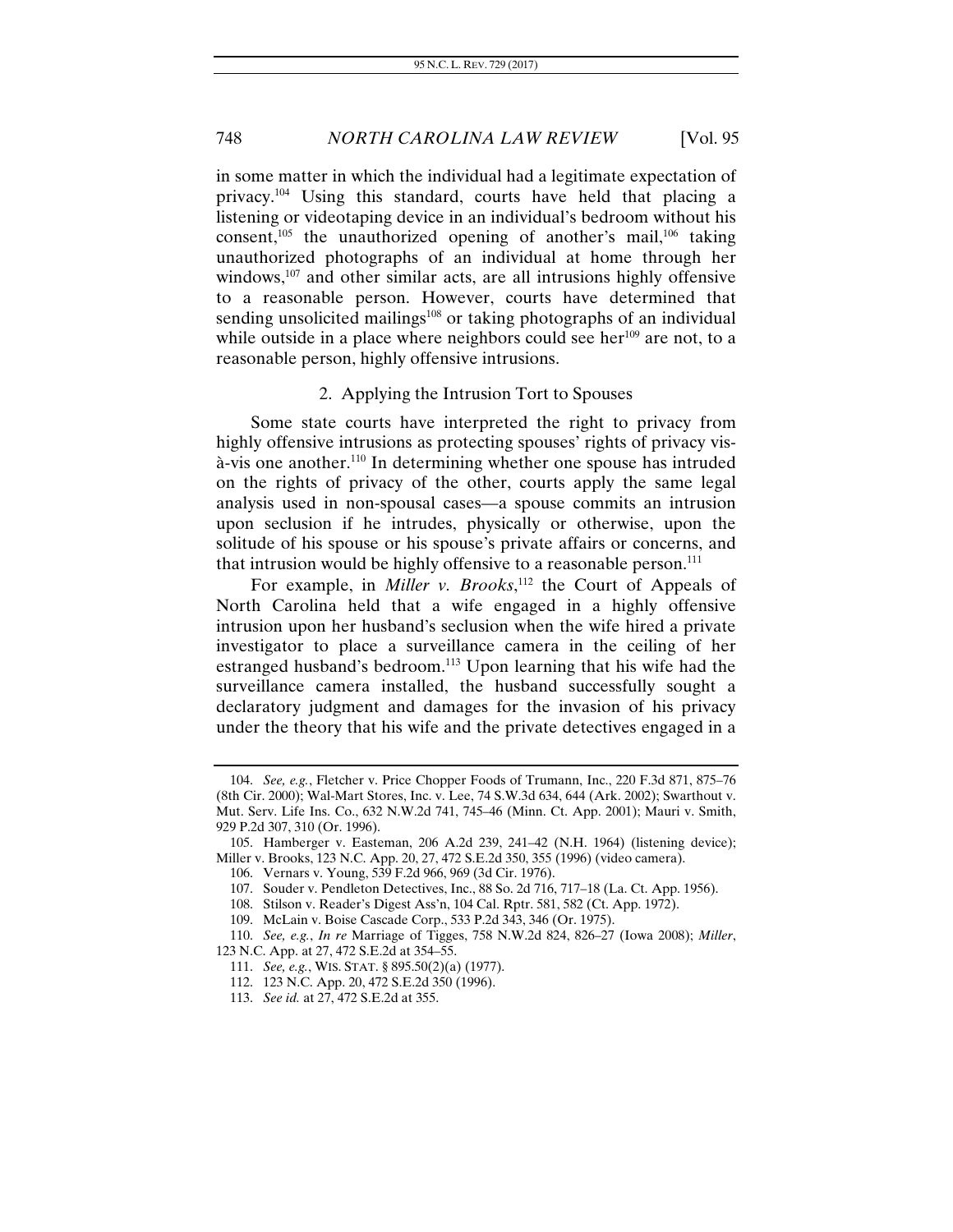highly offensive intrusion of his seclusion.<sup>114</sup> While agreeing that the wife's intrusion was highly offensive, the *Miller* court noted that in some cases a person's reasonable expectation of privacy might be less for married persons than it is for single individuals, in part depending on the living arrangements of the spouses.<sup>115</sup>

*White v. White*116 presents the type of case alluded to in *Miller* in that what constitutes a highly offensive intrusion can be different for spouses who share a residence than it is for individuals who do not live in the same home.117 In *White*, a New Jersey court recognized that a husband had lesser expectations of privacy in a family computer shared by him, his wife, and their three children.<sup>118</sup> After finding a letter the husband wrote to his girlfriend, the wife in *White* hired an investigator to search the family computer for more evidence of communications between the husband and his girlfriend.<sup>119</sup> The investigator discovered that the husband had inadvertently saved all of his emails to the hard drive of the computer and those emails could be accessed from the hard drive without using a password.<sup>120</sup> The investigator examined the documents saved on the hard drive of the family computer and discovered emails and photos sent between the husband and his girlfriend.<sup>121</sup>

The husband argued, *inter alia*, that the wife intruded upon his seclusion by accessing his emails.<sup>122</sup> Rejecting the husband's claim, the court noted,

Expectations of privacy are established by general social norms . . . . A person's expectation of privacy to a room used for storage and to which others have keys and access is not reasonable .... [The husband] lived in the sun room of the marital residence; the children and [the wife] were in and out of this room on a regular basis. The computer was in this room and the entire family had access to it and used it. Whatever [the husband's] subjective beliefs were as to his privacy, objectively,

<sup>114.</sup> *Id.* at 26–27, 472 S.E.2d at 354.

<sup>115.</sup> *Id.* at 27, 472 S.E.2d at 355.

 <sup>116. 781</sup> A.2d 85 (N.J. 2001).

 <sup>117.</sup> *Id.* at 91–92.

<sup>118.</sup> *Id.* at 92.

<sup>119.</sup> *Id.* at 87–88.

<sup>120.</sup> *Id.*

<sup>121.</sup> *Id.*

 <sup>122.</sup> *Id.* at 91.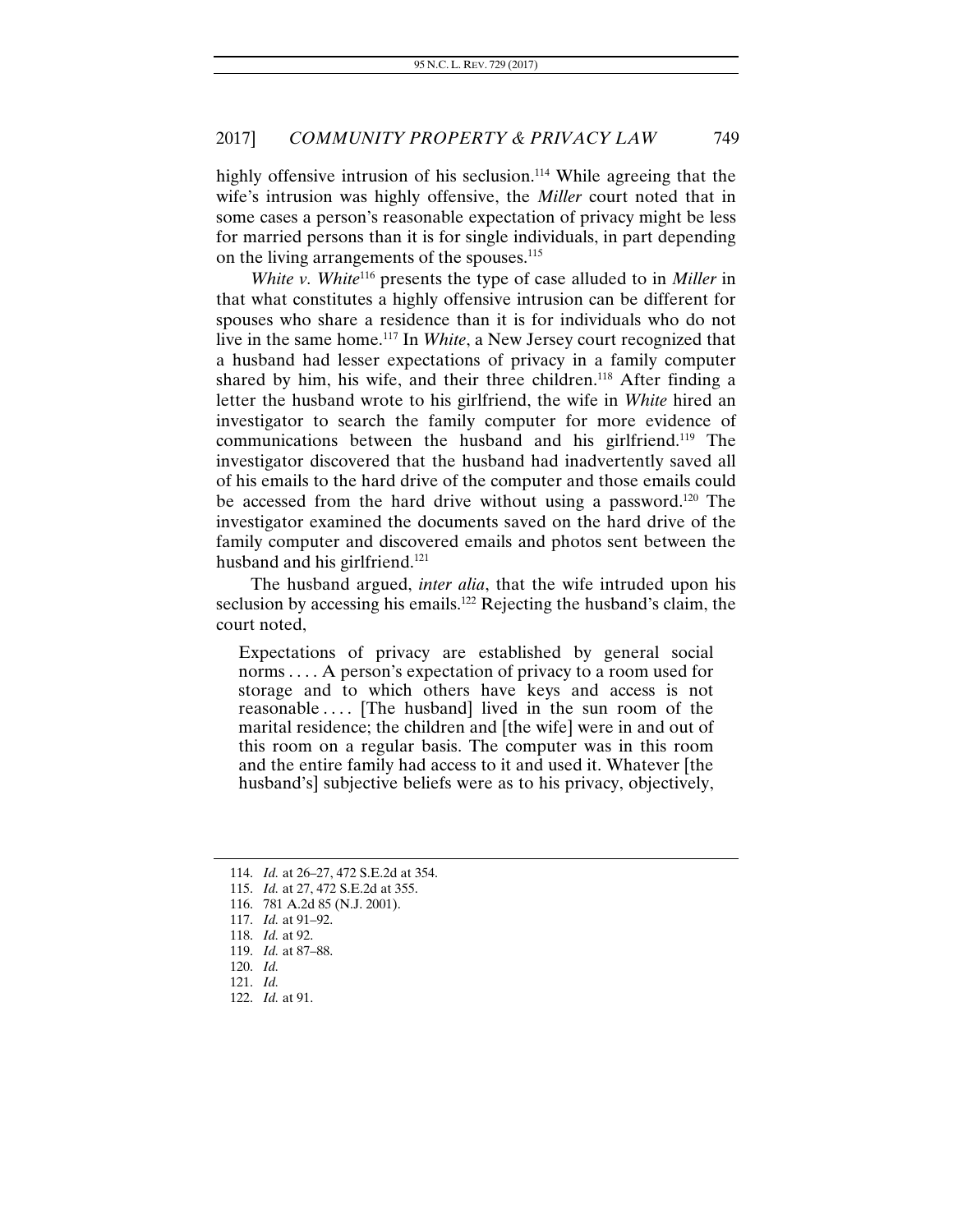any expectation of privacy under these conditions is not reasonable.123

Subsequent cases have similarly concluded that rights of privacy in a shared computer are lesser than rights of privacy in a computer with a sole user.<sup>124</sup> However, courts have acknowledged that while a spouse's right of privacy in a commonly used piece of property—like a computer or a bedroom—may be less than a non-spouse's right of privacy due to the shared use of the property, that does not mean there is no intra-spousal right of privacy.<sup>125</sup>

For example, in *In re Marriage of Tigges*, 126 a husband who suspected his wife was having an affair installed a video camera in the alarm clock located in his wife's bedroom and videotaped her without her knowledge while he was out of the house.<sup>127</sup> After divorcing her husband, the wife successfully filed an invasion of privacy suit against him.128 In holding for the wife, the *Tigges* court stated that the wife did not "forfeit through marriage her expectation of privacy as to her activities when she was alone in the bedroom."129

#### *B. Statutorily Protected Rights of Privacy*

The majority of federal courts have also recognized intra-spousal privacy rights in existing statutes, specifically in the context of violations of Title III of the Omnibus Crime Control and Safe Streets Act of 1968 ("Wiretap Act").<sup>130</sup> Under the Wiretap Act, it is unlawful for "any person" to "willfully intercept[], endeavor[] to intercept, or procure[] any other person to intercept or endeavor to intercept, any wire or oral communication."<sup>131</sup> Violations of the Wiretap Act are

<sup>123.</sup> *Id.* at 92.

<sup>124.</sup> *See, e.g.*, Lazette v. Kulmatycki, 949 F. Supp. 2d 748, 761 (N.D. Ohio 2013); *see also* Byrne v. Byrne, 650 N.Y.S.2d 499, 500 (Sup. Ct. 1996) (holding that a wife had full rights to the computer's memory of her husband's work laptop that was left in the family home).

 <sup>125.</sup> *See, e.g.*, Miller v. Brooks, 123 N.C. App. 20, 27, 472 S.E.2d 350, 355 (1996) ("[A] person's reasonable expectation of privacy might, in some cases, be less for married persons than for single persons."). As cases like *Miller* have shown, though, spouses still retain at least some rights of privacy. *Id.* (holding that hiding a video camera in a spouse's home is a sufficient claim "for invasion of privacy by intrusion on his seclusion, solitude, or private affairs").

 <sup>126. 758</sup> N.W.2d 824 (Iowa 2008).

<sup>127.</sup> *Id.* at 825.

<sup>128.</sup> *Id.* at 830.

<sup>129.</sup> *Id.* at 828.

 <sup>130.</sup> Wiretap Act, 18 U.S.C. §§ 2510–22 (2015).

<sup>131.</sup> *Id.* § 2511(1)(a).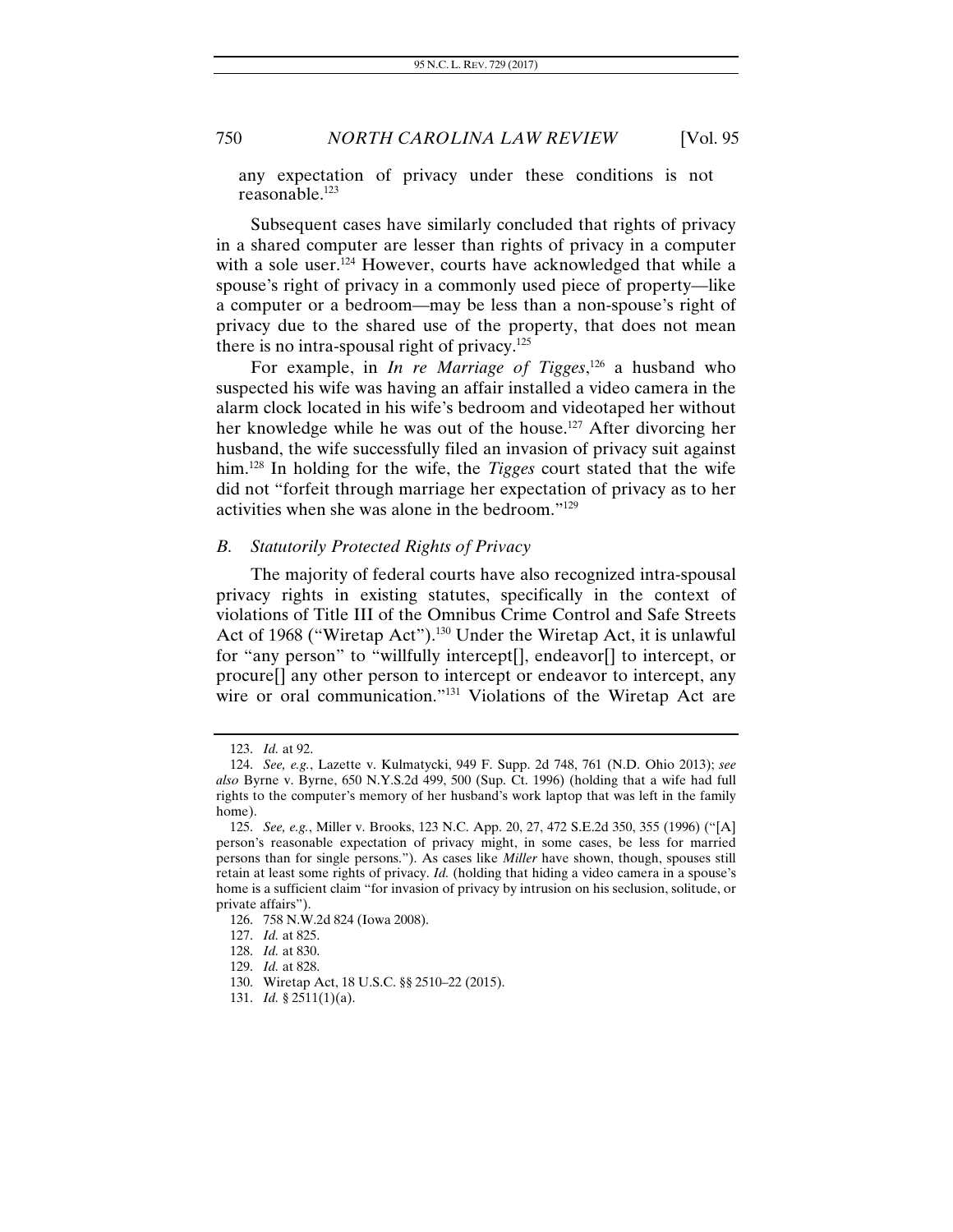punishable by both civil and criminal penalties, including a fine of up to \$10,000 and a five-year term of imprisonment.<sup>132</sup> Perhaps more importantly for some family law cases, any evidence obtained in violation of the Wiretap Act cannot be admitted into evidence.133

The United States Court of Appeals for the Fifth Circuit first addressed the application of the Wiretap Act to spouses in *Simpson v. Simpson*. 134 In *Simpson*, a husband, who harbored uncertainties about his wife's faithfulness, recorded his wife's telephone conversations without her knowledge.<sup>135</sup> Following their divorce, the wife filed a civil suit for damages against her then ex-husband, asserting that he violated the Wiretap Act by willfully intercepting her wire communications without her consent.<sup>136</sup> The Fifth Circuit, while noting that the husband violated the "naked language" of the statute, which prohibited "any person" from intercepting wire communications, held that the statute did not apply to married couples.137 The *Simpson* court reached this conclusion based on its view that Congress did not intend for the statute to apply to spouses because "only a minor portion [of congressional testimony] was with reference to the marital setting."138 The *Simpson* court stated that "personal surveillance by the other spouse . . . is consistent with whatever expectation of privacy spouses might have vis-à-vis each other within the marital home."139

The *Simpson* court's holding that the Wiretap Act did not create an intra-spousal right of privacy was quickly questioned by other

138. *Id.* at 808.

<sup>132.</sup> *Id.* § 2511(1)(d).

<sup>133.</sup> *Id.* § 2515.

 <sup>134. 490</sup> F.2d 803 (5th Cir. 1974), *overruled by* Glazner v. Glazner, 347 F.3d 1212 (11th Cir. 2003).

<sup>135.</sup> *Id.* at 804.

<sup>136.</sup> *Id.* at 804–05.

<sup>137.</sup> *Id.* at 805 & n.4 (citing 18 U.S.C. § 2511(1) (1974)).

<sup>139.</sup> *Id.* at 809. *See* Remington v. Remington, 393 F. Supp. 898 (E.D. Pa. 1975). In *Remington*, a wife spied on her husband by hiring a detective agency to place a wiretapping device in the home telephone, thus allowing the wife to record conversations the husband had with his attorney. *Id.* at 900. The *Remington* court held that "Congress apparently did not intend to provide a Federal remedy for persons aggrieved by the personal acts of their spouses committed within the marital home," but that the facts presented in *Remington* were distinguishable from those in *Simpson* and granted the husband a right of action. *Id.* at 901. *See* William J. Holt, Note, *Interspousal Electronic Surveillance Immunity*, 7 TOLEDO L. REV. 185, 185–86 (1975) (explaining that the *Remington* court agreed with the Fifth Circuit holding but deemed it inapplicable).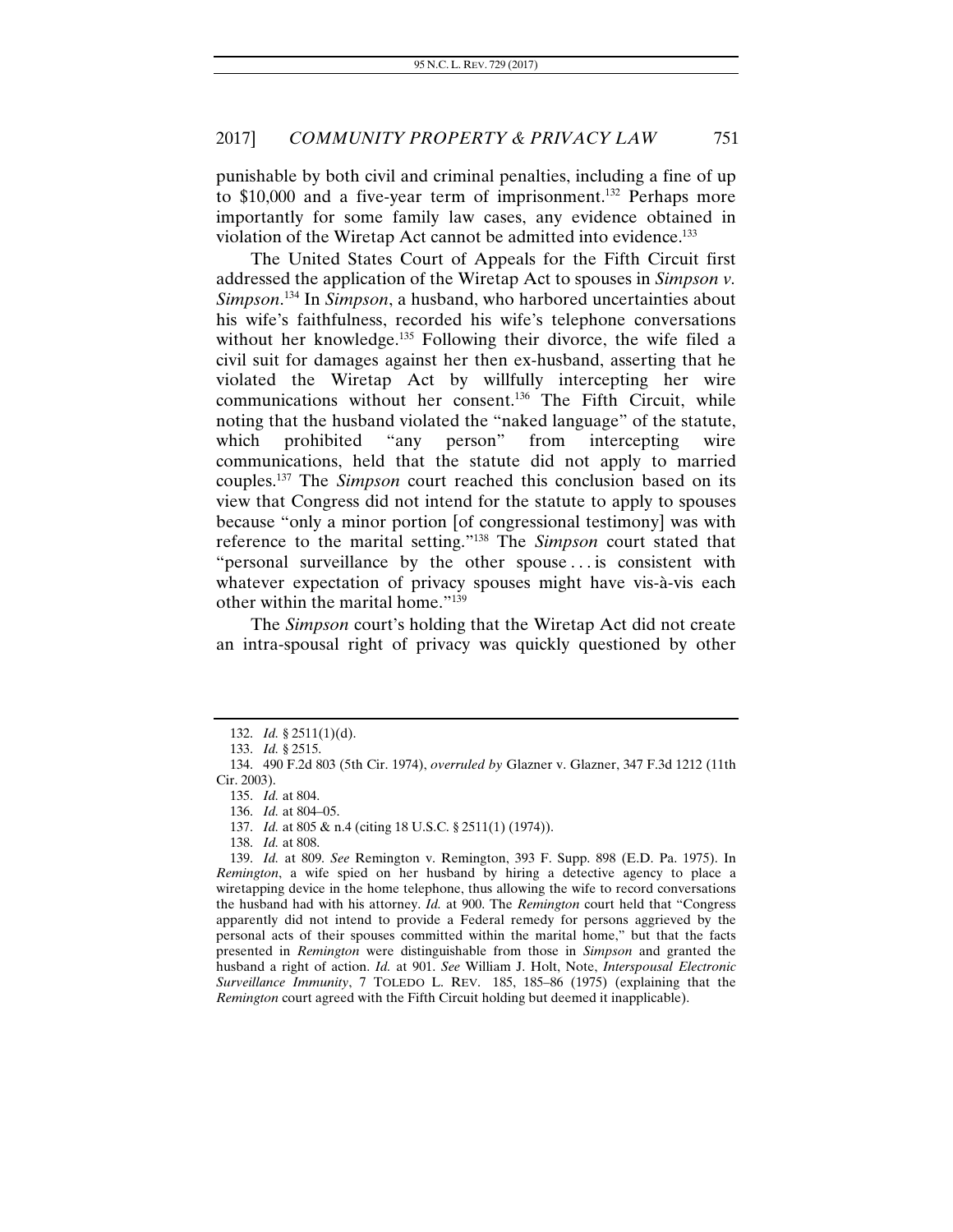federal courts and, in some instances, rejected.140 Two years after *Simpson*, the United States Court of Appeals for the Sixth Circuit held in *United States v. Jones*<sup>141</sup> that a husband violated the statute by placing a wiretapping device in the home of his estranged wife.142 The *Jones* court directly contradicted the *Simpson* court by recognizing that the legislative history of the Wiretap Act indicated that Congress did intend to apply the statute to domestic relations.143 Further, in direct opposition to the *Simpson* court, the *Jones* court interpreted the "any person" language of the statute as including spouses.<sup>144</sup>

In the wake of *Jones* and *Simpson*, other courts remained split on whether the Wiretap Act included an intra-spousal right of privacy in communications, with the Second Circuit following *Simpson*, 145 but the Fourth Circuit and the bulk of the federal district courts following *Jones*. 146

The split between *Jones* and *Simpson* dissipated after the Wiretap Act was amended by the Electronic Communications Privacy Act of 1986 ("ECPA").<sup>147</sup> The ECPA was designed to update the Wiretap Act to "protect against the unauthorized interception of electronic communications . . . in light of the dramatic changes in new computer and telecommunications technologies."148 The ECPA amended the Wiretap Act by making it unlawful for "any person" to intercept or endeavor to intercept not only wire and oral communications, but also electronic communications.149 In amending the Wiretap Act, Congress retained the provisions of the Wiretap Act that made violations of the statute punishable by civil fines and

149. 18 U.S.C. § 2511(1) (2012).

<sup>140.</sup> *See, e.g.*, Pritchard v. Pritchard, 732 F.2d 372, 373–74 (4th Cir. 1984); United States. v. Jones, 542 F.2d 661, 672–73 (6th Cir. 1976).

<sup>141. 542</sup> F.2d 661 (6th Cir. 1976).

<sup>142.</sup> *See id.* at 672–73.

<sup>143.</sup> *Id.* at 669.

<sup>144.</sup> *Id.* at 671.

<sup>145.</sup> *See* Anonymous v. Anonymous, 558 F.2d 677, 678–79 (2d Cir. 1977). Some state courts have also followed the *Simpson* opinion. *See* Stewart v. Stewart, 645 So. 2d 1319, 1321–22 (Miss. 1994); Baumrind v. Ewing, 279 S.E.2d 359, 360 (S.C. 1981).

<sup>146.</sup> *See, e.g.*, Pritchard v. Pritchard, 732 F.2d 372, 373–74 (4th Cir. 1984); Nations v. Nations, 670 F. Supp. 1432, 1436 (W.D. Ark. 1987); Heyman v. Heyman, 548 F. Supp. 1041, 1044–45 (E.D. Ill. 1982); Gill v. Willer, 482 F. Supp. 776, 778 (W.D.N.Y. 1980); Kratz v. Kratz, 477 F. Supp. 463, 467 (E.D. Pa. 1979).

 <sup>147.</sup> Electronic Communications Privacy Act of 1986, Pub. L. No. 99-508, 100 Stat. 1848 (codified as amended in scattered sections of 18 U.S.C.).

 <sup>148.</sup> S. REP. NO. 99-541, at 1 (1986).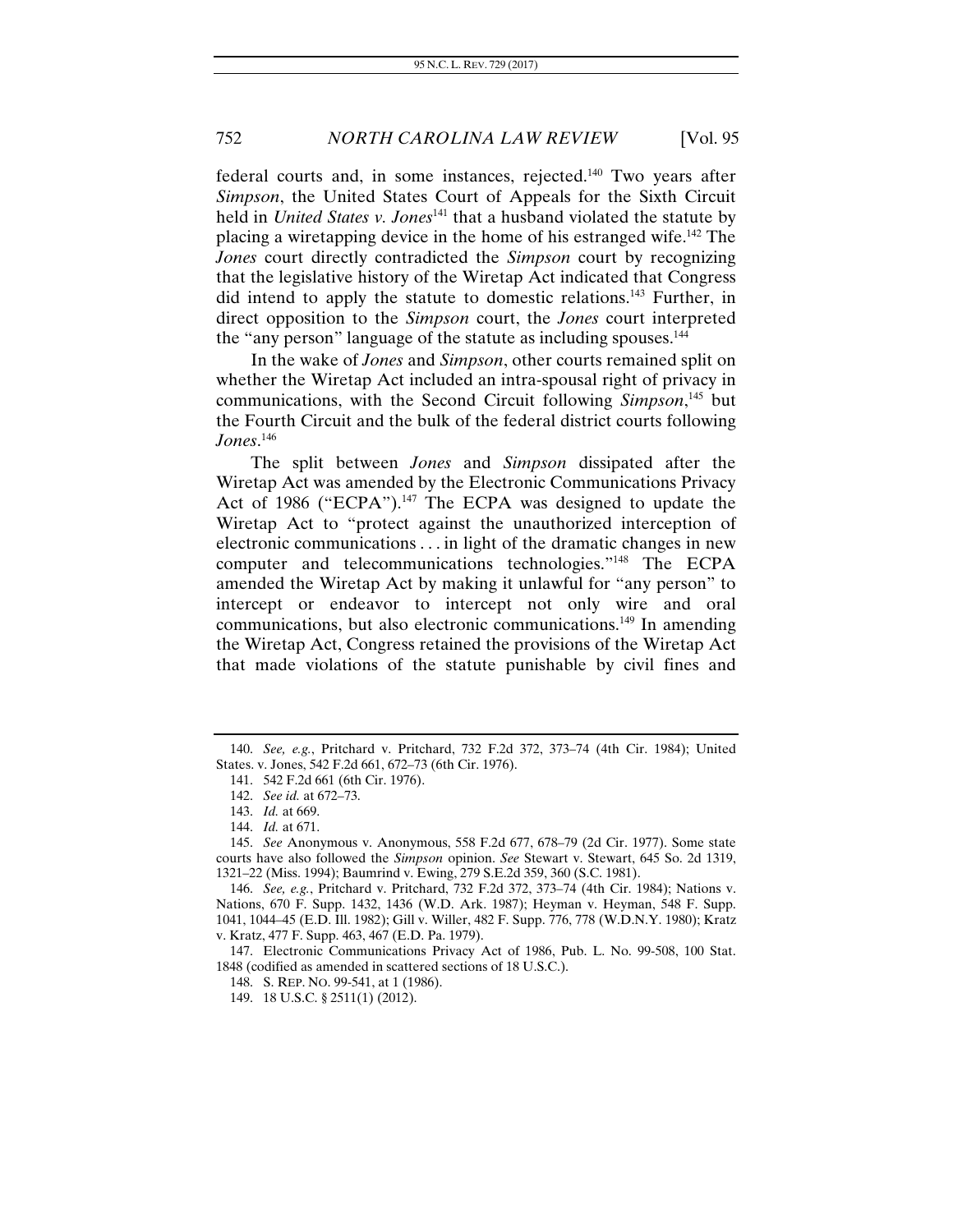imprisonment, as well as those provisions that excluded any evidence obtained in violation of the statute.150

With the advent of the ECPA, federal courts unanimously took the position that spouses retained a federally protected right of privacy in their communications.151 For example, in *Heggy v. Heggy*, 152 a husband recorded his wife's telephone conversations without her knowledge.153 The Tenth Circuit held that spouses were included in the ECPA's statement that it was unlawful for "any person" to intercept communications.154 The Eleventh Circuit reached the same conclusion on almost identical facts in *Glazner v. Glazner*, 155 thus overruling its predecessor circuit decision in *Simpson*. 156

Forty-eight states have adopted a state statute akin to the ECPA.157 Like the majority of federal courts, state courts generally

156. *Id.* at 1215–16. In *Glazner*, a husband recorded his wife's telephone conversations without her knowledge or the knowledge of third parties. *Id.* at 1214. The *Glazner* court read the plain language of the ECPA to include spouses because spouses were "any person" thus bringing the Eleventh Circuit in line with the bulk of jurisprudence addressing the issue. *Id.* at 1214–15 (quoting 18 U.S.C. § 2511(1) (2003)). It was, however, a reversal of the previous law of the circuit, namely the rule stated in *Simpson*. *See*  Simpson v. Simpson, 490 F.2d 803, 805 (5th Cir. 1924). *Simpson* was decided in 1974, prior to the Eleventh Circuit's split from the Fifth Circuit in 1980, but when the Eleventh Circuit was created, the court adopted as binding precedent all decisions of the former Fifth Circuit. Bonner v. City of Prichard, 661 F.2d 1206, 1209 (11th Cir. 1981) (en banc).

157. *See* ALA. CODE § 13A-11-31 (Westlaw through 2016 Reg. Sess.); ALASKA STAT. § 42.20.310 (LEXIS through 2016 2d Reg. Sess. and 5th Spec. Sess.); ARIZ. REV. STAT. ANN. § 13-3005 (Westlaw through 2016 2d Reg. Sess.); ARK. CODE ANN. § 5-60-120 (LEXIS through 2016 laws); CAL. PENAL CODE § 632 (West, Westlaw through 2016 Reg. Sess. laws); COLO. REV. STAT. § 18-9-304 (LEXIS through 2016 2d Reg. Sess.); CONN. GEN. STAT. ANN. § 53a-189 (West, Westlaw through 2016 Feb. Reg. Sess. and 2016 Sept. Spec. Sess.); DEL. CODE ANN. tit. 11, § 1335 (West, Westlaw through 80 Laws 2016, ch. 430); FLA. STAT. ANN § 934.03 (West, Westlaw 2016 2d Reg. Sess.); GA. CODE ANN. § 16- 11-62 (2015); HAW. REV. STAT. ANN. § 803-42 (West, Westlaw through 2016 2d Spec. Sess.); IDAHO CODE § 18-6702 (LEXIS through 2016 Reg. Sess.); 720 ILL. COMP. STAT. ANN. 5/14-2 (West, Westlaw through P.A. 99-934 of 2016 Reg. Sess.); IND. CODE ANN. § 35-46-8.5-1 (West, Westlaw through 2016 Second Reg. Sess.); IOWA CODE ANN. § 727.8 (West, Westlaw through 2016 Reg. Sess.); KAN. STAT. ANN. § 21-6101 (West, Westlaw through 2016 Legis. Sess.); KY. REV. STAT. ANN. § 526.010 (West, Westlaw through 2017 Reg. Sess. ch. 7); LA. STAT. ANN. § 15:1303 (Westlaw through 2016 2d Extraordinary Sess.); ME. REV. STAT. ANN. tit. 15, § 710 (West, Westlaw through 2015 2d Reg. Sess.); MD. CODE ANN., CTS. & JUD. PROC. § 10-402 (West, Westlaw through 2016 Reg. Sess.);

<sup>150.</sup> *Id.* § 2511(4)(a) (providing for criminal penalties); *id.* § 2515 (excluding intercepted communications from being used as evidence); *id.* § 2520 (allowing for the recovery of civil fines).

<sup>151.</sup> *See* Kempf v. Kempf, 868 F.2d 970, 973 (8th Cir. 1989).

<sup>152. 944</sup> F.2d 1537 (10th Cir. 1991).

 <sup>153.</sup> *Id.* at 1538.

<sup>154.</sup> *Id.* at 1540.

 <sup>155. 347</sup> F.3d 1212, 1215 (11th Cir. 2003).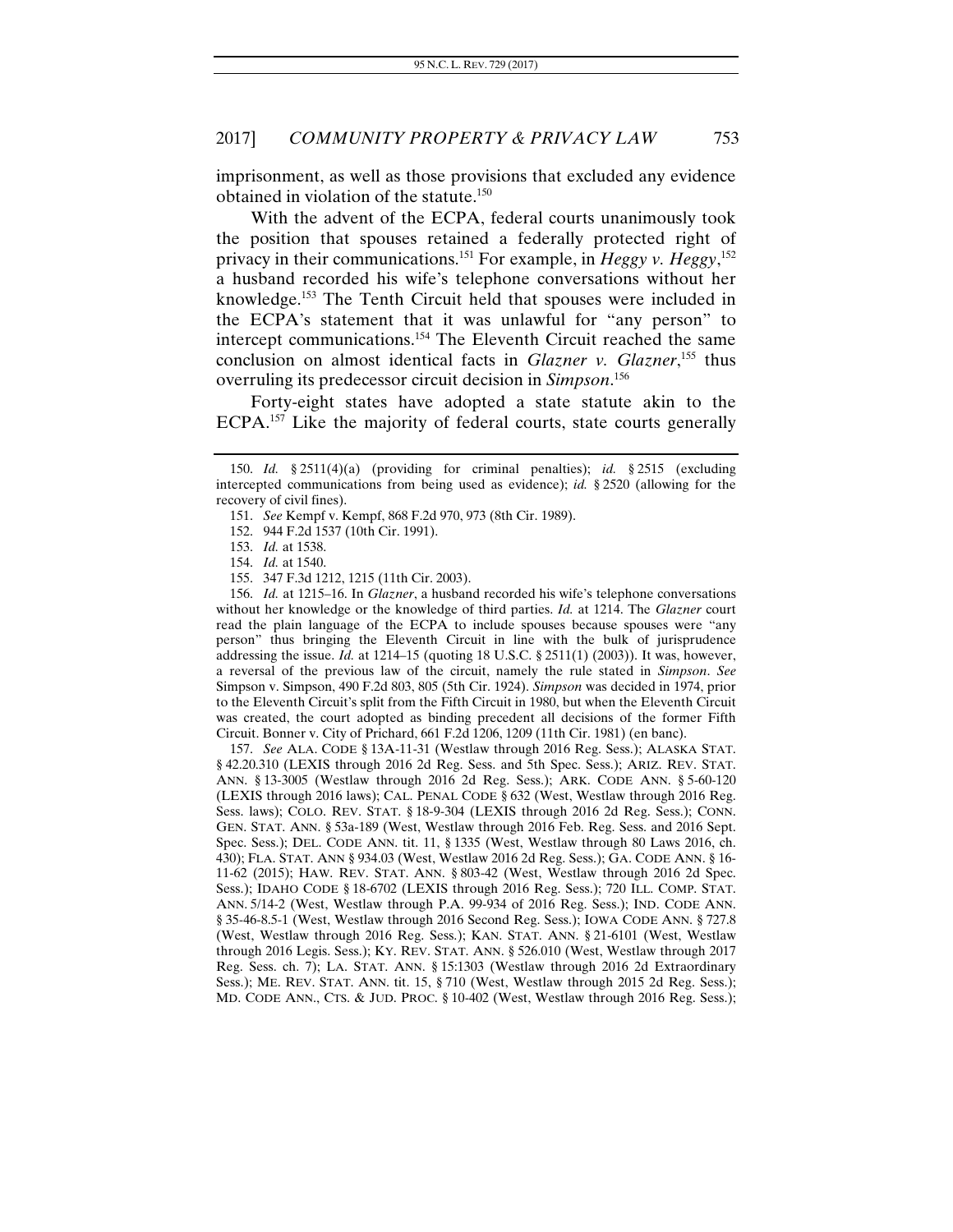have held that state statutes striving to protect the privacy of communications apply to spouses.<sup>158</sup> For example, in *O'Brien v*. *O'Brien*, 159 a wife installed spyware on her husband's computer without his knowledge that took screenshots of the husband's online conversations via email, instant messenger, and other online chatting devices.160 The court held that the wife violated Florida's version of the ECPA, and therefore the evidence the wife obtained regarding the husband chatting online with another woman could not be admitted in the divorce proceeding of the husband and wife.<sup>161</sup>

In addition to the ECPA,<sup>162</sup> states have adopted other statutory measures to protect individuals' privacy, which have been interpreted

158. *E.g.*, Collins v. Collins, 904 S.W.2d 792, 797 (Tex. Ct. App. 1995), *writ denied per curiam*, 923 S.W.2d 569 (Tex. 1996).

159. 899 So. 2d 1133 (Fla. Dist. Ct. App. 2005).

160. *Id.* at 1134.

161. *Id.* at 1137.

 162. Beyond the ECPA at the federal level, there is also the Stored Communications Act, which could help protect intra-spousal privacy. 18 U.S.C. §§ 2701–12 (2015). While the federal and state ECPAs prohibit interception of electronic communications, the federal Stored Communications Act prohibits the intentional access to any electronic communication while it is in electronic storage of "a facility through which [the] electronic

MASS. GEN. LAWS ANN. ch. 272 § 99 (West, Westlaw through ch. 1 of 2017 1st Ann. Sess.); MICH. COMP. LAWS ANN. § 750.539c (West, Westlaw through No. 516 of 2016 Reg. Sess.); MINN. STAT. ANN. § 626A.02 (West, Westlaw through 2017 Reg. Sess. ch. 3); MISS. CODE ANN. § 41-29-533 (LEXIS through 2017 Reg. Sess. H.B. 32); MONT. CODE ANN. § 45-8-213 (West, Westlaw through 2015 Sess.); NEB. REV. STAT. ANN. § 20-203 (West, Westlaw through 2016 2d Reg. Sess.); NEV. REV. STAT. ANN. § 200.650 (West, Westlaw through 2015 Reg. Sess. and 2016 Spec. Sess.); N.H. REV. STAT. ANN. § 570-A:2 (Westlaw through 2016 Reg. Sess., ch. 330); N.J. STAT. ANN. § 2A:156A-3 (West, Westlaw through 2017, J.R. No. 1); N.M. STAT. ANN. § 30-12-1 (West, Westlaw through 2016 Reg. Sess.); N.Y. PENAL LAW § 250.05 (Mckinney, Westlaw through 2016, ch. 6); N.C. GEN. STAT. § 15A-287 (2015); N.D. CENT. CODE § 12.1-15-02 (LEXIS through 2016 Spec. Legis. Sess.); OHIO REV. CODE ANN. § 2933.52 (West, Westlaw through 131st Gen. Assemb.); OKLA. STAT. ANN. tit. 21, § 1202 (West, Westlaw through ch. 395 of 2016 2d Sess.); OR. REV. STAT. ANN. § 165.540 (West, Westlaw through 2016 Reg. Sess.); 18 PA. STAT. AND CONS. STAT. ANN. § 5703 (West, Westlaw through 2016 Reg. Sess. Acts 1–109); 11 R.I. GEN. LAWS § 11-35-21 (LEXIS through 2016 Sess.); S.C. CODE ANN. § 17-30-20 (2015); S.D. CODIFIED LAWS § 23A-35A-20 (Westlaw through 2016 Sess. laws); TENN. CODE ANN. § 39-13-601 (2012); TEX. PENAL CODE ANN. § 16.02 (West, Westlaw through 2015 Reg. Sess.); UTAH CODE ANN. § 77-23a-4 (West, Westlaw through 2016 4th Spec. Sess.); VA. CODE ANN. § 19.2-62 (2015); WASH. REV. CODE ANN. § 9.73.030 (West, Westlaw through 2016 Reg. and Spec. Sess.); W. VA. CODE ANN. § 62-1D-3 (West, Westlaw through 2016 2d Extraordinary Sess.); WIS. STAT. ANN. § 968.31 (West, Westlaw through 2015 Wis. Act 392); WYO. STAT. ANN. § 7-3-702 (West, Westlaw through 2016 Budget Sess.). The only states without a state ECPA are Missouri and Vermont. Both Missouri and Vermont have adopted other state statutes that prohibit the unlawful use of another's computer. MO. ANN. STAT. § 569.095 (West, Westlaw through 2016 Reg. Sess.); VT. STAT. ANN. tit. 13, § 4103 (West, Westlaw through 2015 Legis. Sess.).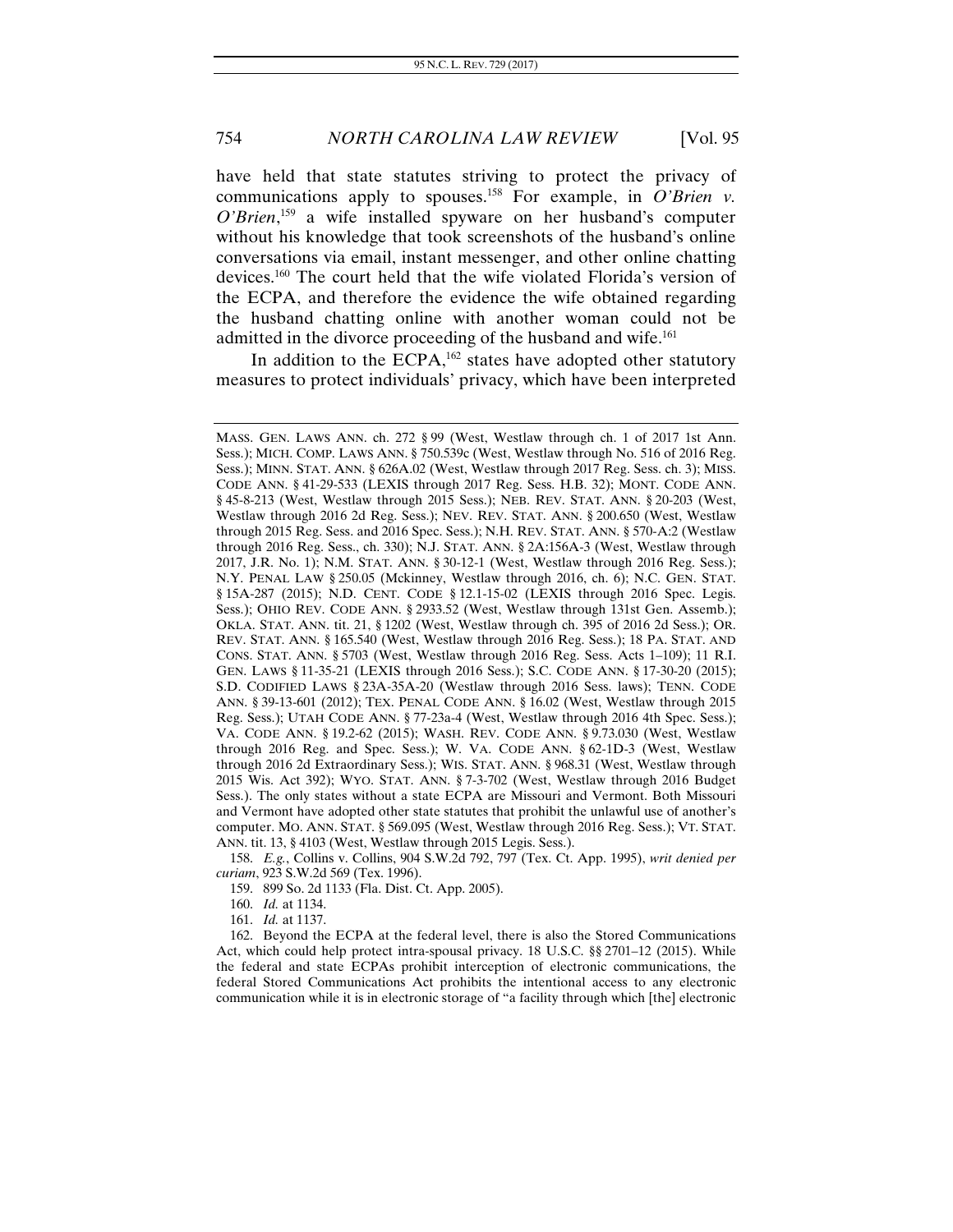as applying to spouses.163 For example, all states but one have a criminal statute prohibiting the fraudulent access to computers.164

communication service is provided." *Id.* § 2701(a). The difference in the Stored Communications Act and the ECPA is that the former protects against the unauthorized riffling through of an individual's email account, for example, to find electronic transmissions that were previously sent and received, the latter protects against contemporaneous unauthorized interceptions of electronic transmissions. *Id.* § 2701(a)(1)– (2); Electronic Communications Privacy Act of 1986, Pub. L. No. 99-508, 100 Stat. 1848, 1850. Accordingly, a spouse who installs keylogger software on a computer (such that he can learn the passwords of his spouse's email accounts) and then uses those passwords to read emails sent to his spouse that his spouse has already read does not violate the ECPA because the emails were not intercepted. Bailey v. Bailey, No. 2:07-CV-11672, 2008 WL 324156, at \*6 (E.D. Mich. Feb. 6, 2008). *See* United States v. Ropp, 347 F. Supp. 2d 831, 835–36 (C.D. Cal. 2004) (holding that use of keylogger software did not violate the ECPA because the interception occurred at the keyboard). However, the same spying spouse may be in violation of the Stored Communications Act because the emails were in the electronic storage of the email account. *See Bailey*, 2008 WL 324156, at \*6; Miller v. Meyers, 766 F. Supp. 2d 919, 923 (W.D. Ark. 2011).

 Though some courts have interpreted the Stored Communications Act as completing the privacy protections in an individual's electronic communications, many courts have given the Act a very narrow interpretation, thus opening up large legal loopholes for prying eyes. *See* Jennings v. Jennings, 736 S.E.2d 242, 245 (S.C. 2012) (holding that a copy of an email retained in an email account does not qualify as electronic storage unless a second copy of that email exists elsewhere, otherwise, the email found in the account does not qualify as an email being stored for purposes of "backup" protection); Robert M. Goldstein & Marin G. Weinberg, *The Stored Communications Act and Private E-Mail Communications*, 31 CHAMPION, Aug. 2007, at 2, 7 (asserting that the government takes the position that the Stored Communications Act applies only to unread emails); Cary J. Mogerman & Stephanie L. Jones, *The New Era of Electronic Eavesdropping and Divorce: An Analysis of the Federal Law Relating to Eavesdropping and Privacy in the Internet Age*, 21 J. AM. ACAD. MATRIM. LAW. 481, 482–83 (2008) ("The Stored Communications Act regulates communications that have been communicated by a sender but have not been received by the intended recipient (such as voicemail messages waiting to be listened to by the recipient or unread e-mails in an inbox)."); *see also Bailey*, 2008 WL 324156, at \*7 (holding that the Act does not apply to any stored copies of emails on the hard drive of a computer because such stored copies of emails are not part of the storage of the electronic communication service). The limited application of the Stored Communications Act has made it a relatively toothless provision for the purposes of finding a right of privacy between spouses. *See* Richard C. Turkington, *Protection for Invasions of Conversational and Communication Privacy by Electronic Surveillance in Family, Marriage, and Domestic Disputes Under Federal and State Wiretap and Store Communications Acts and the Common Law Privacy Intrusion Tort*, 82 NEB. L. REV. 693, 722 (2004).

163. *E.g.*, *Miller*, 766 F. Supp. at 924–25 (holding that Arkansas's computer trespass statute applied to a husband who used key-logger software to access his wife's email and social media accounts without her authorization).

 164. All states, except Washington, have statutes in effect like Michigan's that prohibit the unauthorized use of another's computer. *See* ALA. CODE § 13A-8-112 (Westlaw through 2016 Reg. Sess. and Act 2016-485 of 1st Spec. Sess.); ALASKA STAT. § 11.46.740 (LEXIS through 2016 2d Reg. Sess. and 5th Spec. Sess.); ARIZ. REV. STAT. ANN. § 13- 2316 (Westlaw through 2016 2d Reg. Sess.); ARK. CODE ANN. § 5-41-203 (LEXIS through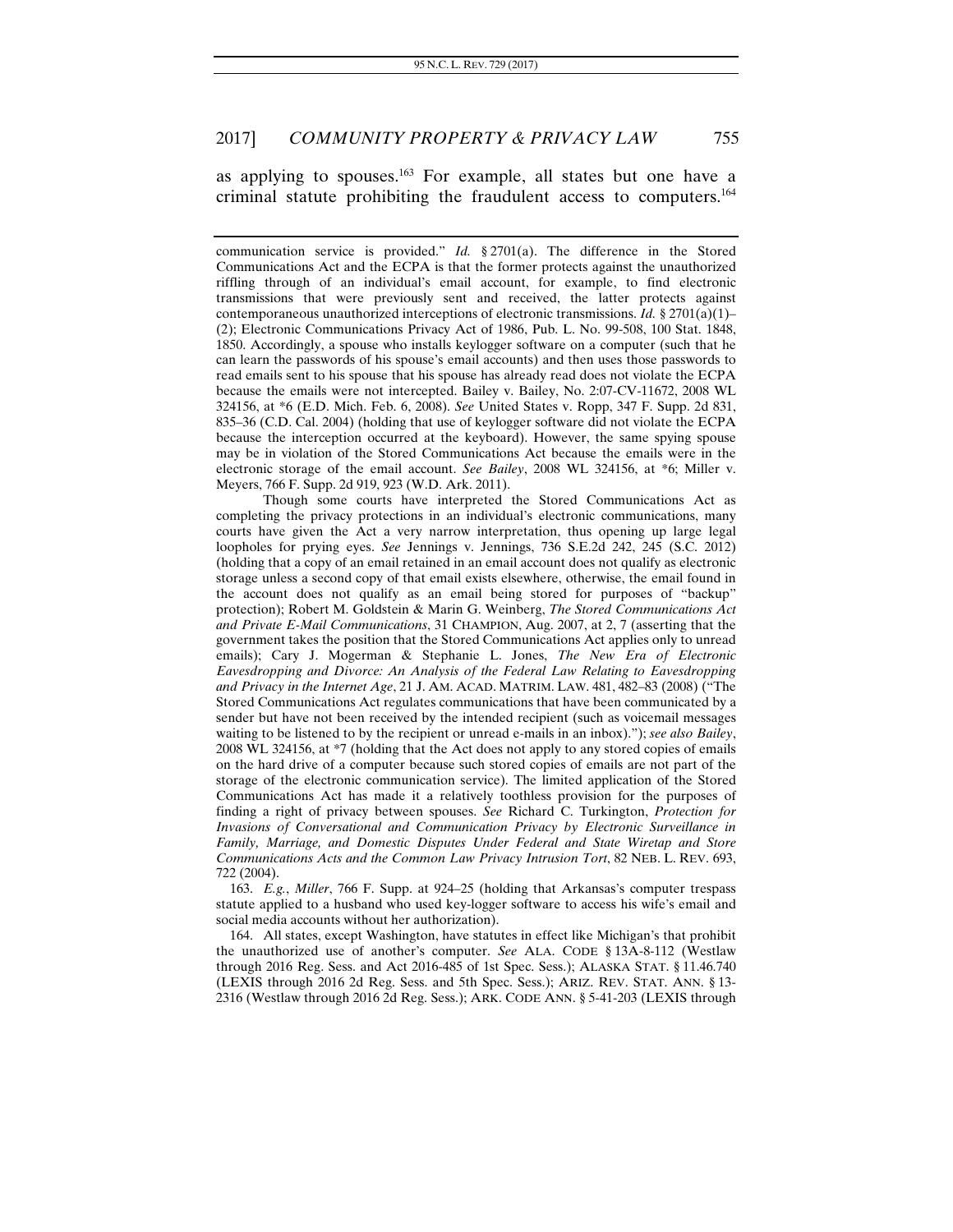Under these statutes, it is generally unlawful for a person to intentionally and without authorization access a computer, computer program, computer system, or computer network of another.165 In the case of *People v. Walker*,<sup>166</sup> the Michigan Supreme Court refused to overturn a lower court's holding that the Michigan version of this statute applied to spouses.<sup>167</sup>

165. *See, e.g.*, MICH. COMP. LAWS ANN. § 752.795(a) (Westlaw).

 166. 813 N.W.2d 750 (Mich. 2012) (mem.); People v. Walker, No. 304593, 2011 WL 6786935, at \*8 (Mich. Ct. App. Dec. 27, 2011), *appeal denied*, 813 N.W.2d 750 (Mich. 2012).

167. *Walker*, 813 N.W.2d at 750. *See Walker*, 2011 WL 6786935, at \*8.

<sup>2016 3</sup>d Extraordinary Sess.); CAL. PENAL CODE § 502 (West, Westlaw through all 2016 Reg. Sess. laws); COLO. REV. STAT. § 18-5.5-102 (LEXIS through 2016 2d Reg. Sess. laws); CONN. GEN. STAT. ANN. § 53a-251 (West, Westlaw through 2016 Reg. Sess. and Sept. 2016 Spec. Sess.); DEL. CODE ANN. tit. 11, § 932 (West, Westlaw through 80 Del. Laws, ch. 430); FLA. STAT. § 815.06 (2016); GA. CODE ANN. § 16-9-93 (Supp. 2016); HAW. REV. STAT. § 708-890 (West, Westlaw through 2016 2d Spec. Sess.); IDAHO CODE § 18- 2202 (LEXIS through 2016 Reg. Sess.); 720 ILL. COMP. STAT. ANN. 5/17-51 (West, Westlaw through P.A. 99-934 of 2016 Reg. Sess.); IND. CODE ANN. § 35-43-2-3 (West, Westlaw through 2016 2d Reg. Sess.); IOWA CODE ANN. § 716.6B (West, Westlaw through 2016 Reg. Sess.); KAN. STAT. ANN. § 21-5839 (West, Westlaw through 2016 Reg. and Spec. Sess.); KY. STAT. ANN. § 434.850 (West, Westlaw through 2016 Reg. Sess.); LA. STAT. ANN. § 14:73.5 (Westlaw through 2016 2d Extraordinary Sess.); ME. REV. STAT. ANN. tit. 17-A § 432 (Westlaw through 2015 2d Reg. Sess.); MD. CODE ANN., CRIM. LAW § 7-302 (West, Westlaw through 2016 Reg. Sess.); MASS. GEN. LAWS ANN. ch. 266, § 120F (West, Westlaw through 2017 1st Ann. Sess., ch. 1); MICH. COMP. LAWS ANN. § 752.795 (West, Westlaw through No. 516 of 2016 Reg. Sess.); MINN. STAT. ANN. § 609.891 (West, Westlaw through ch. 3 of 2017 Reg. Sess.); MISS. CODE ANN. § 97-45-5 (LEXIS through 2016 Reg. Sess. H.B. 32); MO. ANN. STAT. § 569.095 (West, Westlaw through 2016 Reg. Sess.); MONT. CODE ANN. § 45-6-311 (West, Westlaw through 2015 Sess.); NEB. REV. STAT. ANN. § 28-1343.01 (West, Westlaw through 2016 2d Reg. Sess.); NEV. REV. STAT. ANN. § 205.4765 (West, Westlaw through 2015 Reg. Sess. and 2016 Spec. Sess.); N.H. REV. STAT. ANN. § 638:17 (West, Westlaw through 2016 Reg. Sess., ch. 330); N.J. STAT. ANN. § 2C:20-25 (West, Westlaw through 2017, J.R. No. 1); N.M. STAT. ANN. § 30-45-5 (West, Westlaw through 2016 Reg. Sess.); N.Y. PENAL LAW § 156.05 (Mckinney, Westlaw through 2016, ch. 6); N.C. GEN. STAT. § 14-454 (2015); N.D. CENT. CODE § 12.1-06.1-08 (LEXIS through 2016 Spec. Legis. Sess.); OHIO REV. CODE ANN. § 2913.04 (West, Westlaw through 131st Gen. Assemb.); OKLA. STAT. tit. 21, § 1958 (West, Westlaw through 2016 Sess.); OR. REV. STAT. ANN. § 164.377 (West, Westlaw through 2016 Reg. Sess.); 18 PA. STAT. AND CONS. STAT. ANN. § 7611 (West, Westlaw through 2016 Reg. Sess.); 11 R.I. GEN. LAWS § 11-52-2 (LEXIS through Jan. 2016 Sess.); S.C. CODE ANN. § 16-16-20 (2015); S.D. CODIFIED LAWS § 43-43B-1 (Westlaw through 2016 Sess. laws); TENN. CODE ANN. § 39-14-602 (2012); TEX. PENAL CODE ANN. § 33.02 (West, Westlaw through 2015 Reg. Sess.); UTAH CODE ANN. § 76-6-703 (West, Westlaw through 2016 4th Spec. Sess.); VT. STAT. ANN. tit. 13, § 4103 (LEXIS through 2015 Sess.); VA. CODE ANN. § 18.2-152.5 (2015); W. VA. CODE ANN. § 61-3C-13 (West, Westlaw through 2016 2d Extraordinary Sess.); WIS. STAT. ANN. § 943.70 (West, Westlaw through 2015 Act 392); WYO. STAT. ANN. § 6-3-506 (LEXIS through 2016 Legis. Sess.).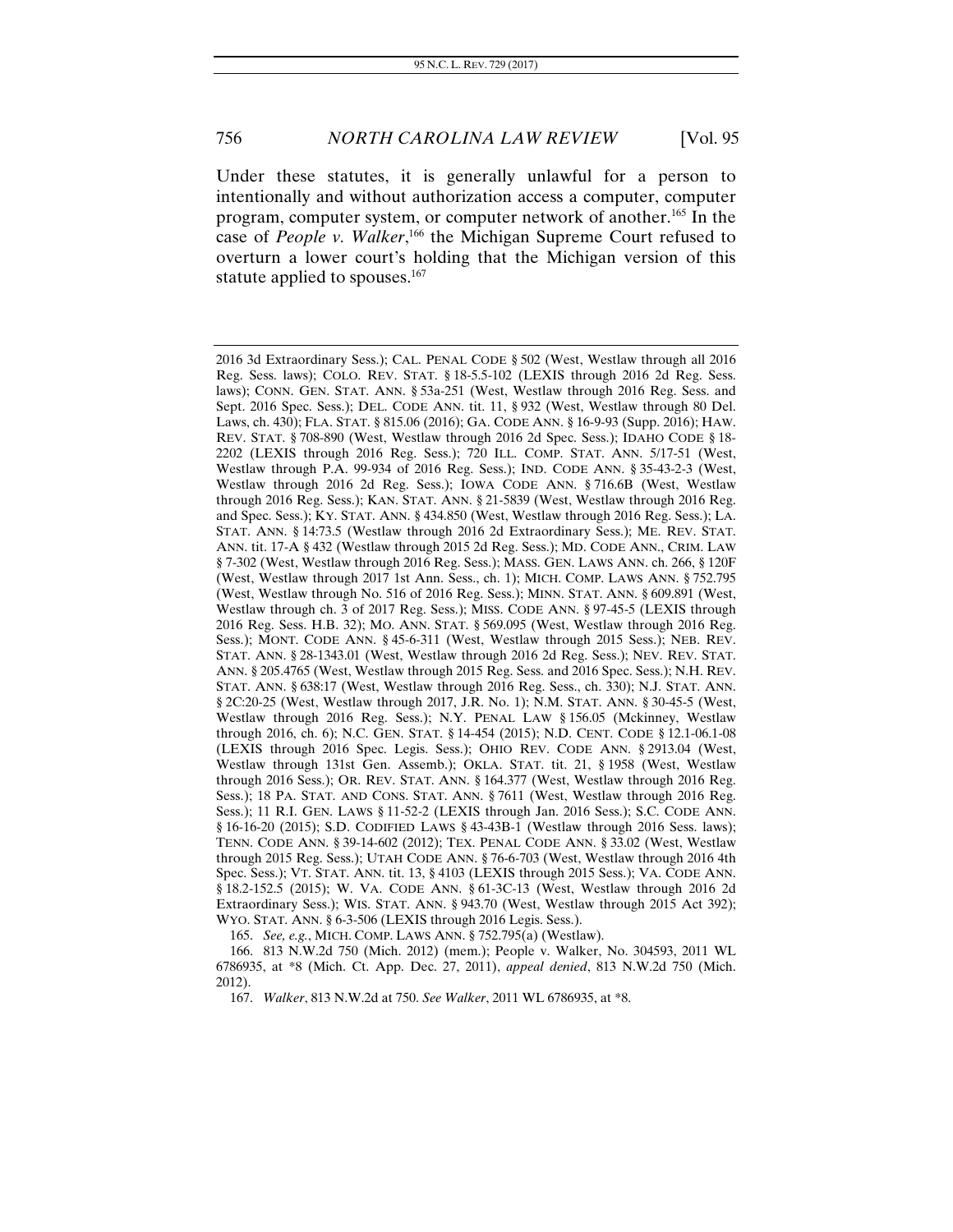In *Walker*, a wife's third husband allegedly accessed her email without her consent, and, in doing so, found evidence that the wife was having an affair with her second husband.<sup>168</sup> The third husband gave the evidence he discovered in the wife's email to the wife's first husband, and the first husband attempted to use the email evidence to gain custody of the child the first husband had fathered with the wife.<sup>169</sup> After being served with an emergency custody motion from the first husband, the wife notified the authorities that her third husband had hacked into her email accounts.<sup>170</sup> The third husband was subsequently charged with violating Michigan's Fraudulent Access to Computers statute.171 The third husband in *Walker* asserted that the Michigan statute did not apply to spouses, but Michigan courts rejected his argument.172 Although the Michigan court held the text of the statute applied to spouses, multiple justices on the Michigan Supreme Court expressed their concern with criminalizing intra-spousal spying.173 Justice Markman noted in his concurrence that the statute potentially encompassed "an extremely broad range of conduct" and urged "the Legislature to consider whether it intends to criminalize the full range of conduct to which the statute potentially extends."174

*Walker* highlights the sentiment of many state and federal courts—spouses have a right of privacy vis-à-vis one another. Both the common law and statutory protections of privacy apply to spouses. That application, though, creates some uneasiness from courts on both sides of the issue: in *Walker*, the justices had concerns regarding criminalizing spousal spying;175 in *Simpson*, the Fifth Circuit noted it had doubts about its conclusion to find no intra-spousal right of privacy in the Wiretap Act.176 Courts have been and continue to be uncomfortable treading into the issue of determining when one spouse violates the other's right of privacy.

<sup>168.</sup> *Walker*, 2011 WL 6786935, at \*1.

<sup>169.</sup> *Id.*

<sup>170.</sup> *Id.* 

<sup>171.</sup> *Id.* at \*1–2.

<sup>172.</sup> *Id.* at \*8–9. *See Walker*, 813 N.W.2d at 750 (denying defendant's leave to appeal the judgment from the Court of Appeals).

<sup>173.</sup> *See, e.g.*, *Walker*, 813 N.W.2d at 750–51 (Markman, J., concurring).

<sup>174.</sup> *Id.*

<sup>175.</sup> *Id.*

 <sup>176.</sup> Simpson v. Simpson, 490 F.2d 803, 810 (5th Cir. 1974), *overruled by* Glazner v. Glazner, 347 F.3d 1212 (11th Cir. 2003).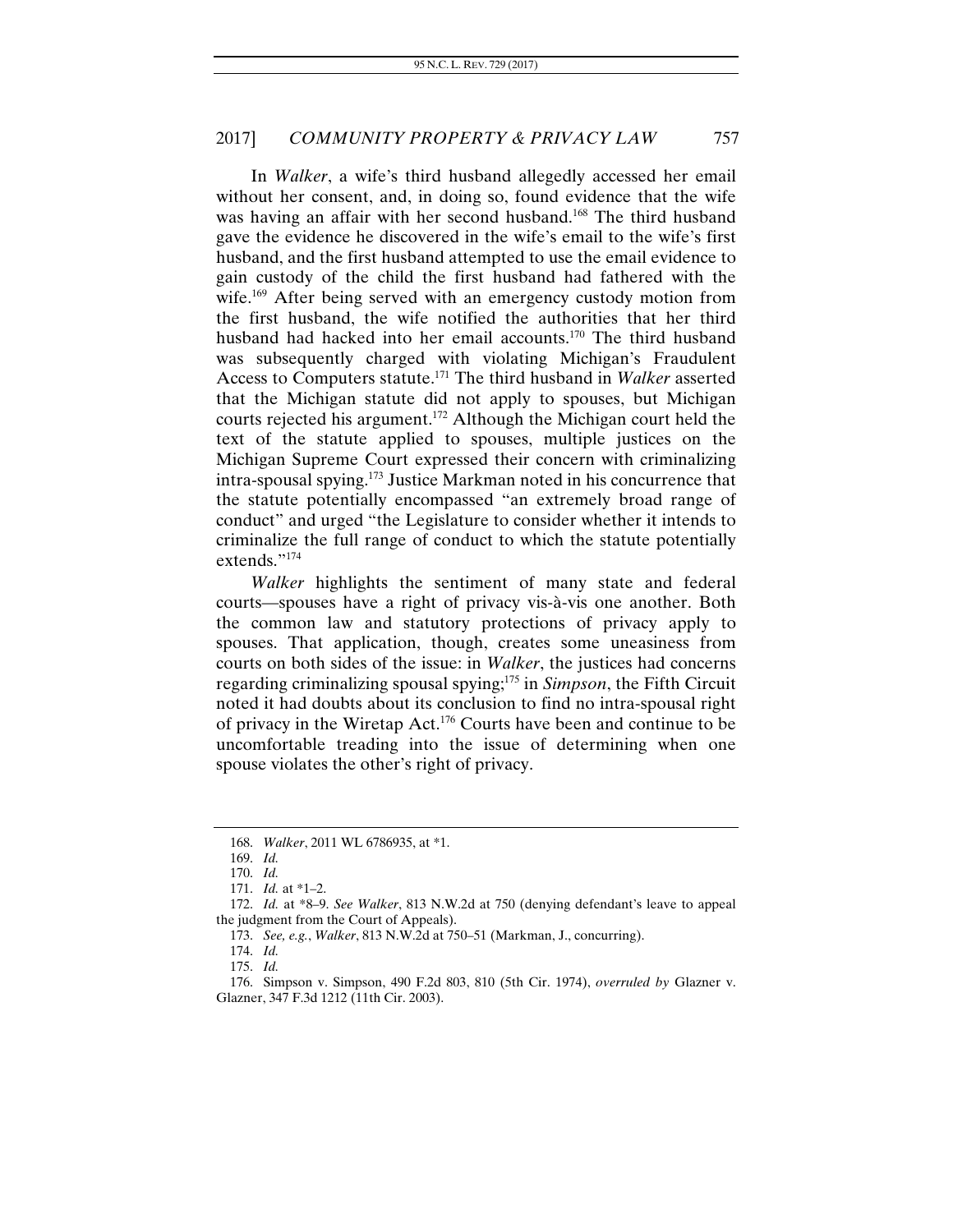As uncomfortable as they may be, courts at this time appear to recognize that spouses have a right of privacy from one another.<sup>177</sup> However, there remains uncertainty in how far courts are willing to stretch what a reasonable spouse would find to be a highly offensive intrusion upon his seclusion. Despite the one bright-line rule that it is unlawful to videotape a spouse without their knowledge, there is far more gray area in the context of electronic communications.

The *Walker* case also highlights the growing need to determine the contours of intra-spousal privacy. After the third husband in *Walker* lost his motion regarding the application of the Fraudulent Access to Computer statute to spouses before the Michigan Supreme Court, the case against him was set to go to trial during the summer of  $2012^{178}$  The charges against the third husband, however, were dropped mere days before the trial was to begin because the prosecutor's office learned that the wife had been simultaneously spying on the third husband by accessing his text messages without his authorization.179 Thus, *Walker* demonstrates not only the difficulty in reconciling an intra-spousal right of privacy with the digital age, but it also highlights how often spouses violate each other's rights of privacy.

Perhaps more importantly, though, the *Walker* case exemplifies why many spouses engage in intra-spousal spying—leverage. Evidence of adultery for purposes of obtaining a divorce is no longer necessary, as all states have adopted no-fault divorce.<sup>180</sup> Evidence of adultery, however, can create an advantage with regard to child custody and spousal support.181 Moreover, in some jurisdictions—

 181. For example, in Louisiana, child custody is determined based on which arrangement would be in the best interest of the child. LA. CIV. CODE art. 131 (Westlaw through 2016 2d Extraordinary Sess.). Among the factors for determining the best interest of the child are the "moral fitness" of the parents. *Id.* art. 134(6). The sexual relationships of the parents have been taken into consideration in determining their "moral fitness." *E.g.*, Crowson v. Crowson, 742 So. 2d 107, 112 (La. Ct. App. 1999). Arizona courts have

<sup>177.</sup> *E.g.*, Pritchard v. Pritchard, 732 F.2d 372, 372, 374 (4th Cir. 1984); United States v. Jones, 542 F.2d 661, 669, 673 (6th Cir. 1976).

 <sup>178.</sup> *Walker*, 813 N.W.2d at 750.

 <sup>179.</sup> L.L. Brasier, *Charges Against Man in E-Mail Case Are Dropped After Wife Snooped, Too*, DETROIT FREE PRESS, July 14, 2012, at A1; *Final Charges Dropped in Husband-Wife Hacking Case*, CBS DETROIT (July 21, 2012, 8:29 AM), http://detroit .cbslocal.com/2012/07/21/final-charges-dropped-in-husband-wife-hacking-case/ [https://perma .cc/S2V7-CL76].

 <sup>180.</sup> *E.g.*, ARIZ. REV. STAT. ANN. § 25-903(5) (Westlaw through 2016 2d Reg. Sess.); Rebecca Brennan, Note, *Mismatch.com: Online Dispute Resolution and Divorce*, 13 CARDOZO J. CONFLICT RESOL. 197, 198 n.11 (2011) (explaining that New York was the last state to adopt no-fault divorce in 2010).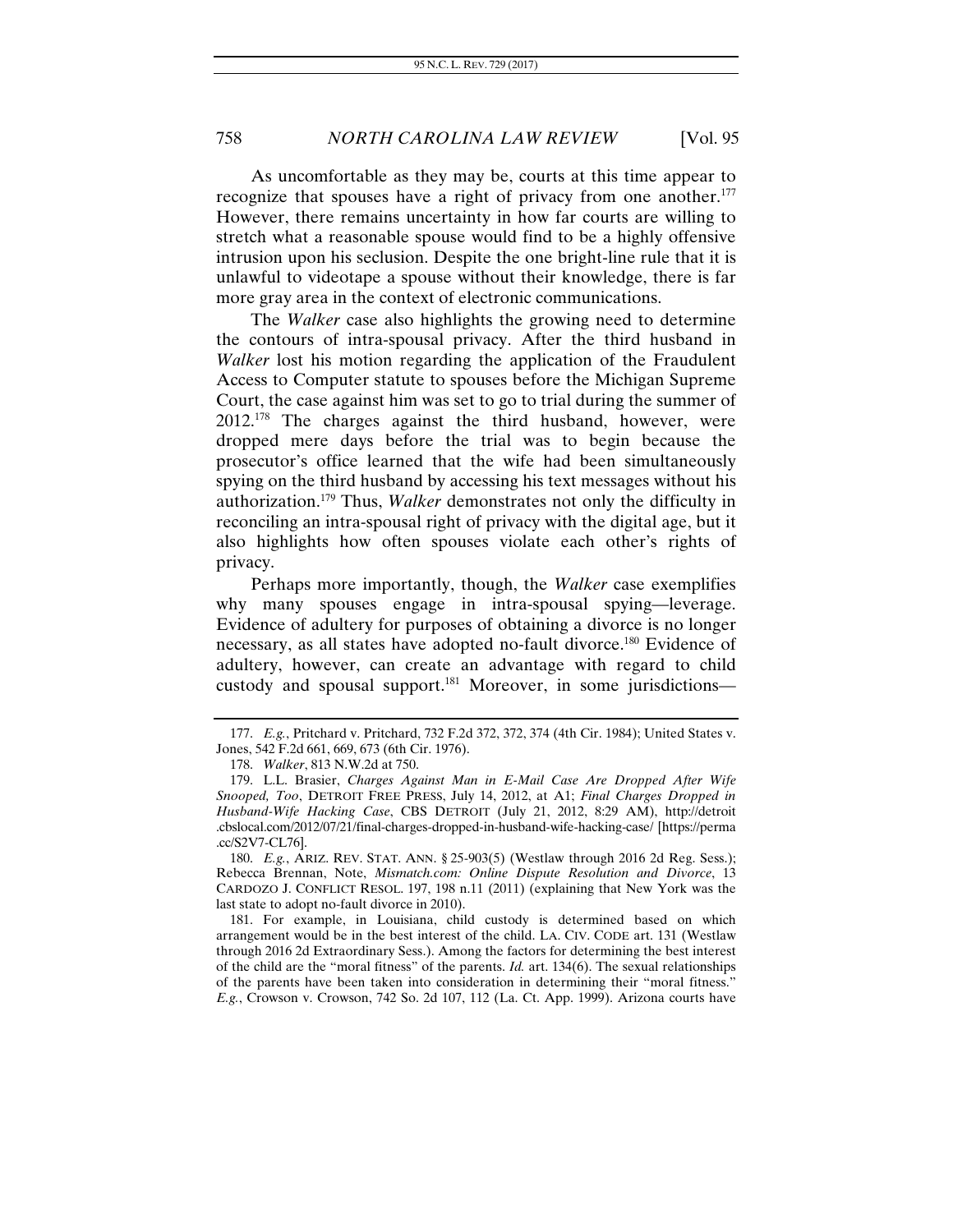including some community property jurisdictions—evidence of wrongdoing by one spouse can impact the division of property.<sup>182</sup> The prevalence of spousal spying combined with the reasons that spousal spying occurs, makes intra-spousal privacy an issue courts throughout the United States will continue to face in the future.

#### III. THE COMMUNITY PROPERTY OVERLAY ON PRIVACY

Intra-spousal privacy is a particularly complex issue for the nine community property jurisdictions in the United States where property created or acquired during marriage is classified as community property, meaning that both spouses have a joint ownership interest in the property from the moment it is acquired. For community property jurisdictions, what rights of privacy spouses have vis-à-vis one another is more complicated because, to the extent that community property is jointly owned by spouses, it is unclear whether one spouse has the authority to preclude the other spouse from accessing that property. These privacy concerns are further compounded by the managerial schemes applied to community property.

#### *A. Privacy and Ownership*

Community property ownership rules complicate a spouse's right of privacy because, generally, all property created or acquired during the marriage's existence is jointly owned by the spouses. This joint ownership creates the possibility that spouses in community property jurisdictions have few, if any, rights of privacy from one another. Community property jurisdictions have not yet provided much guidance on this issue. Examining how other forms of joint ownership, such as co-ownership, impact privacy rights may help further understand privacy in a community property system. Furthermore, guidance may be gained by studying property where two or more people have possessory rights, such as employer property that is used by employees.

similarly allowed acts of adultery to impact custody. *See, e.g.*, Anonymous v. Anonymous, 436 P.2d 157, 158 (Ariz. Ct. App. 1968) ("The [mother's] shameless rampage of adultery, established through admission and unrepudiated evidence, demonstrates she is morally unfit to have custody.").

 <sup>182.</sup> WILLIAM A. REPPY, JR., CYNTHIA A. SAMUEL & SALLY BROWN RICHARDSON, COMMUNITY PROPERTY IN THE UNITED STATES 350–51 (8th ed. 2015).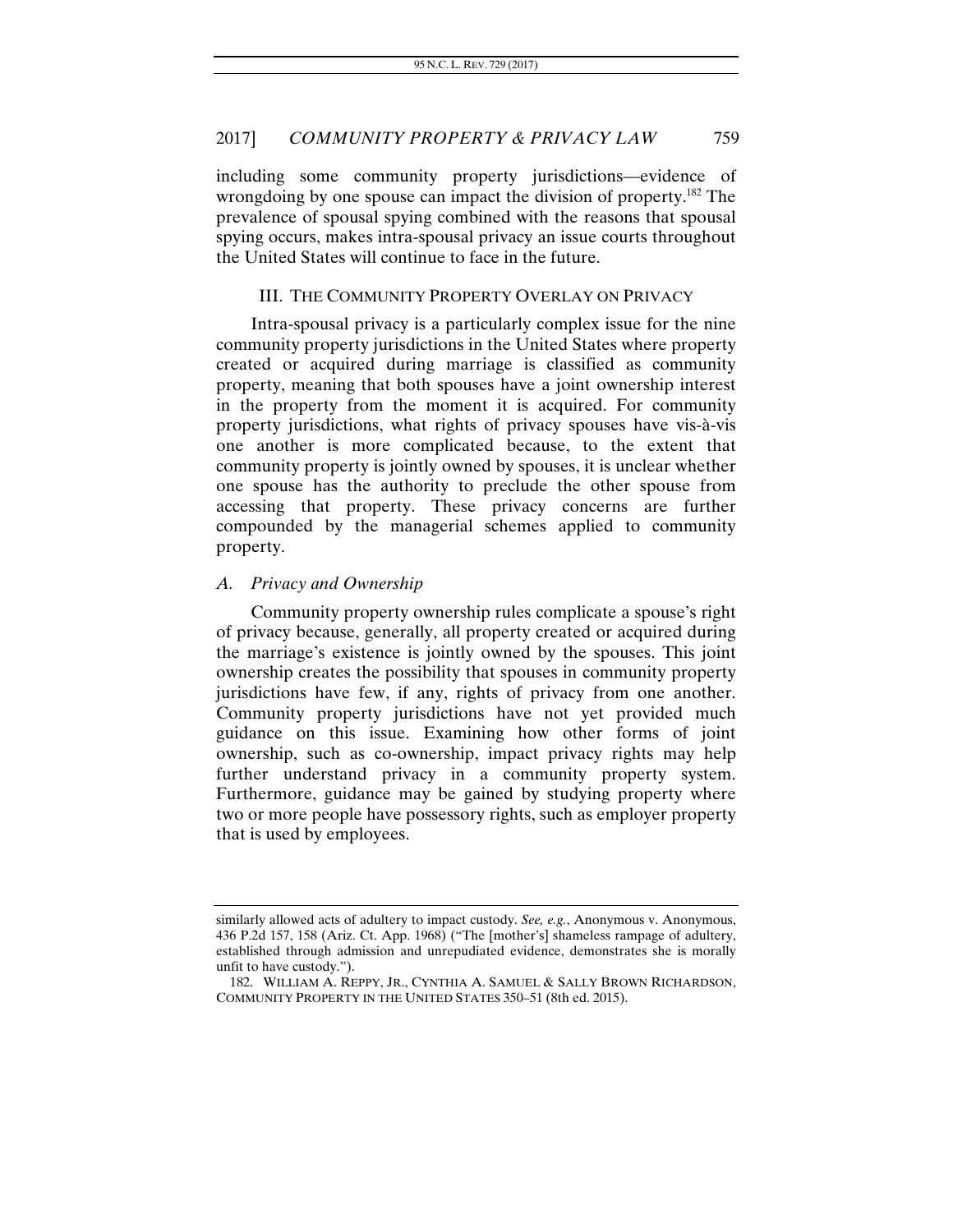#### 1. Ownership in Community Property Regimes

Community property, as recognized in the United States, provides that spouses share in the acquisitions and gains of one another during the marriage.<sup>183</sup> Accordingly, community property includes all of the property "which is increased or multiplied during marriage" by onerous cause.<sup>184</sup> In defining community property, Louisiana—the first state to adopt a community property regime originally stated,

The partnership, or community consists of the profits of all the effects of which the husband has the administration and enjoyment; of the produce of the reciprocal labor and industry of both husband and wife; and of the estates which they may acquire during the marriage either by donations made jointly to them both, or by purchase, or in any other similar way, even although the purchase may be only in the name of one of the two and not of both, because in that case the period of time when the purchase was made is alone attended to and not the person who made the purchase.<sup>185</sup>

Modern definitions of community property are much simpler, but cover the same ground.186 For example, the Arizona statute defining community property states, "All property acquired by either husband

 186. *See, e.g.*, LA. CIV. CODE ANN. art. 2338 (Westlaw through 2016 2d Extraordinary Sess.). Today, community property is defined in article 2338 of the Louisiana Civil Code as

<sup>183.</sup> *See* RICHARD A. BALLINGER, A TREATISE ON THE PROPERTY RIGHTS OF HUSBAND AND WIFE, UNDER THE COMMUNITY OR GANACIAL SYSTEM § 5, at 23–30 (Seattle, Bancroft-Whitney Co. 1895); WILLIAM Q. DE FUNIAK & MICHAEL J. VAUGHAN, PRINCIPLES OF COMMUNITY PROPERTY § 1, at 2 (2d ed. 1971); Nina Nichols Pugh, *The Spanish Community of Gains in 1803:* Sociedad de Gananciales, 30 LA. L. REV. 1, 1–2 (1969).

 <sup>184.</sup> BALLINGER, *supra* note 183, § 5, at 205 (footnote omitted); *see also* GEORGE MCKAY, A TREATISE ON THE LAW OF COMMUNITY PROPERTY § 297, at 211–12 (2d ed. 1925).

 <sup>185.</sup> A DIGEST OF THE CIVIL LAWS NOW IN FORCE IN THE TERRITORY OF ORLEANS WITH ALTERATIONS AND AMENDMENTS ADAPTED TO ITS PRESENT FORM OF GOVERNMENT 336 (New Orleans, Bradford & Anderson 1808).

property acquired during the existence of the legal regime through the effort, skill, or industry of either spouse; property acquired with community things or with community and separate things, unless classified as separate property under Article 2341; property donated to the spouses jointly; natural and civil fruits of community property; damages awarded for loss or injury to a thing belonging to the community; and all other property not classified by law as separate property.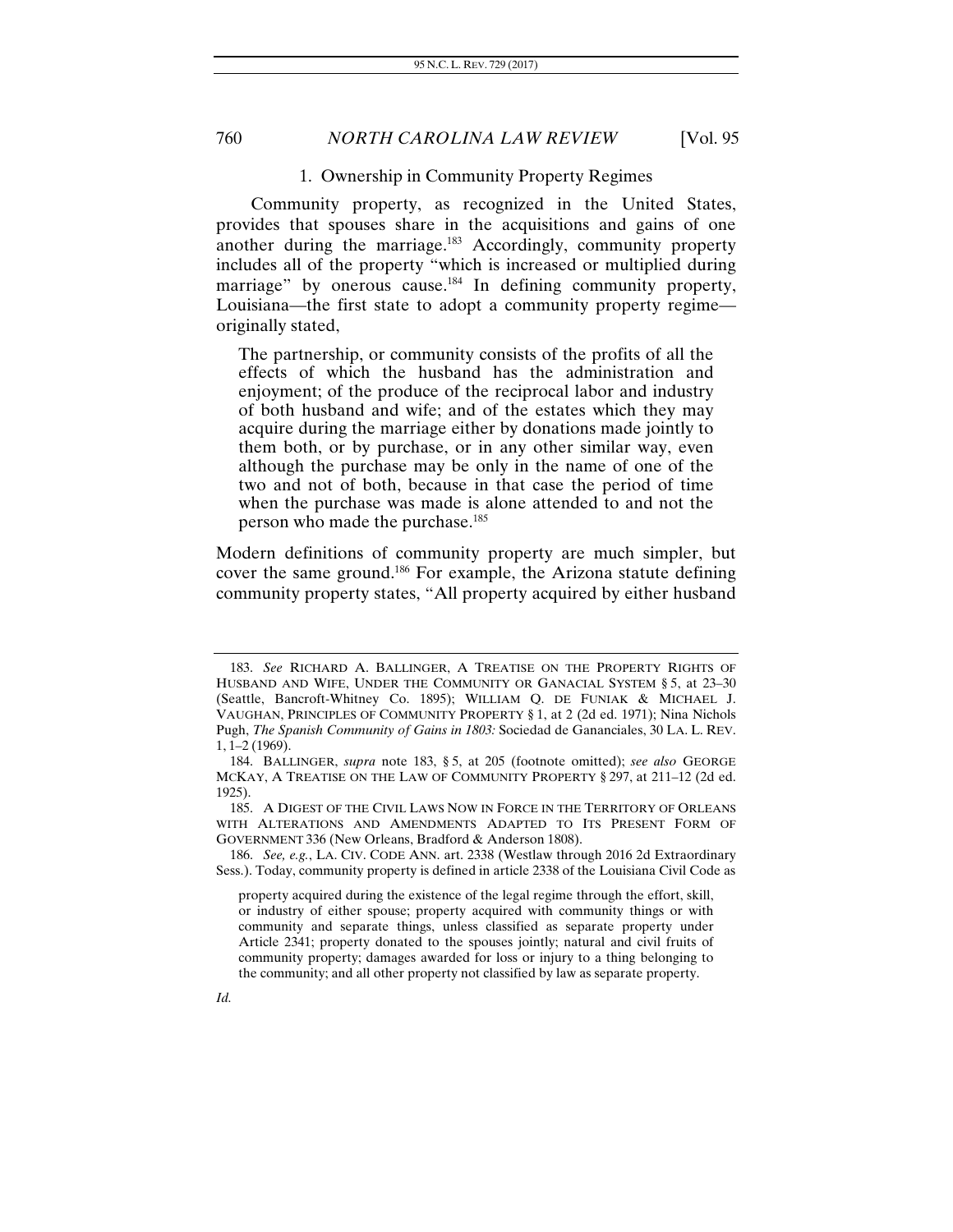or wife during the marriage is the community property of the husband and wife."187

Despite the overarching definition of jurisdictions like Arizona, there are a number of exceptions to the rule that all property created or acquired during marriage is community property. For example, property acquired by using separate property<sup>188</sup> and property received as inheritance or a donation to a spouse individually $189$  are classified as separate property. $190$  In some jurisdictions, the profits of separate property retain their separate classification.<sup>191</sup> Spouses may also contract out of the community property regime through a pre- or post-nuptial agreement, thereby establishing that all or some of the property acquired during marriage is owned separately.192

Though some property created or acquired during a marriage may be separate property, the vast majority of property gained during a marriage is community property. Such community property can include traditional forms of real property, such as land and buildings, and also personal property such as salaries, retirement accounts, and

189. *E.g.*, Bilbao v. Bilbao, 205 P.3d 311, 313–14 (Alaska 2009) (citing Schmitz v. Schmitz, 88 P.3d 1116, 1127 (Alaska 2004)).

 190. There are other exceptions to the general rule that property created or acquired during marriage is community property. Brown v. Brown, 675 P.2d 1207, 1212 (Wash. 1984). Accordingly, damages received for pain and suffering are classified as separate property, *see, e.g.*, TEX. FAM. CODE ANN. § 3.001 (West, Westlaw through 2015 Reg. Sess.); Soto v. Vandeventer, 245 P.2d 826, 832 (N.M. 1952), whereas damages for the recovery of lost earnings are classified as community property, because the earnings that the damages are replacing would have been community property, *see, e.g.*, Graham v. Franco, 488 S.W.2d 390, 396 (Tex. 1972); *Brown*, 675 P.2d at 1212.

191. *E.g.*, ARIZ. REV. STAT. ANN. § 25-213(A) (Westlaw); CAL. FAM. CODE § 770 (Westlaw); NEV. REV. STAT. ANN. § 123.130 (Westlaw). Jurisdictions that classify the profits differently from separate properties are collectively referred to as American Rule jurisdictions, whereas jurisdictions that classify the profits of separate property as community property are referred to as Civil Law Jurisdictions. REPPY ET AL., *supra* note 182, at 179–80.

192. *E.g.*, Lebeck v. Lebeck, 881 P.2d 727, 734–35 (N.M. Ct. App. 1994). *But see* Button v. Button, 388 N.W.2d 546, 551–52 (Wis. 1986) (requiring that postnuptial agreements be substantively fair); Moore v. Moore, 383 S.W.3d 190, 194–95 (Tex. Ct. App. 2012) (requiring that prenuptial agreements be entered into voluntarily).

 <sup>187.</sup> ARIZ. REV. STAT. ANN. § 25-211 (Westlaw through 2016 2d Reg. Sess.). Other states define community property in the same manner. *See, e.g.*, CAL. FAM. CODE § 760 (West, Westlaw through 2016 Reg. Sess. laws); IDAHO CODE § 32-906 (LEXIS through 2016 Reg. Sess.); NEV. REV. STAT. ANN. § 123.220 (West, Westlaw through 2015 Reg. Sess. and 2016 Spec. Sess.).

<sup>188.</sup> *E.g.*, Burlingham v. Burlingham, 384 P.2d 699, 705 (N.M. 1963) (noting that separate property does not lose its separate classification when comingled with "community property, unless . . . [it] cannot be traced and identified"); Boyd v. Boyd, 131 S.W.3d 605, 616 (Tex. Ct. App. 2004) (holding that property acquired with separate property is classified as separate property).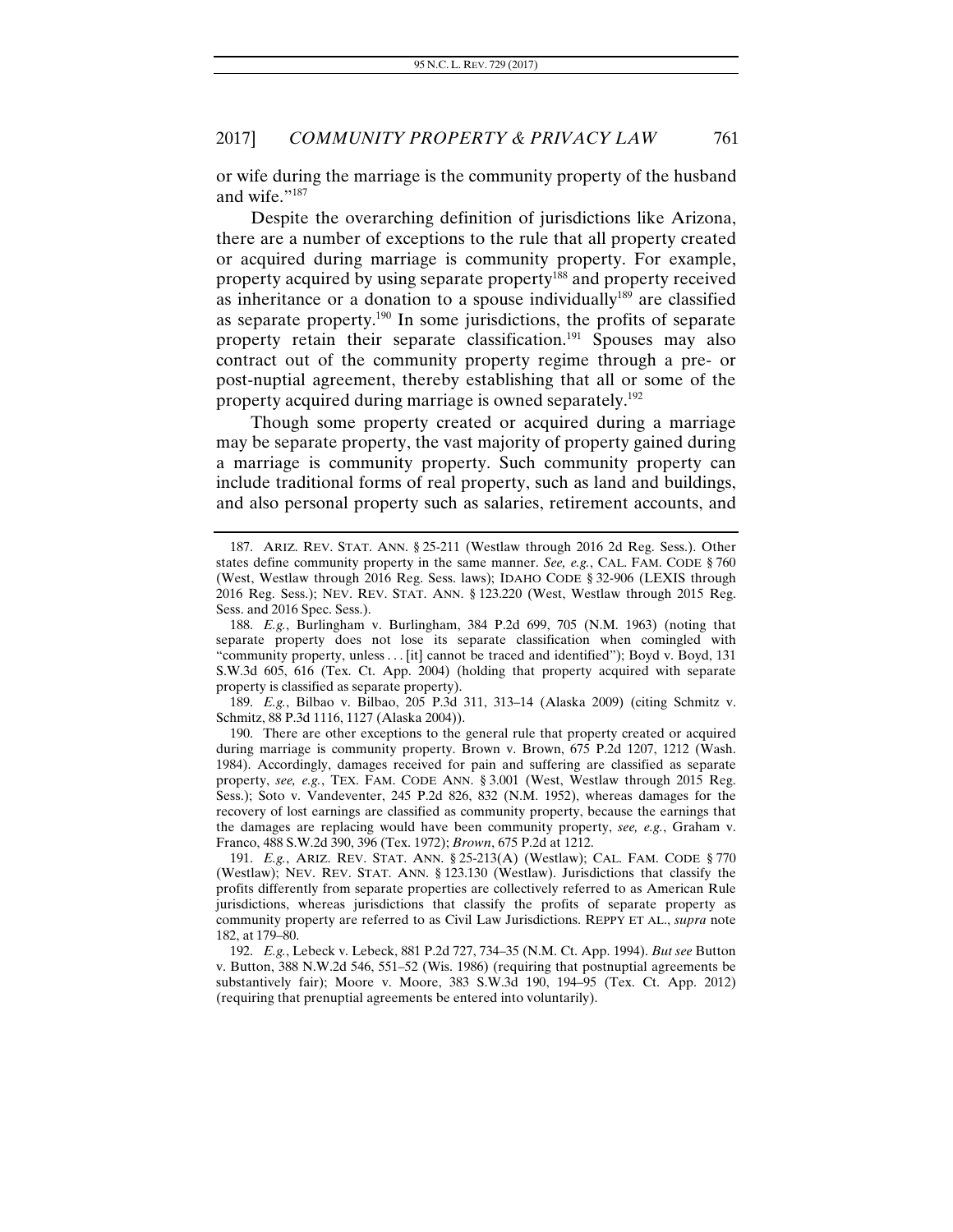intellectual property.193 Moreover, community property jurisdictions also apply joint ownership to more modern forms of property, such as emails, blog posts, Snapchat photos, and Facebook statuses.<sup>194</sup>

That community property is automatically jointly owned by both spouses during the marriage is arguably *the* distinguishing factor between community and separate property regimes. As community property scholar Thomas Oldham has stated, the difference in community property and separate property regimes is relatively minor when a marriage terminates, be it by death or divorce.<sup>195</sup> Most, if not all, separate property states have adopted equitable remedies at divorce,196 and instruments like the elective share provide means for a surviving spouse to keep a percentage of the property earned by the other spouse when the earning spouse dies.<sup>197</sup>

During an intact marriage, however, there are great differences between community property and separate property jurisdictions. As Oldham notes, "spouses in community property states are equal owners of all property acquired during marriage due to either's effort, regardless of title[,]" and that equal ownership applies from the moment the property is acquired.<sup>198</sup>

195. Oldham, *supra* note 6, at 99.

<sup>193.</sup> *See* Rodrigue v. Rodrigue, 218 F.3d 432, 438 (5th Cir. 2000) (applying community property law to copyright); *In re* Marriage of Worth, 241 Cal. Rptr. 135, 137 (Ct. App. 1987) (applying community property law to copyright); Michel v. Michel, 484 So. 2d 829, 833 (La. Ct. App. 1986) (recognizing a community property interest in a writing); Alsenz v. Alsenz, 101 S.W.3d 649, 653 (Tex. Ct. App. 2003) (applying community property law to patents). *See generally* Richardson, *Classifying Virtual Property*, *supra* note 15, at 742–46 (discussing the application of community property classification rules to intellectual property).

<sup>194.</sup> *See* LA. CIV. CODE ANN. art. 2341 (Westlaw through 2016 2d Extraordinary Sess.); Richardson, *Classifying Virtual Property*, *supra* note 15, at 758–70 (contemplating how URLs, websites, email accounts, and Facebook profiles can be classified as community property).

<sup>196.</sup> *E.g.*, FLA. STAT. ANN. § 61.075(1) (West, Westlaw through 2016 Reg. Sess.) (stating that at a divorce proceeding the court must begin with the premise that marital assets and liabilities will be equal between the spouses); N.Y. DOM. REL.  $\S 236(B)(5)(c)$ (McKinney, Westlaw through Jan. 23, 2016) (providing that marital property is to be divided equitably between the spouses at divorce); *see also* Margaret M. Mahoney, *The Equitable Distribution of Marital Debts*, 79 UMKC L. REV. 445, 445–46 (2010) (discussing the equitable division of debts in separate property jurisdictions). *But see* Allison Anna Tait, *Divorce Equality*, 90 WASH. L. REV. 1245, 1260–62 (2015) (discussing how equitable division statutes have not achieved true equality in divorce).

<sup>197.</sup> *See* UNIF. PROBATE CODE § 2-202 (UNIF. LAW COMM'N 2015). *But see* Terry L. Turnipseed, *Community Property v. the Elective Share*, 72 LA. L. REV. 161, 161–62 (2011) (arguing that the community property regime is more advantageous than the elective share because the elective share can be avoided through trusts).

 <sup>198.</sup> Oldham, *supra* note 6, at 100.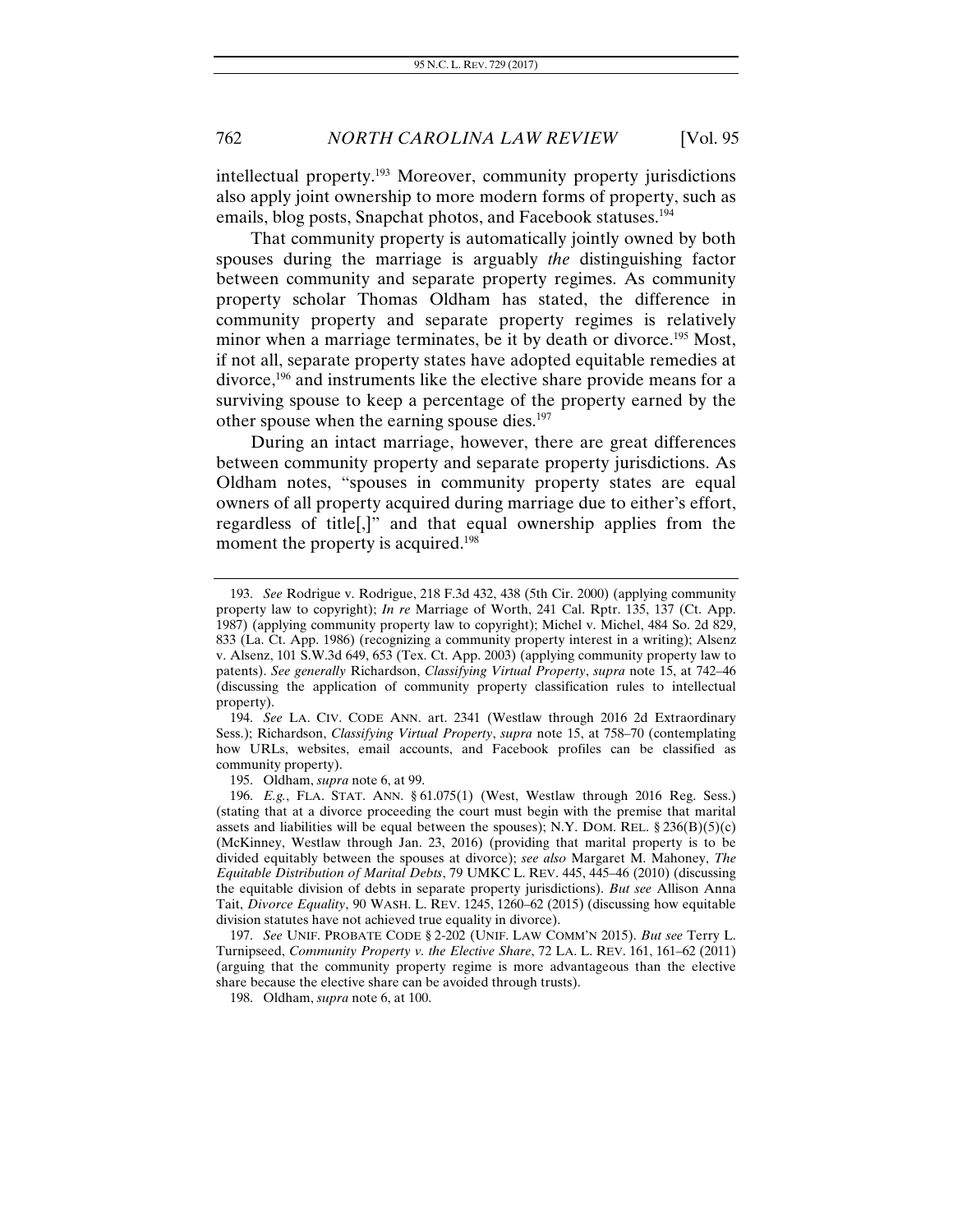The question for community property jurisdictions is thus whether one spouse has a right of privacy in property jointly owned with the other spouse. This question remains, unsurprisingly, unanswered by courts in community property jurisdictions. With regard to intact marriages, courts are hesitant to interfere with how spouses use community property, given that if spouses are unable to amicably resolve how such property is to be used, divorce is likely imminent.<sup>199</sup> For spouses who divorce, any issues regarding a claim one spouse may have against the other for unlawful intrusion usually do not make it before a judge, given that the vast majority of divorce cases settle out of court.200

Though no court in a community property jurisdiction has discussed the intersection of community property ownership rules and spousal privacy, at least one court in a separate property jurisdiction has held that a spouse has no right of privacy in property in which both spouses possess a marital property interest.<sup>201</sup> In *State v*. *Hormann*, 202 a husband installed a tracking device on the car his wife drove.<sup>203</sup> The question facing the Minnesota appellate court was whether the husband violated a state statute that provided that no person could install a tracking device on a vehicle without consent of the owner of the vehicle.204 The *Hormann* court held that the husband did not violate the statute because the car was marital property, and, as marital property, both spouses had an ownership interest in the vehicle.205 The husband did not violate the statute because an owner of the vehicle—namely him—consented to the tracking device being placed on the vehicle.<sup>206</sup>

While courts in community property jurisdictions have not addressed how privacy law and community property ownership laws interact, at least two courts in Louisiana (a community property jurisdiction) have concluded that community property debt rules supplant a spouse's right of privacy for at least some forms of

<sup>199.</sup> *Id.* at 122.

 <sup>200.</sup> Jeff Landers, *Divorcing Women: Is It Best to Litigate or Settle?*, FORBES (May 22, 2014, 9:24 AM), http://www.forbes.com/sites/jefflanders/2014/05/22/divorcing-women-isit-best-to-litigate-or-settle/#52ea038254d6 [https://perma.cc/HG89-T5BS (staff-uploaded archive)] ("In fact, it's estimated that 95% of divorces are settled out of court.").

<sup>201.</sup> *See* State v. Hormann, 805 N.W.2d 883, 893 (Minn. Ct. App. 2011).

<sup>202. 805</sup> N.W.2d 883 (Minn. Ct. App. 2011).

<sup>203.</sup> *Id.* at 892.

<sup>204.</sup> *Id.* at 892–93.

<sup>205.</sup> *Id.* at 893–94.

<sup>206.</sup> *Id.*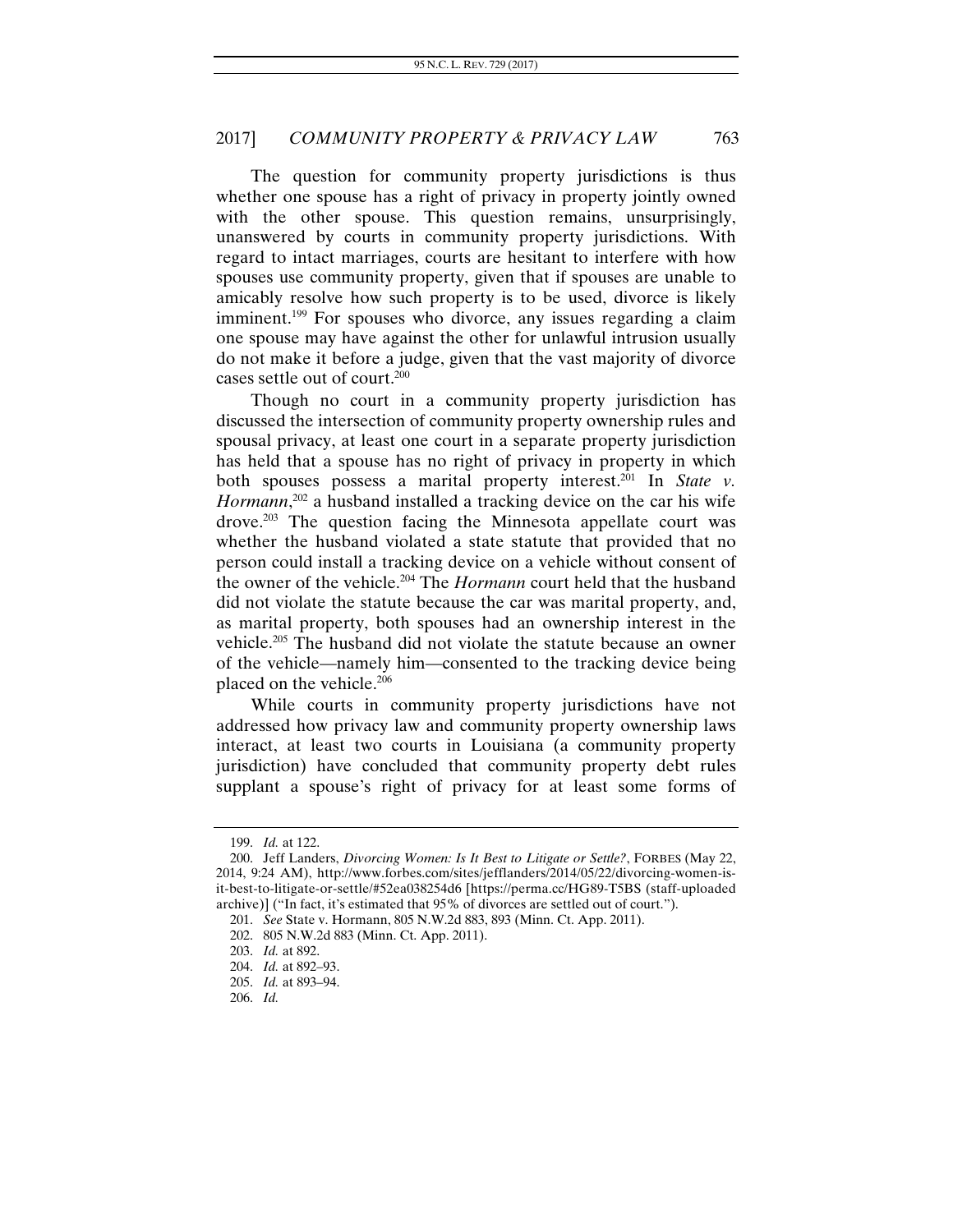property.207 In all community property jurisdictions, debts incurred during the existence of the community and for the benefit of the community are classified as community debts and may be satisfied by using community property.208 In *Hennig v. Alltel Communications, Inc.*, 209 a husband sought his wife's cell phone records from her cell phone service provider without the wife's consent.<sup>210</sup> Upon receiving the cell phone records, the husband filed for divorce on the basis of adultery.211 The wife then sued the cell phone service provider, alleging, among other things, that it violated her right of privacy. $^{212}$ The court summarily rejected the wife's claim, stating that the husband was "legally entitled to view the records associated with a community debt."213

The use of community property debt rules to overcome an individual spouse's right of privacy in a case like *Hennig* makes it easy to imagine a community property jurisdiction reaching the same conclusion as the *Hormann* court based on community property ownership rules. If community property jurisdictions find that community property ownership rules allow spouses to place tracking devices on community-owned vehicles or access community-owned cell phone records without the consent of the other spouse, spousal privacy in community property jurisdictions will essentially be vitiated.

Just as the *Hennig* court used community debt law to preclude an individual spouse's right of privacy in community property,<sup>214</sup> some community property jurisdictions have passed legislation regarding the duties spouses owe one another with regard to community property; the breadth of those duties imply there are few, if any,

214. *Hennig*, 903 So. 2d at 1141.

 <sup>207.</sup> Hennig v. Alltel Commc'ns, Inc., 903 So. 2d 1137, 1141 (La. Ct. App. 2005); Pennison v. Provident Life & Accident Ins. Co., 154 So. 2d 617, 618 (La. Ct. App. 1963).

<sup>208.</sup> *See, e.g.*, Johnson v. Johnson, 683 P.2d 705, 711 (Ariz. 1982).

 <sup>209. 903</sup> So. 2d 1137 (La. Ct. App. 2005).

<sup>210.</sup> *Id.* at 1139.

<sup>211.</sup> *Id.* 

<sup>212.</sup> *Id.* at 1138–39.

<sup>213.</sup> *Id.* at 1141. The court in *Pennison v. Provident Life & Accident Ins. Co.*, 154 So. 2d 617 (La. Ct. App. 1963), reached the same conclusion with regards to medical records, *id.* at 618. In *Pennison*, the husband acquired his wife's medical records from a hospital without the wife's consent. *Id*. The wife sued the hospital for violating her privacy by disclosing her medical records. *Id.* The court rejected the wife's argument that her privacy was violated, and held the hospital bill created a community debt for which the husband was responsible. *Id.* Thus, the husband had the right to examine the wife's medical records, even without her consent. *Id.*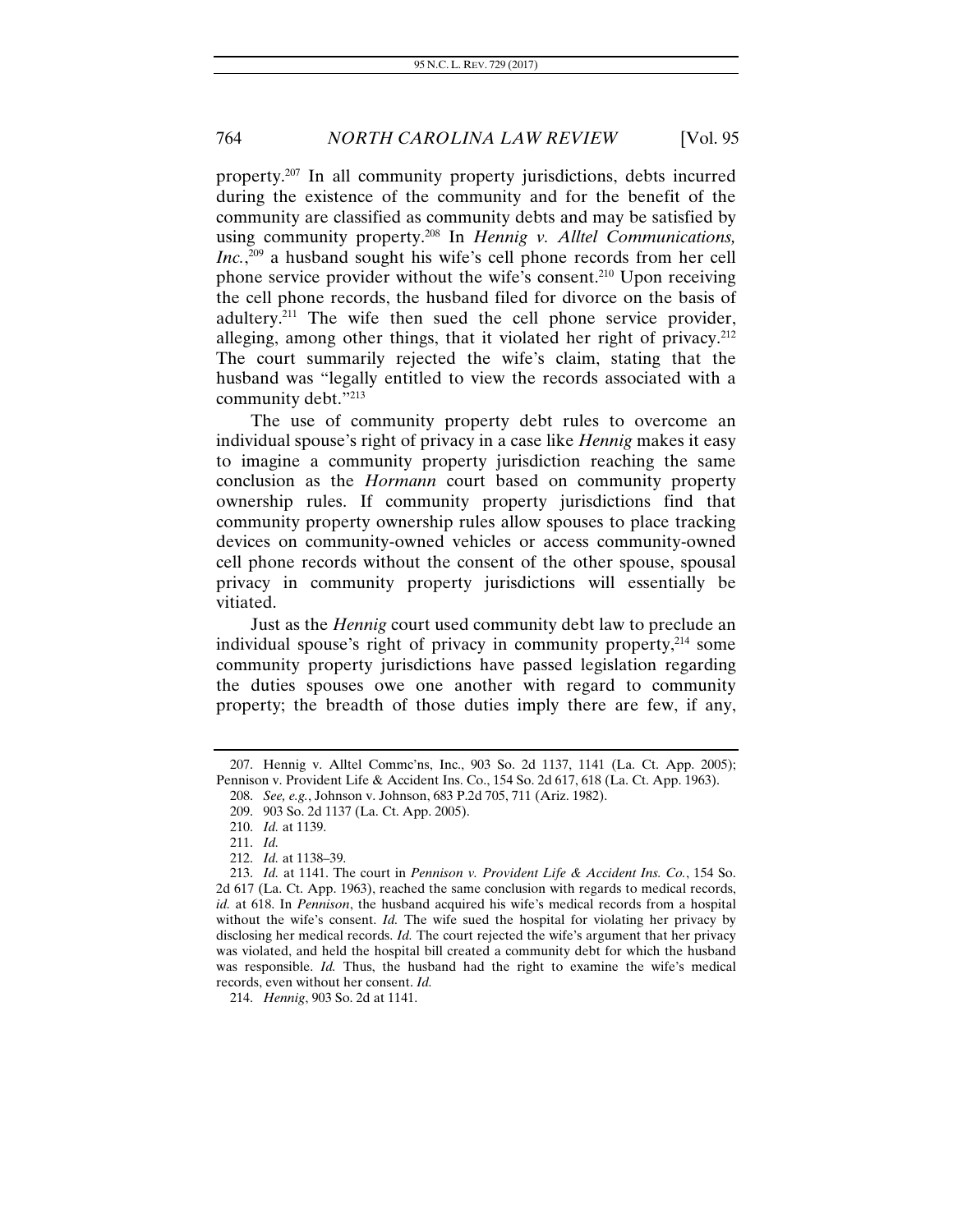privacy rights for spouses.215 For example, California Family Code section 1100(e) requires that a spouse "make full disclosure to the other spouse of all material facts and information regarding the existence, characterization, and valuation of all assets in which the community has or may have an interest."216 Other jurisdictions have similarly established that spouses owe one another a fiduciary duty to act in good faith with all community property.<sup>217</sup>

Courts' applications of these intra-spousal duties have thus far always pertained to financial decisions made by one spouse.<sup>218</sup> California courts have applied the fiduciary duties and disclosure requirements to pensions and other retirement accounts.219 Louisiana has applied its spousal fiduciary duties to sales of community property, such as stock options.220

At least one California court has implicitly allowed intra-spousal spying into financial affairs. In *In re Marriage of Feldman*, 221 a wife secretly copied documents relating to a 401(k) account her husband established without her knowledge.<sup>222</sup> Thereafter, the wife filed for divorce.<sup>223</sup> During the divorce proceeding, the husband did not disclose the  $401(\vec{k})$  account.<sup>224</sup> The husband argued he did not breach any fiduciary duty he owed to his wife because she had been secretly copying the  $401(k)$  account documents throughout their marriage.<sup>225</sup> The *Feldman* court rejected the husband's argument, stating that the  $401(k)$  account was community property and the husband was in a superior position to access documents relating to the account, thus he had the duty to disclose information concerning the account to his wife.<sup>226</sup> The fact the wife had secretly obtained information regarding

220. Ogden v. Ogden, 331 So. 2d 592, 597 (La. Ct. App. 1976).

<sup>215.</sup> *See, e.g.*, CAL. FAM. CODE § 1100(e) (West, Westlaw through 2016 Reg. Sess. laws).

<sup>216.</sup> *Id.*

<sup>217.</sup> *See, e.g.*, WIS. STAT. ANN. § 766.15(1) (West, Westlaw through 2015 Act 392); Gerow v. Covill, 960 P.2d 55, 64 (Ariz. Ct. App. 1998); *In re* Marriage of Duffy, 111 Cal. Rptr. 2d 160, 169–70 (Ct. App. 2001).

<sup>218.</sup> *See, e.g.*, *In re* Marriage of Lucero, 173 Cal. Rptr. 680 (Ct. App. 1981) (reviewing a husband's decision to borrow money from his retirement account).

<sup>219.</sup> *See, e.g.*, *In re* Stanifer, 236 B.R. 709, 717 (B.A.P. 9th Cir. 1999); *In re* Marriage of Feldman, 64 Cal. Rptr. 3d 29, 42 (Ct. App. 2007); *Lucero*, 173 Cal. Rptr. at 683.

 <sup>221. 64</sup> Cal. Rptr. 36 (Ct. App. 1967).

<sup>222.</sup> *Id.* at 42.

<sup>223.</sup> *Id.* at 32.

<sup>224.</sup> *Id.* at 41.

<sup>225.</sup> *Id.* at 42.

<sup>226.</sup> *Id.*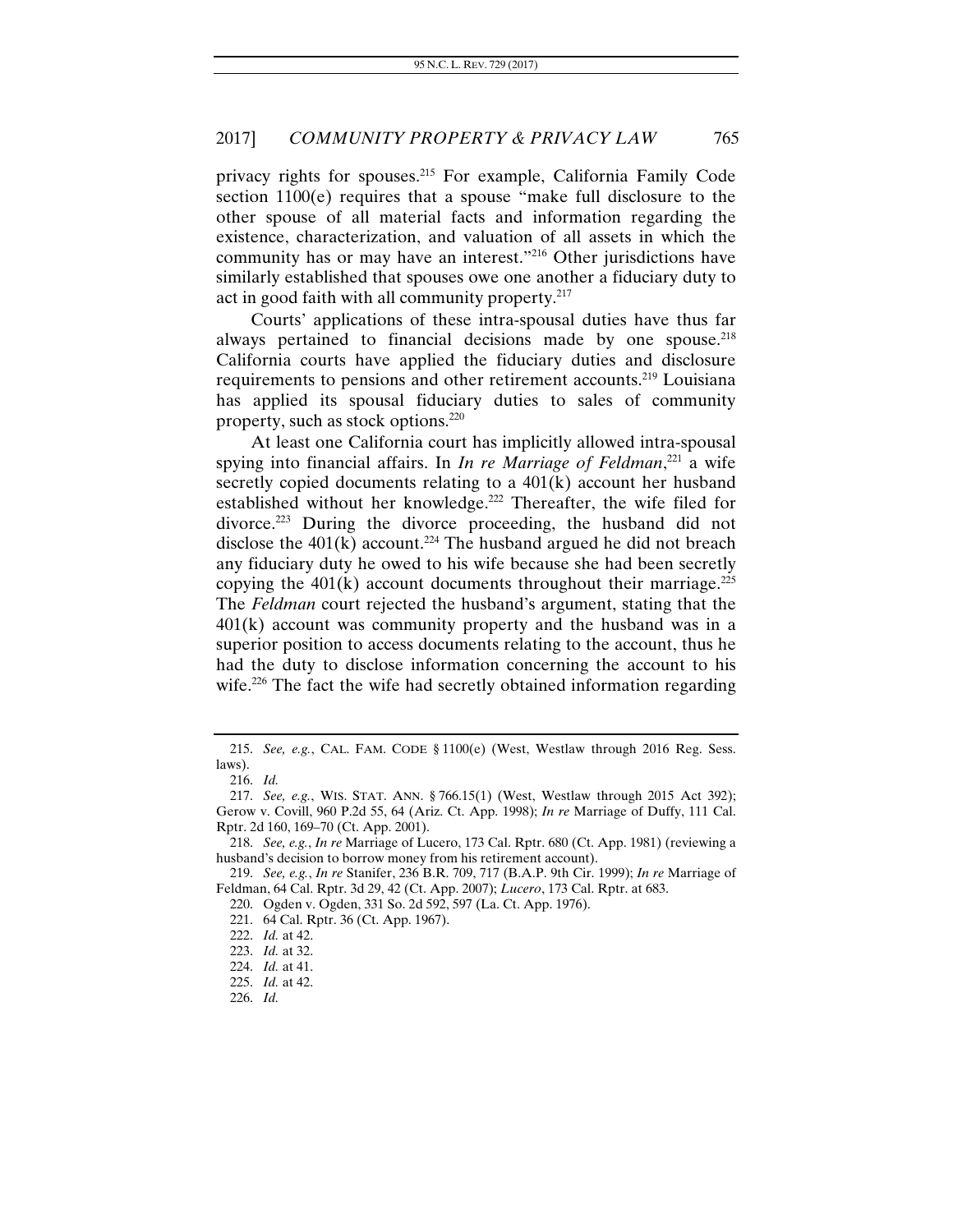the  $401(k)$  account did not impact the husband's disclosure duties.<sup>227</sup> Perhaps more importantly for the purposes of intra-spousal privacy, the *Feldman* court did not object to the secretive means by which the wife obtained the financial documents.<sup>228</sup>

In analyzing the outcomes of the previous cases where spouses have failed to disclose financial assets or made poor financial decisions (at least in hindsight), it is not a far stretch to interpret statutes like California Family Code section 1100(e) as requiring the disclosure of *all* community property. Applying this interpretation, statutes, like California Family Code section 1100(e), might require the disclosure of community property which one spouse might rather keep private, like a diary or an email account. Such community property may be of no monetary value at the time disclosure is required, but nothing in current community property law requires that only positively valued property be disclosed to the other spouse.<sup>229</sup> Even without statutes requiring disclosure of community property assets, the very nature of joint ownership might be interpreted to prohibit spouses from hiding community property from one another, regardless of the property's financial worth.

Reading a disclosure requirement into community-owned property, whether because of statutes or because of the inherent nature of community property, calls into question the level of privacy spouses may possess in certain forms of property. Modern cars with built-in GPS systems have the ability to track the location of the vehicle.<sup>230</sup> Most cell phones today possess the same ability.<sup>231</sup> If a car

<sup>227.</sup> *Id.*

 <sup>228.</sup> *Id.* The *Feldman* court did not issue any reprimand to the wife for her means of acquiring information regarding the husband's 401(k) account. *Id.* To the contrary, the court chided the husband for not producing information regarding his 401(k) account prior to his wife producing the evidence regarding the account that she had secretly obtained. *Id.*

<sup>229.</sup> *See, e.g.*, CAL. FAM. CODE § 1100(e) (West, Westlaw through 2016 Reg. Sess. laws).

 <sup>230.</sup> Chris Woodyard & Jane O'Donnell, *Your Car May Be Invading Your Privacy*, USA TODAY (Mar. 25, 2013, 11:45 AM), http://www.usatoday.com/story/money/cars/2013 /03/24/car-spying-edr-data-privacy/1991751/ [https://perma.cc/4BUX-H2UN].

<sup>231.</sup> *See* Drew Prindle, *Find Your Phone with These Helpful Tracking Tips*, DIGITAL TRENDS (May 27, 2016, 10:28 AM), http://www.digitaltrends.com/mobile/how-to-track-acell-phone/ [https://perma.cc/4FFQ-4LGQ] (discussing different ways to track a phone using its GPS system). Government use of built-in GPS systems on most cell phones has raised numerous questions relating to the Fourth Amendment. *See* Orin Kerr, *6th Circuit: No Fourth Amendment Rights in Cell-Site Records*, WASH. POST (Apr. 13, 2016), https://www.washingtonpost.com/news/volokh-conspiracy/wp/2016/04/13/6th-circuit-no-fourth-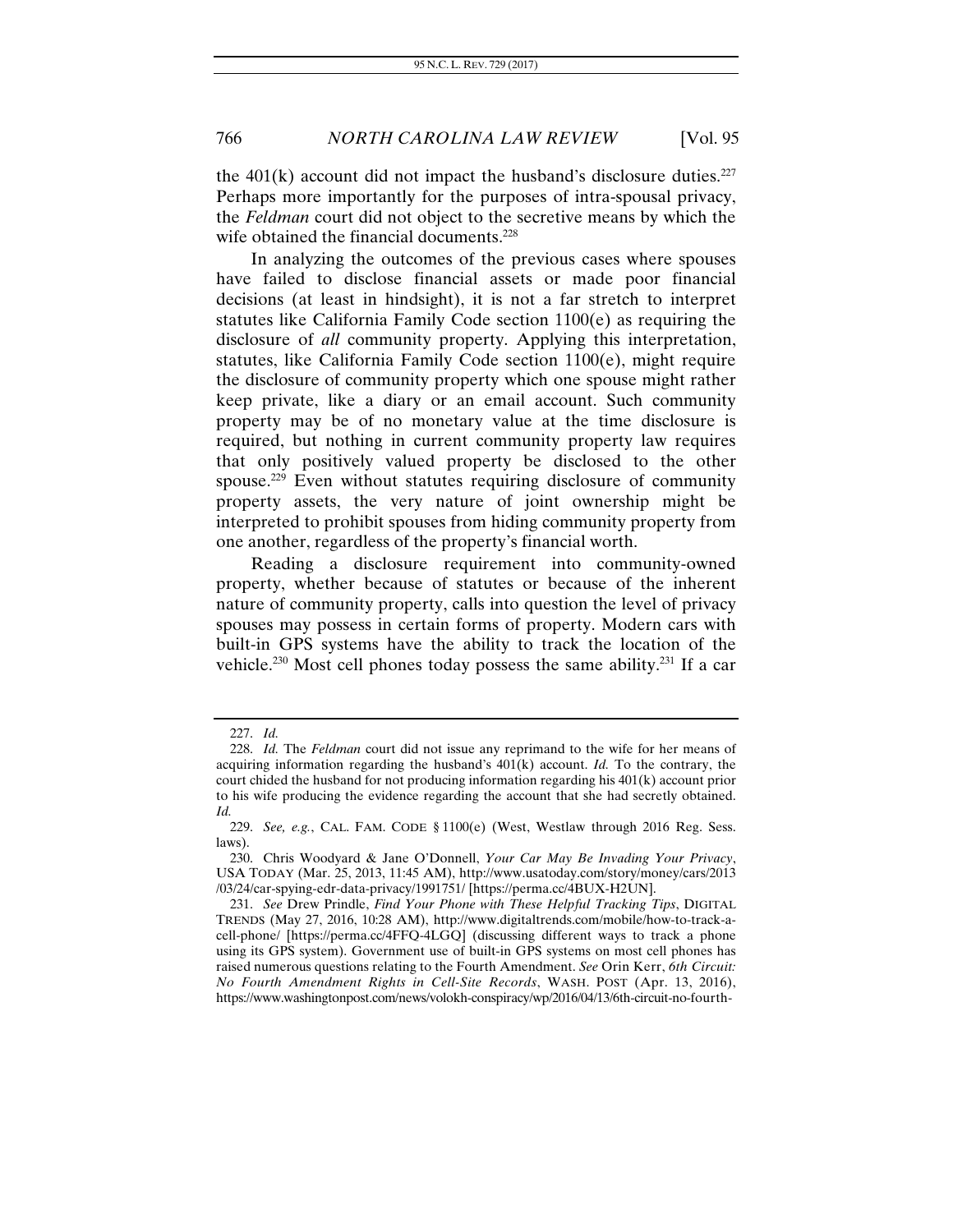or cell phone is community property, does community ownership necessarily mean that both spouses have a right to know where the community property car or cell phone is located at any moment in time? Current community property law provides no answer to this question.

## 2. Comparison to Privacy of Other Joint Owners

Cases like *Feldman* do not expressly draw a line where community property law ends and an individual spouse's right of privacy begins. Cases like *Feldman* do, however, imply that spouses have few, and perhaps no, rights of privacy in community property.<sup>232</sup> Given the lack of express jurisprudence on intra-spousal privacy rights in community property, it is helpful to examine other situations in which individuals jointly own property, such as co-ownership or tenancy in common.

For co-owners and tenants in common, each co-owner or cotenant generally has a right to possess the entirety of the property.233 Consequently, a co-owner or co-tenant does not have the right to exclude the other.234 For example, in *Kellum v. Williams*, 235 when one co-tenant excluded the other co-tenant from using a water line held in common, the court concluded that "neither cotenant had a right to exclude the other from use of this common property[,]" because the neighbors were co-tenants.<sup>236</sup>

Courts have reached the same conclusion when the co-owners are spouses in a separate property regime. In *Frost v. Frost*, 237 a husband and wife in Missouri jointly owned land, which the husband sold for \$3,000.<sup>238</sup> The husband then used the \$3,000 to purchase more land in his name alone.<sup>239</sup> The wife sued the husband for her  $$1,500$ share in the proceeds of the sale of the jointly owned land.<sup>240</sup> In

amendment-rights-in-cell-site-records/?utm\_term=.b305c914b25c [https://perma.cc/HG9S-BH9J].

<sup>232.</sup> *See In re* Marriage of Feldman, 64 Cal. Rptr. 36, 42 (Ct. App. 1967).

<sup>233.</sup> *See, e.g.*, Fyffe v. Fyffe, 11 N.E.2d 857, 861–62 (Ill. Ct. App. 1937); O'Brien v. Ginter, 744 N.Y.S.2d 511, 511 (App. Div. 2002); Mueller v. Allen, 128 P.3d 18, 24 (Utah Ct. App. 2005).

<sup>234.</sup> *See, e.g.*, Skalla v. Canepari, 430 S.W.2d 72, 79 (Ark. 2013); Galasso v. Del Guercio, 276 A.2d 186, 189 (N.J. 1971).

 <sup>235. 39</sup> So. 2d 573 (Ala. 1949).

<sup>236.</sup> *Id.* at 573.

 <sup>237. 98</sup> S.W. 527 (Mo. 1906).

<sup>238.</sup> *Id.* at 527. 239. *Id.*

<sup>240.</sup> *Id.*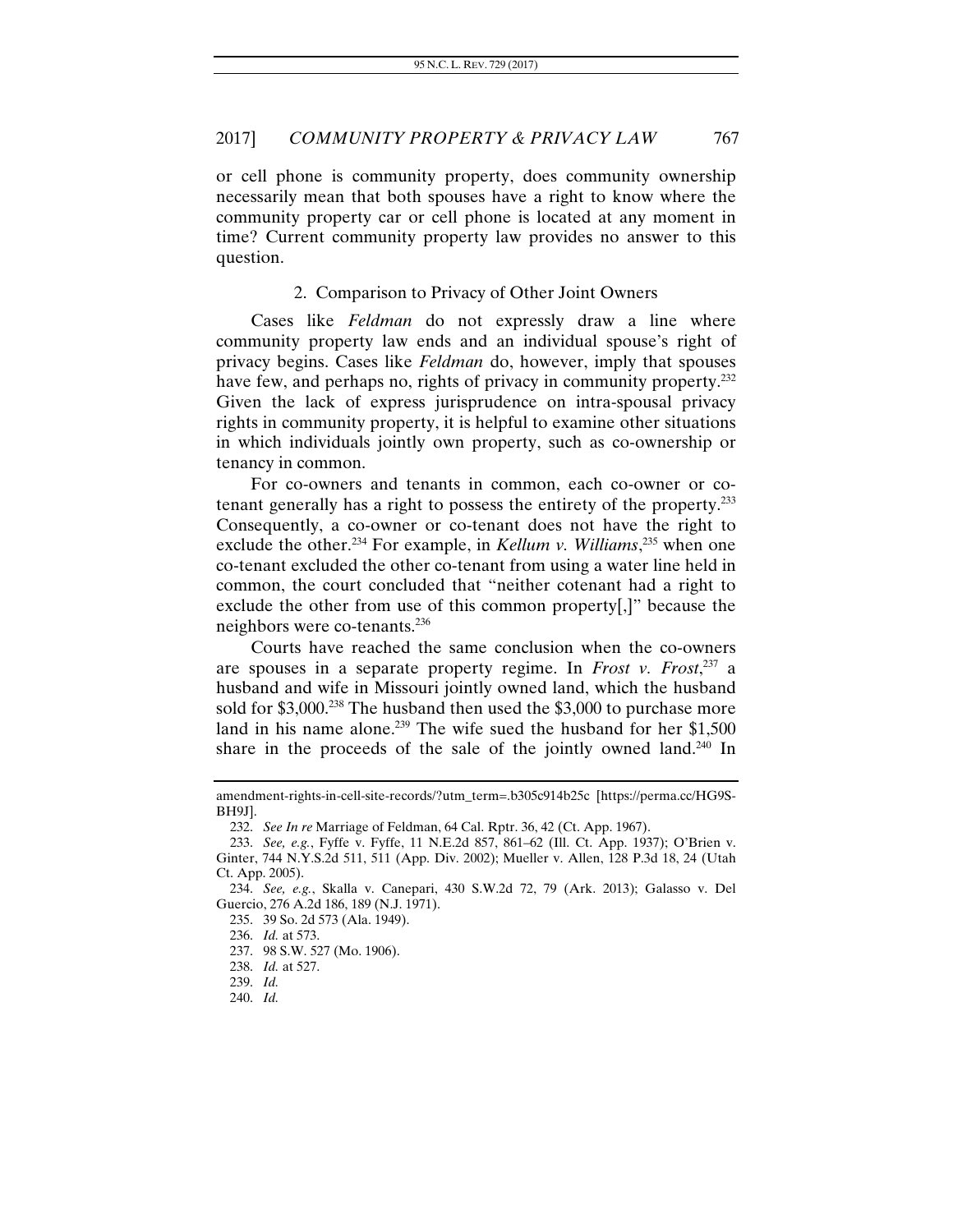discussing what rights the spouses had in the proceeds, the *Frost* court stated that because the land sold was jointly owned by the spouses, "neither husband nor wife ha[d] an interest in the property to the exclusion of the other."241

The inability of one co-owner or co-tenant to exclude the other from the property held in common implies that joint holders of property have no right of privacy in their jointly held property.<sup>242</sup> As with community property, no cases specifically address the intersection of co-ownership and privacy. However, if co-owners cannot exclude one another, it stands to reason how much privacy coowners can reasonably expect in co-owned property. For example, if two individuals co-own a diary, and neither co-owner can exclude the other co-owner from the diary, can either co-owner have a legitimate expectation of privacy within the diary?

## 3. Comparison to Employee Privacy in Employers' Property

Because co-ownership and community property jurisprudence do not provide specific privacy cases, it may be useful to turn to another area of law where one individual uses property owned by another individual and sometimes that use is for private purposes. This issue arises routinely with regard to employees' right of privacy from their employers when using employers' property. Employees are undoubtedly different than spouses and other joint owners; employees do not usually have an ownership interest in the property they are using because the property interest resides with the employers. But employees are similar to spouses and other joint owners in that employees are using property in which *another person* has a property interest. Thus, the analogy to employees may prove helpful for understanding whether spouses could (and if so, should) retain a right of privacy in property in which another individual, namely the other spouse, has an ownership interest.

<sup>241.</sup> *Id.* at 529.

 <sup>242.</sup> For example, in *LeBlanc v. Scurto*, 173 So. 2d 322 (La. Ct. App. 1965), three parties shared an interest in real property that included an alley. *Id.* at 323. One co-owner parked large trucks in the alley so as to prevent the other co-owners from accessing the coowned property. *Id.* at 323–24. The blocked co-owners successfully brought an injunction to preclude the other co-owner from preventing them from accessing the property. *Id.* at 325. The court stated that all co-owners have "the right to demand of the other[s] equal possession and coextensive use of any given spot within the common estate." *Id.* Given that co-owners must provide each other coextensive use and access to all co-owned property, co-owners seem to enjoy no right of privacy from one another in their co-owned property.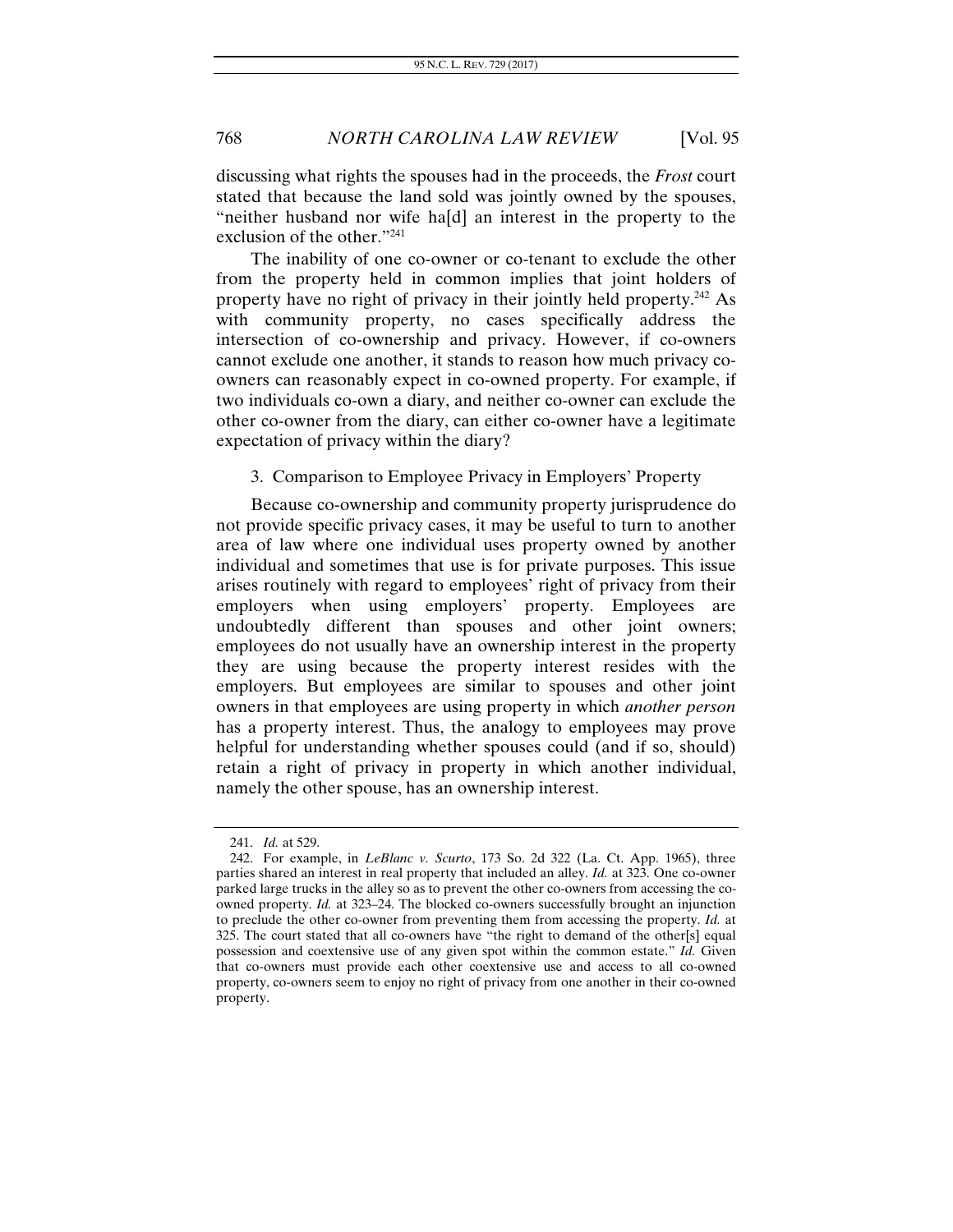In *Gates v. Wheeler*, 243 a court held that such a right of privacy may exist.244 In *Gates*, two individuals, Gates and Wheeler, co-owned an LLC.245 As co-owner and administrator of the LLC's computer server, Wheeler had access to Gates's company email account.<sup>246</sup> As the relationship between Wheeler and Gates deteriorated, Wheeler reviewed Gates's emails, including communications Gates had with his attorneys and his wife.<sup>247</sup> When Gates learned that Wheeler had intercepted his emails without his consent, Gates successfully sought a temporary injunction.248

In appealing the temporary injunction, Wheeler argued that the district court abused its discretion by granting the injunction because Gates could not have a reasonable expectation of privacy in the LLC email account since it was a work email account owned by the LLC.<sup>249</sup> The *Gates* court recognized that jurisdictions were split on whether an employee has a right of privacy in a work email account, $250$  thus indicating that the trial court had not abused its discretion in granting the temporary injunction.<sup>251</sup>

The court in *Gates* is correct to say that jurisprudence on employee privacy runs the gamut from holding employees have some rights of privacy to holding that employees have no right of privacy when using an employer's property.<sup>252</sup> For example, in *Smyth v*. Pillsbury Co.<sup>353</sup> Pillsbury officials told employees that their company email was confidential and would not be intercepted to be used against employees.<sup>254</sup> An employee exchanged emails with his supervisor, and those emails were intercepted by the company, despite the company's statements to the contrary, and then used as the reason to fire the employee.<sup>255</sup> The court held that the employee

 <sup>243.</sup> No. A09-2355, 2010 WL 4721331 (Minn. Ct. App. Nov. 23, 2010).

 <sup>244.</sup> *Id.* at \*8.

<sup>245.</sup> *Id.* at \*1.

<sup>246.</sup> *Id.*

<sup>247.</sup> *Id.*

<sup>248.</sup> *Id.*

<sup>249.</sup> *Id.* at \*6.

<sup>250.</sup> *Id.*

<sup>251.</sup> *Id.* at \*8.

<sup>252.</sup> *See, e.g.*, Smyth v. Pillsbury Co., 914 F. Supp. 97, 101 (E.D. Pa. 1996) (holding that employees do not have a reasonable expectation of privacy in company email); Restuccia v. Burk Tech., Inc., No. 952125, 1996 WL 1329386, at \*3 (Mass. Super. Ct. Aug. 13, 1996) (holding that employees can have a right of privacy in company email).

<sup>253. 914</sup> F. Supp. 97 (E.D. Pa. 1996).

<sup>254.</sup> *Id.* at 98.

<sup>255.</sup> *Id.* at 98–99.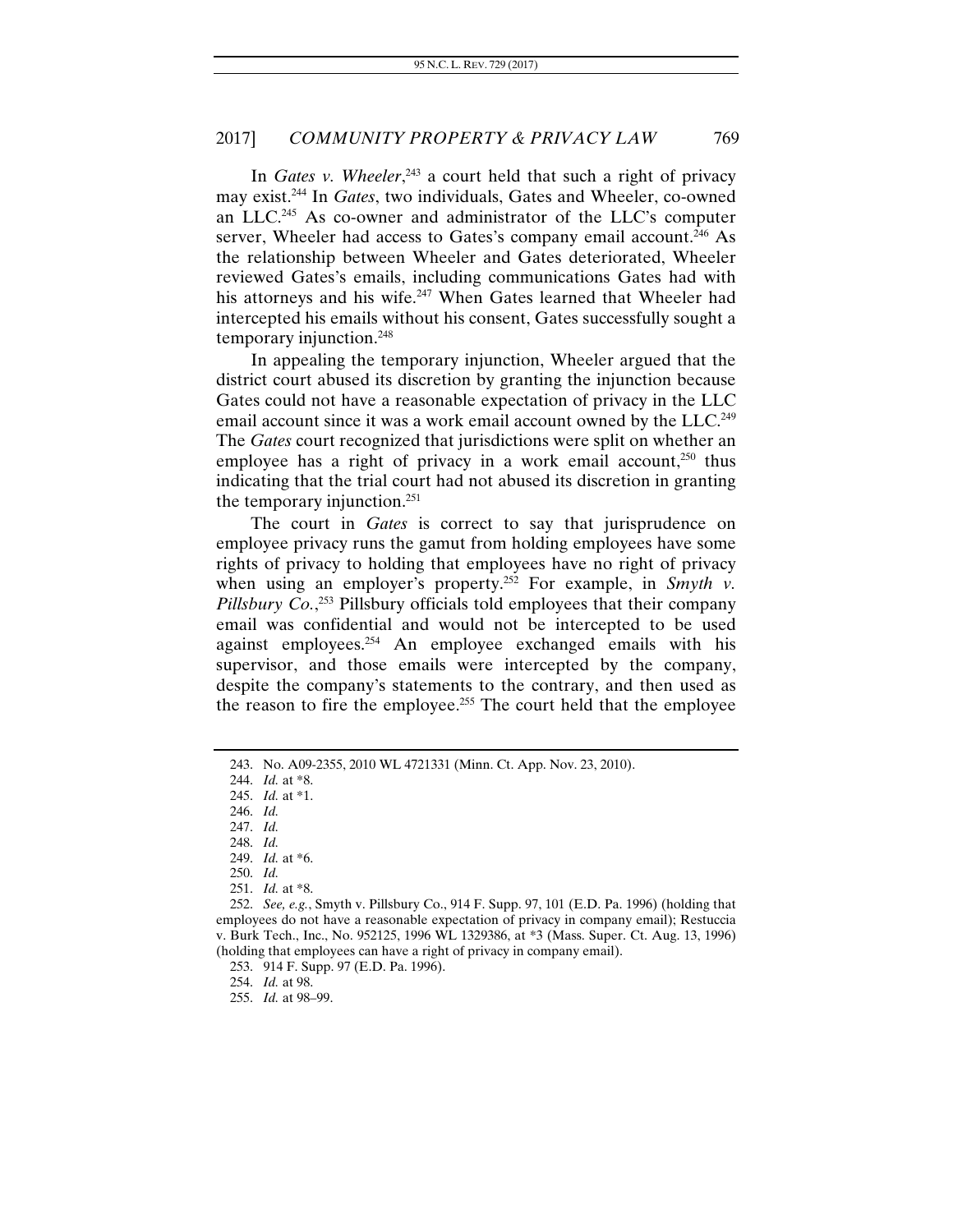had no intrusion claim against Pillsbury because the employee did not have a reasonable expectation of privacy in the contents of email sent over a company email system and because the interception of the emails was not a highly offensive intrusion into the employee's seclusion.<sup>256</sup>

Some courts have held that whether a highly offensive intrusion occurs turns on the employer's motives for searching an employee's email. For example, in *Sitton v. Print Direction, Inc.*, 257 the court held that because an employer suspected the employee of using his work computer to conduct competing business, the employer's search of the employee's emails "did not constitute such an unreasonable intrusion as to rise to the level of invasion of privacy."258

Cases like *Smyth* and *Sitton* notwithstanding, other courts have not foreclosed the possibility that, under certain factual scenarios, an employee may have a valid expectation of privacy in her email. In *Restuccia v. Burk Technology, Inc.*, 259 supervisors had access to employees' computer files, including their backed-up email messages, but employees were never alerted to this access.<sup>260</sup> Two employees exchanged disparaging emails regarding their supervisor.<sup>261</sup> The supervisor read the emails by accessing the employees backed-up computer files and then terminated the employees' employment.<sup>262</sup> The employees filed a lawsuit against the employer for invasion of privacy.263 The court rejected the employer's motion for summary judgment, stating that "a genuine dispute of material fact remains on the invasion of privacy issues," thus establishing that the employees could, under the right facts, prevail.<sup>264</sup>

Still other courts have held that employees have rights of privacy from their employers while using the employers' property. In *K-Mart* 

<sup>256.</sup> *Id.* at 101. The same result has been reached in other cases. *See, e.g.*, Miller v. Blattner, 676 F. Supp. 2d 485, 497 (E.D. La. 2009); Garrity v. John Hancock Mut. Life Ins. Co., No. 1:00-CV-12143, 2002 WL 974676, at \*2 (D. Mass. May 7, 2002); Battenfield v. Harvard Univ., No. 915089F, 1993 WL 818920, at \*8 (Mass. Super. Ct. Aug. 31, 1993); McLaren v. Microsoft Corp., No. 05-97-00824-CV, 1999 WL 339015, at \*5 (Tex. Ct. App. May 28, 1999).

 <sup>257. 718</sup> S.E. 2d 532 (Ga. App. 2011).

<sup>258.</sup> *Id.* at 537.

 <sup>259.</sup> No. 952125, 1996 WL 1329386 (Mass. Super. Ct. Aug. 13, 1996).

<sup>260.</sup> *Id.*at \*1.

<sup>261.</sup> *Id.* The emails created nicknames for the supervisor and commented on his extramarital affair with another employee. *Id.*

<sup>262.</sup> *Id.* 

<sup>263.</sup> *Id.*

<sup>264.</sup> *See id.* at \*3.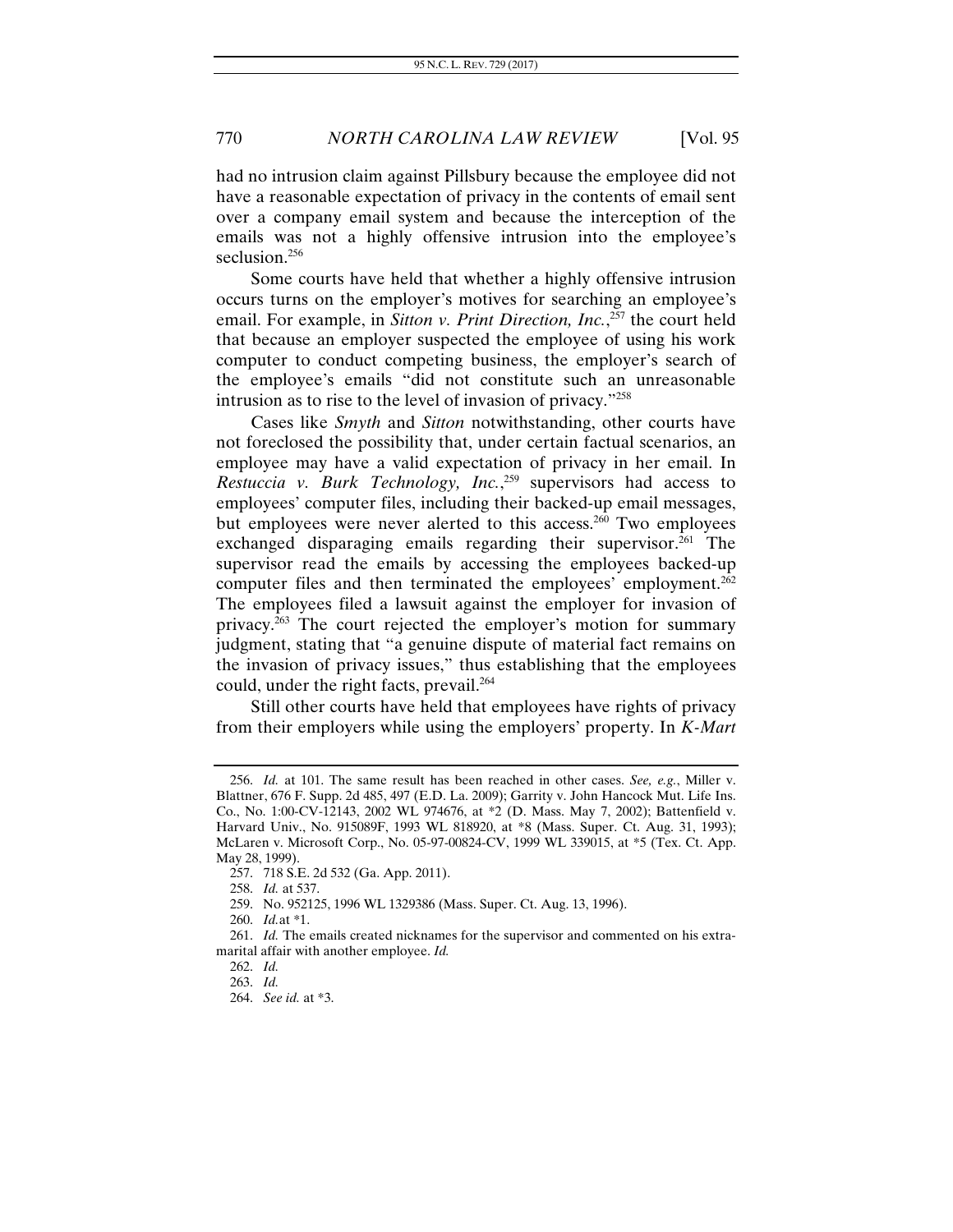Corp. Store No. 7441 v. Trotti,<sup>265</sup> the employee had been given a locker at the K-Mart where she worked for the purposes of storing her personal effects.<sup>266</sup> With K-Mart's consent, the employee placed her own lock on the locker.<sup>267</sup> After the store manager removed the employee's lock and searched the employee's locker, the employee filed an intrusion lawsuit against K-Mart.<sup>268</sup> In upholding the jury's determination that K-Mart had intruded upon the employee's seclusion, the *Trotti* court stated that because the employee supplied her own lock with K-Mart's permission, the jury was "justified in concluding that the employee manifested, and the employer recognized, an expectation that the locker and its contents would be free from intrusion and interference."<sup>269</sup>

Employee privacy cases highlight the topical and complex nature of privacy disputes. Thus far, courts have not reached uniformity on issues such as whether employees have a reasonable expectation of privacy at work or whether an employer's search of an employee's email is a highly offensive intrusion. Be that as it may, courts have made clear that employees can, under the right fact patterns, have a right of privacy in property owned by their employers. Given that employees typically lack any ownership interest in the property they are seeking to keep private, it stands to reason that spouses in community property regimes would have greater rights of privacy in community property than employees have in their employers' property because spouses have an actual ownership interest in the community property in question whereas employees do not.

#### *B. Privacy and Management*

A further wrinkle in determining what rights of privacy spouses have in community property regimes is the managerial schemes that apply to community property. In all community property jurisdictions, there are three forms of management for community property: sole management, joint management, and equal management. Equal and joint managerial systems may, based on their nature, tend toward holding that spouses have lesser rights of privacy,

 <sup>265. 677</sup> S.W.2d 632 (Tex. Ct. App. 1984).

<sup>266.</sup> *Id.* at 634.

<sup>267.</sup> *Id.* at 634–35.

<sup>268.</sup> *Id.*

<sup>269.</sup> *Id.* at 637. For similar results relating to email accounts, see Alexander v. City of Greensboro, 762 F. Supp. 2d 764, 811–18 (M.D.N.C. 2011).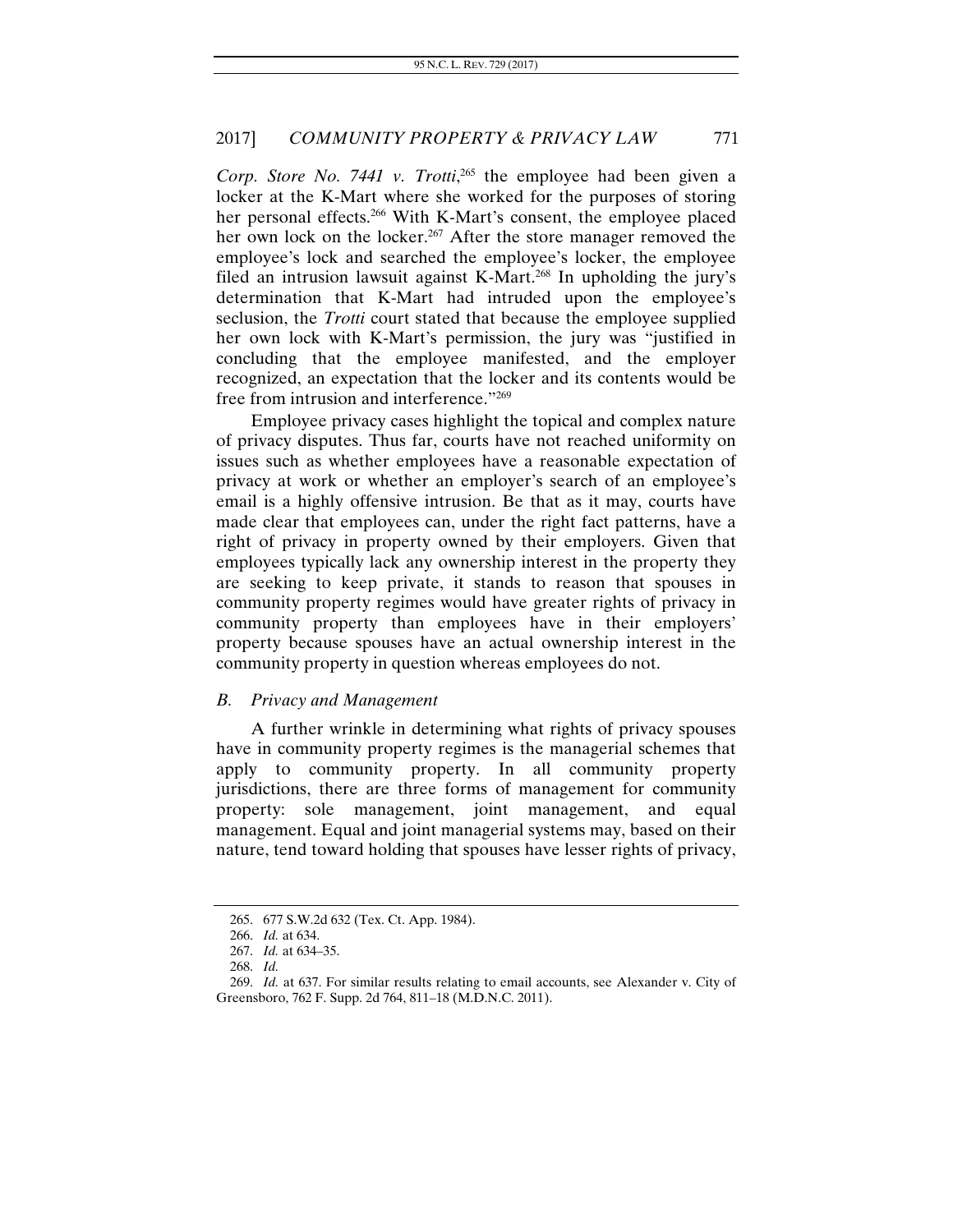while sole managerial systems may tend toward reaching the opposite conclusion.

## 1. Equal or Joint Management

Equal management is the default management regime in community property jurisdictions.270 Under equal management, either spouse may manage the community property without obtaining consent from the other spouse.271 Managerial decisions that may be made under equal management include decisions such as to alienate, encumber, and lease the property. Thus, a spouse who has equal management over community property like a diary may sell the diary without first obtaining the consent of the other spouse.

The advantage of equal management is that it facilitates transactions involving community property.272 If spouses had to consult with one another every time groceries needed to be purchased because community funds were being used, transactions involving community property would prove prohibitively inefficient.

The disadvantage of equal management is that it also facilitates a race between spouses to manage community property<sup>273</sup>: "if one spouses wants to sell an item of community property and the other does not, the spouse wishing to sell cannot be stopped" under an equal management regime.274

While equal management gives either spouse authority over community property, under joint management, each spouse must consent on all managerial decisions.<sup>275</sup> The goal of joint management is to provide spouses with maximum protection.<sup>276</sup> Accordingly, community property subject to joint management traditionally includes the more valuable items a couple might own, such as real

 <sup>270.</sup> *E.g.*, ARIZ. REV. STAT. ANN. § 25-214 (Westlaw through 2016 2d Reg. Sess.) (establishing that spouses have equal management over community property); CAL. FAM. CODE § 1100 (West, Westlaw through 2016 Reg. Sess. laws); LA. CIV. CODE ANN. art. 131 (Westlaw through 2016 2d Extraordinary Sess.) (providing for equal management unless otherwise provided by law).

 <sup>271.</sup> REPPY ET AL., *supra* note 182, at 255–56.

 <sup>272.</sup> Oldham, *supra* note 6, at 114.

 <sup>273.</sup> REPPY ET AL., *supra* note 182, at 179–80.

 <sup>274.</sup> Oldham, *supra* note 6, at 114.

<sup>275.</sup> *See, e.g.*, King v. Uhlmann, 437 P.2d 928, 941–42 (Ariz. 1968) (en banc); Dynan v. Gallinatti, 197 P.2d 391, 391–93 (Cal. Ct. App. 1948); Klaas v. Haueter, 745 P.2d 870, 872– 73 (Wash. Ct. App. 1987).

 <sup>276.</sup> Oldham, *supra* note 6, at 107.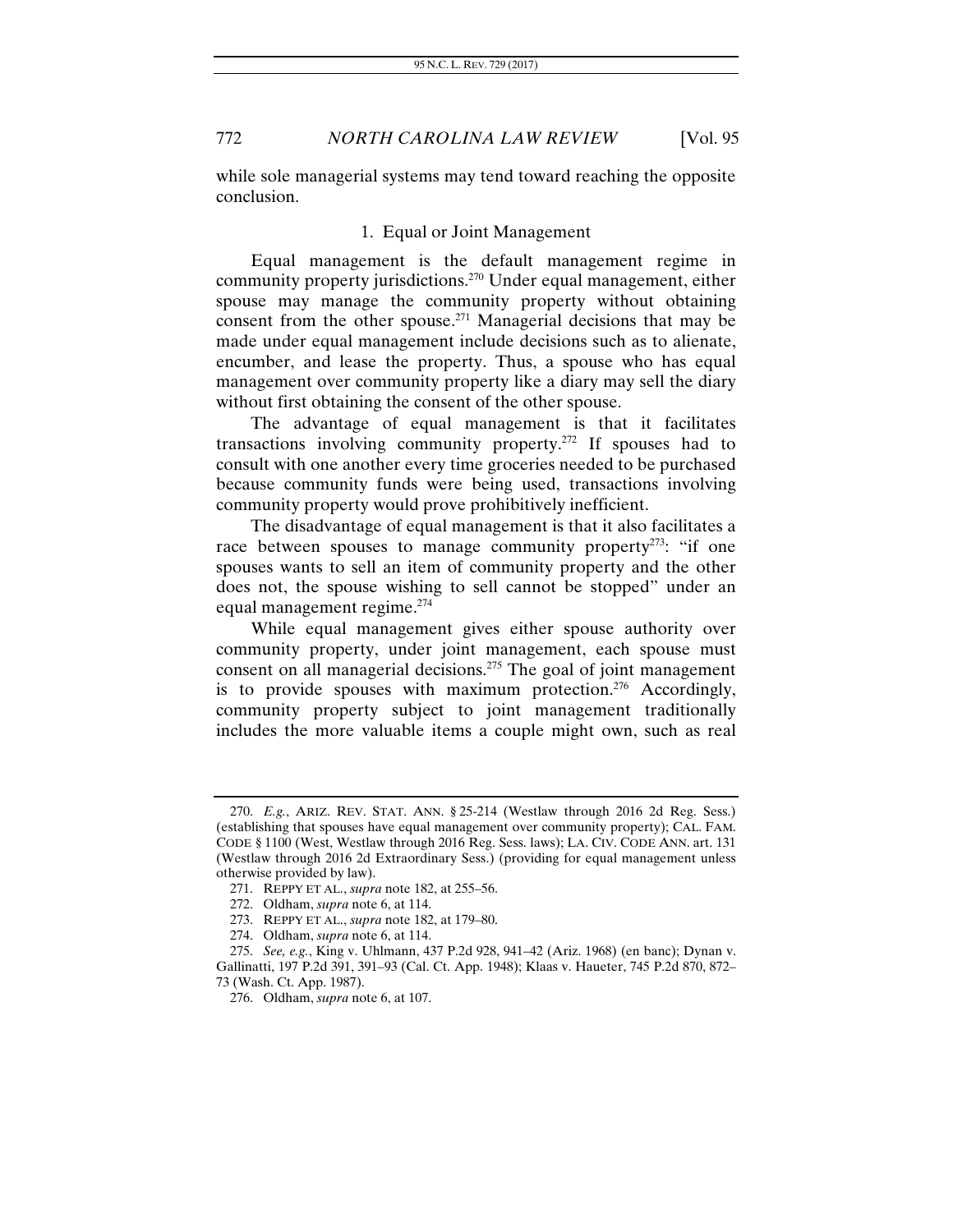property.277 For these forms of property, the law seeks to protect the spouses by prohibiting one spouse from selling the property out from under the other.<sup>278</sup> Household furnishings similarly fall under the category of joint management.<sup>279</sup> In these situations, the law seems to view protecting spouses' interests in community property as more important than encouraging efficient transactions.

Donations to third parties are also generally subject to joint management for similar protective reasons.<sup>280</sup> If a spouse donates community property, the community receives nothing in return. Applying a joint management system to donations protects the nondonor spouse from losing community property without receiving any compensation. For the sake of efficiency, however, donations that are reasonable and within the spouse's economic position are typically not subject to joint management.<sup>281</sup> Spouses need not seek each other's permission to give items like birthday gifts, provided the gift is commensurate with the financial position of the spouses.<sup>282</sup>

While equal management and joint management are in many ways opposite—one gives spouses free reign over community property, one requires that spouses act together when making decisions about community property—equal and joint managerial

282. *See* ANDREA CARROLL & RICHARD D. MORENO, 16 LA. CIV. L. TREATISE, MATRIMONIAL REGIMES, § 5:14, Westlaw (database updated Dec. 2016) (stating that there is an implied consent in simple gifts like these).

<sup>277.</sup> *E.g.*, ARIZ. REV. STAT. ANN. § 25-214(C) (Westlaw through 2016 2d Reg. Sess.); CAL. FAM. CODE § 1102 (West, Westlaw through 2016 Reg. Sess. laws); LA. CIV. CODE ANN. art. 2347 (Westlaw through 2016 2d Extraordinary Sess.); NEV. REV. STAT. ANN. § 123.230(3) (West, Westlaw through 2015 Reg. Sess. and 2016 Spec. Sess.); N.M. STAT. ANN. § 40-3-13(A) (West, Westlaw through 2016 Reg. Sess.).

 <sup>278.</sup> Oldham, *supra* note 6, at 107.

<sup>279.</sup> *E.g.*, NEV. REV. STAT. ANN. § 123.230(5) (Westlaw); LA. CIV. CODE ANN. art. 2347(A) (Westlaw).

<sup>280.</sup> *See generally* Ballinger v. Ballinger, 70 P.2d 629 (Cal. 1937) (holding that a husband gifting his wife community property results in the land being her property); Banner Life Ins. Co. v. Mark Wallace Dixson Irrevocable Tr., 206 P.3d 481 (Idaho 2009) (holding that an asset that is community property cannot be given away without partner's consent); *In re* Succession of Wagner, 993 So. 2d 709 (La. Ct. App. 2008) (holding that donation of gold coins was invalid without mother's consent).

<sup>281.</sup> *See* Schindler v. Schindler, 131 So. 3d 439, 444 (La. Ct. App. 2013) (stating that wife's consent was not needed for gifting proceeds from donations of certain municipal bonds); Ackel v. Ackel, 595 So. 2d 739, 742 (La. Ct. App. 1992) (noting that certain statutes allow for the gifting of property without consent of spouse); Khalsa v. Puri, 344 P.3d 1036, 1038, 1047 (N.M. Ct. App. 2014) (defining factors that allow for gifting of community property without spousal consent); Smitheal v. Smith, 31 S.W. 422, 424 (Tex. Ct. App. 1895) (stating that particular jury instructions were fair regarding reasonableness of gift without wife's consent).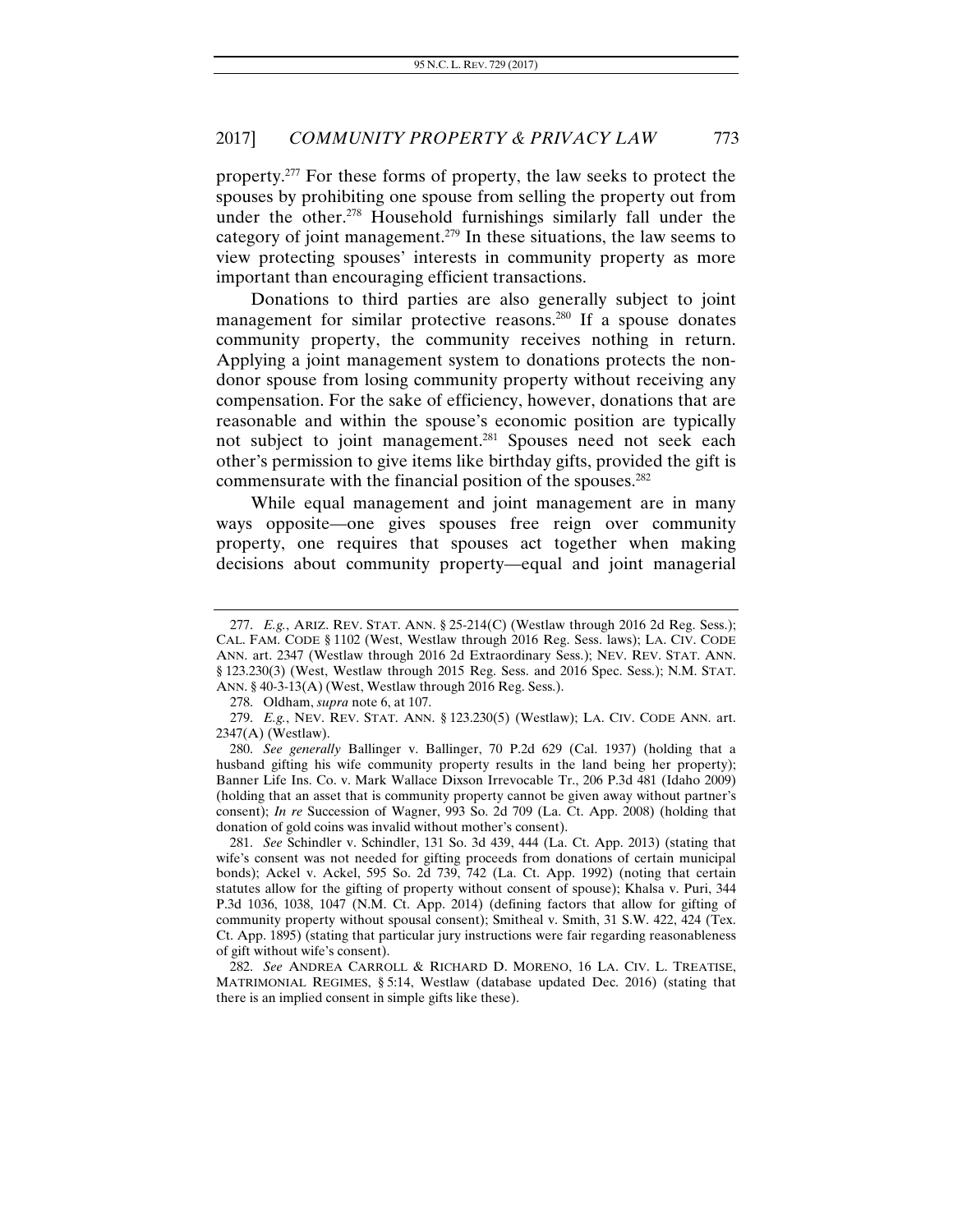schemes have an important similarity for the purposes of determining the intra-spousal rights of privacy: each management system provides each spouse with some degree of managerial authority over community property.

Asserting a right of privacy in community property from a spouse that has managerial authority over that property is difficult. Consider the hypothetical of the diary subject to equal management. A nonauthoring spouse has authority to sell the diary. If the non-authoring spouse has the authority to sell the diary, it would be a challenge to assert the non-authoring spouse did not also have lesser rights in the diary, such as the right to access the diary or to read the diary. As Justice Holmes famously wrote, "[e]ven in the law the whole generally includes its parts."283

Moreover, if the non-authoring spouse exercised his equal managerial rights and sold the diary, the buyer of the diary, as the diary's new owner, would certainly have the right to read the diary. If the non-authoring spouse can, as the seller, transfer the right to read the diary to the buyer, the non-authoring spouse must also have the right to read the diary.284

## 2. Sole Management

The third form of management over community property is sole management. The spouse with sole managerial authority has the right to make decisions regarding community property without obtaining

 <sup>283.</sup> W. Union Tel. Co. v. Kansas *ex rel.* Coleman, 216 U.S. 1, 53 (1910). The law routinely holds that greater authority must include lesser authority. *See, e.g.*, Brendale v. Confederated Tribes & Bands of the Yakima Indian Nation, 492 U.S. 408, 433 (1989) (Stevens, J., concurring) (reasoning that the power to exclude members necessarily included the power to include members subject to regulation); Posadas de P.R. Assocs. v. Tourism Co. of P.R., 478 U.S. 328, 345–46 (1986) (holding that if the state has the greater ability to ban gambling it must have the lesser ability to ban gambling advertisements); FERC v. Mississippi, 456 U.S. 742, 765 (1982) (holding that if Congress can regulate the entirety of the natural gas field, Congress has the lesser authority to allow states to regulate the natural gas field provided states comply with federal regulations); Terrace v. Thompson, 263 U.S. 197, 215 (1923) (noting that an essential feature of the greater right of ownership is the lesser rights of use, lease, and disposition); Davis v. Massachusetts, 167 U.S. 43, 48 (1897) (stating that the greater authority to exclude must include the lesser authority to include subject to conditions).

 <sup>284.</sup> This example is an application of the basic principle *nemo dat quod non habet*. *See* Mitchell v. Hawley, 83 U.S. 544, 550 (1872) (defining *nemo dat quod non habet* as the principle that no one "can sell personal property and convey a valid title to it unless he is the owner or lawfully represents the owner").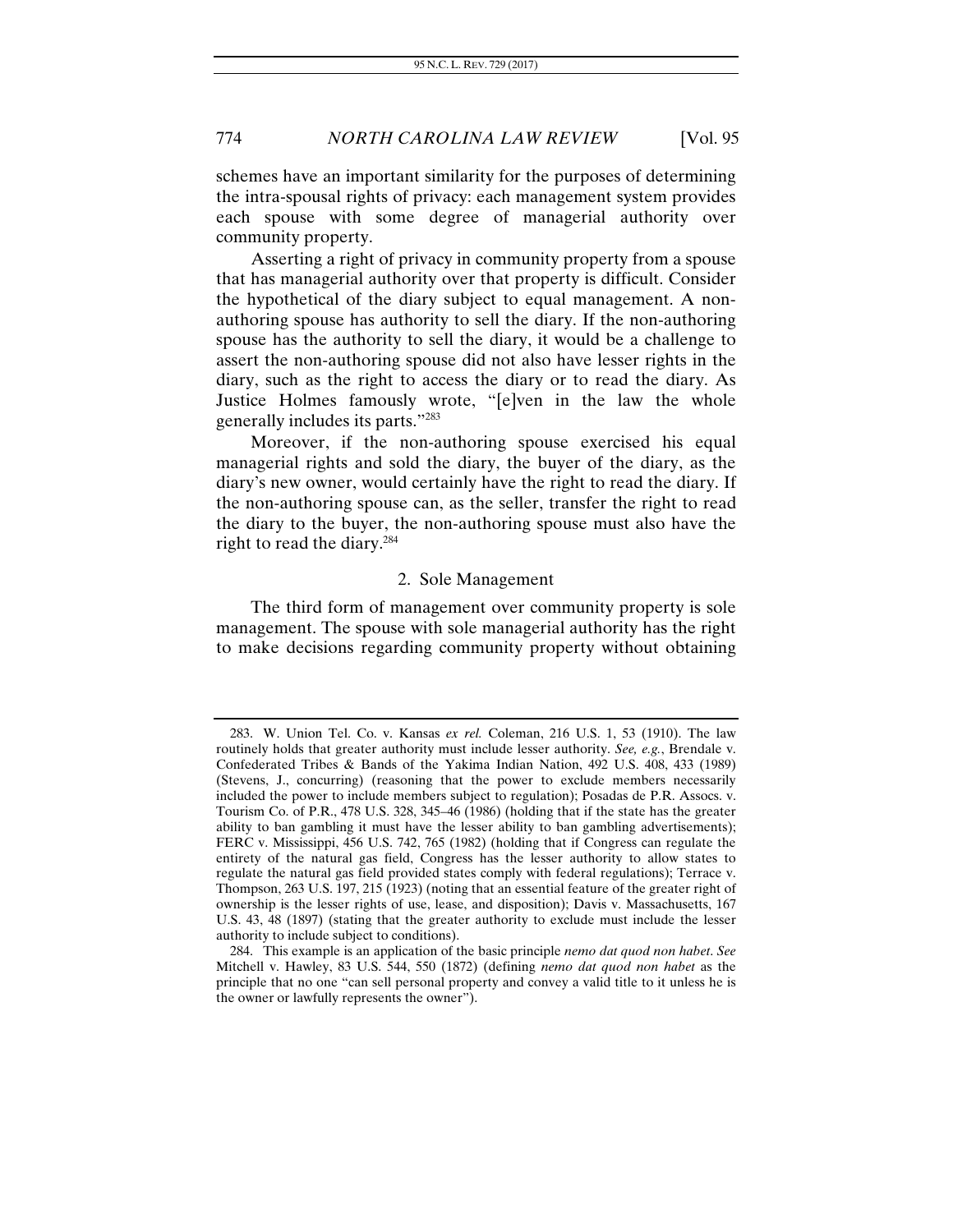the consent of the other spouse.<sup>285</sup> As the name implies, only one spouse can have sole managerial authority; the other spouse has no decision-making authority over the community property.286

Sole management, like equal management, has a certain efficiency in its operation. One spouse has the authority to make all decisions with regards to the community property, thereby removing the potentially inefficient requirement of obtaining both spouses' consent.287 Sole management is not without problems, however. The non-managing spouse retains an ownership interest in property, but has no authority to exercise any control over that ownership interest, thus leading to possible conflict if the non-managing spouse disagrees with the actions taken by the managing spouse.<sup>288</sup> In such a situation, the non-managing spouse has no recourse.<sup>289</sup>

Sole management applies to very limited forms of property. For example, registered personal property, such as automobiles, and the personal property of a business that is solely managed by one spouse are subject to sole management.290 If a car is registered in one spouse's name, that spouse has sole managerial authority over the car and may sell the car without first consulting the other spouse. Both spouses have an ownership interest in the car, but only the spouse in whose name the car is registered has the authority to make managerial decisions with regards to the car.

Some scholars have argued that privity of contract applies to community property, thereby subjecting contracts entered into by one spouse to the sole management of that spouse.<sup>291</sup> While some cases support a privity of contract theory,<sup>292</sup> many cases do not.<sup>293</sup> For

 <sup>285.</sup> REPPY ET AL., *supra* note 182, at 256 (noting that states have created sole management exceptions to equal management).

 <sup>286.</sup> *Id.*

 <sup>287.</sup> Oldham, *supra* note 6, at 113 ("The sole management system facilitates transactions for the family.").

<sup>288.</sup> *Id.*

 <sup>289.</sup> *See id.* at 113–14.

 <sup>290.</sup> *See, e.g.*, TEX. FAM. CODE ANN. § 3.102(a)(1), (b) (West, Westlaw through 2015 Reg. Sess.) (highlighting instances in which sole management arises, such as individual earnings provided that such earnings are not mixed with other community property); Oldham, *supra* note 6, at 112–14, 122–25.

<sup>291.</sup> *See, e.g.*, LA. CIV. CODE ANN. art. 2346, cmt. b (Westlaw through 2016 2d Extraordinary Sess.); Lee Hargrave, *Community Property Interests in Individual Retirement Accounts*, 55 LA. L. REV. 509, 511–12 (1995).

 <sup>292.</sup> *See, e.g.*, Canale v. Gus Mayer, 481 So. 2d 170 (La Ct. App. 1985). In *Canale*, a wife brought a community property fur coat to a department store for storage purposes. *Id.* at 170–71. The department store gave the wife a claim ticket with which to retrieve her coat in the future. *Id.* at 171. The husband called the department store and had the coat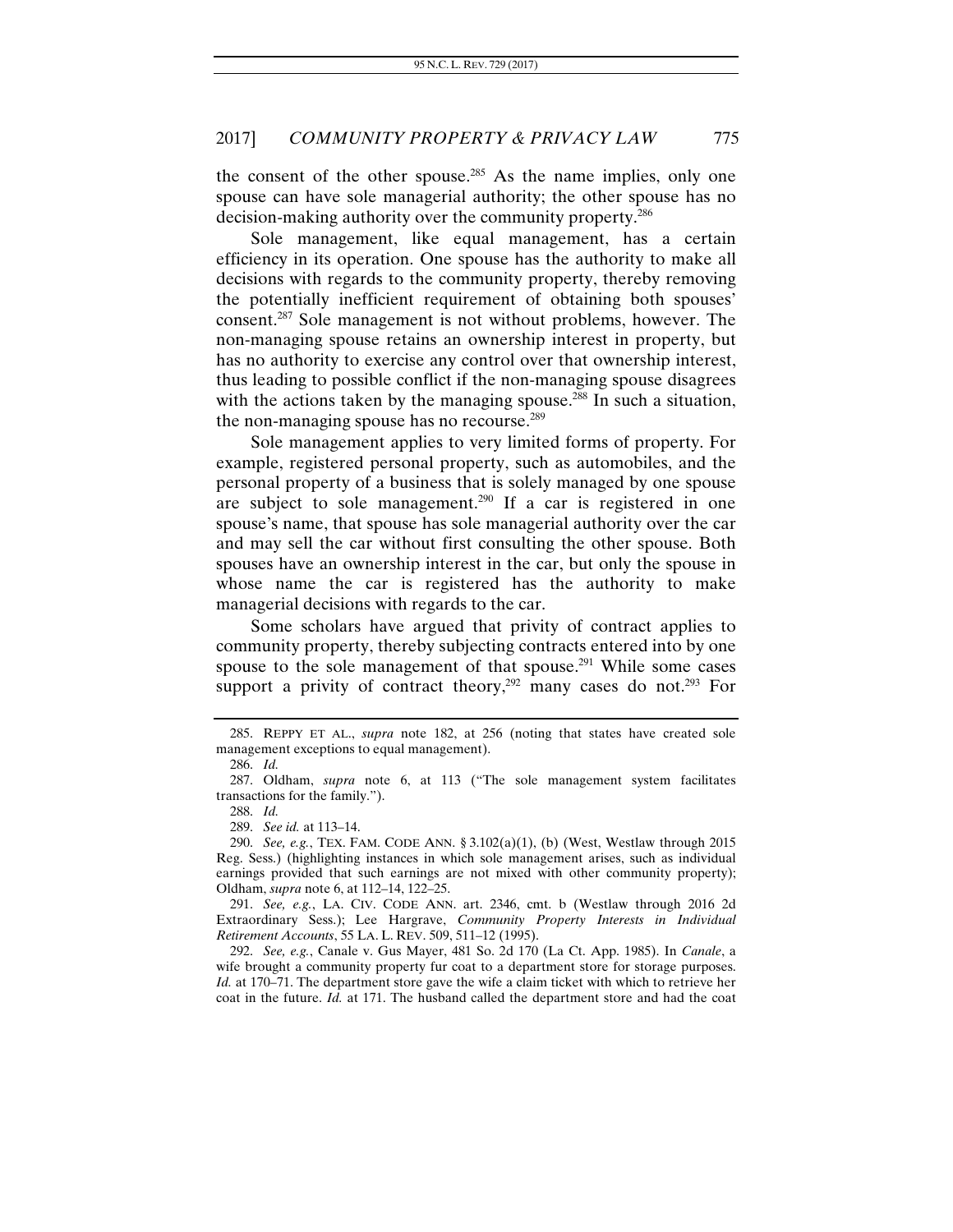example, in *Brown v. Boeing Co.*,<sup>294</sup> the Washington appellate court implied that a non-employee spouse could exercise management over an employee-spouse's pension, thus implying the pension was subject to equal, not sole, management.<sup>295</sup>

To the extent that community property is subject to sole management, arguably the sole managing spouse should have a right of privacy in that property. The non-managing spouse has no managerial rights in the property. Having no managerial rights may be interpreted as meaning the non-managing spouse does not have a right to access the community property. If that is the case, the managing spouse may have a right of privacy in solely managed community property.

The difficulty in resting intra-spousal privacy rights in community property is two-fold. First, many types of property in which a spouse might want a right of privacy, like a diary, are not subject to sole management. This is particularly true if privity of contract does not apply to community property.296

293. *See, e.g.*, Johns v. Retirement Fund Tr., 149 Cal. Rptr. 551, 551 (Ct. App. 1978) (holding that a non-employee spouse "has as much right to manage and control the community property" as the employee spouse).

294. 622 P.2d 1313 (Wash. Ct. App. 1980).

 295. *Id.* at 1315–17. In *Brown*, the employee-spouse elected to receive his pension payouts as straight-life method payments as opposed to joint and survivor payments. *Id.* at 1315. By receiving pension payments through the straight-line method, the individual payments were higher than they would have been under the joint and survivor system, but the payments terminated at the death of the employee. *Id.* The employee-spouse told his non-employee spouse of his election and the non-employee spouse objected, but never contacted the employer. *Id.* at 1316. The employee-spouse passed away two months after his retirement. *Id.* The non-employee spouse sued the employer, asserting that the deceased employee-spouse violated his fiduciary duties to act in the best interest of the spouses when he elected the straight-life method for pension payments. *Id.*

 In holding for the employer, the *Brown* court noted that, under Washington law, either spouse had the authority to manage the pension because the pension did not fall under any of the statutorily provided pieces of property subject to dual or sole management. *Id.* Furthermore, the court stated that the non-employee spouse could have contacted the employer, presumably to alter the pension payout method. *Id.* at 1315, 1317. Conclusions like that in *Brown* cut against the theory that privity of contract applies to community property, such that contractual arrangements are subject to the sole management of the contracting spouse.

 296. If, as some scholars have argued, privity of contract applies to community property, then property like an email account may be subject to sole management because

delivered to him. *Id.* When the wife returned to the department store, the coat was no longer there. *Id.* The wife successfully sued the department store for breach of contract because it returned the coat to her husband and not to her. *Id.* at 170–71. The appellate court ruled in favor of the wife, holding that the department store and the wife had a contract of deposit with one another and that the husband could not manage that contract. *Id.* at 172.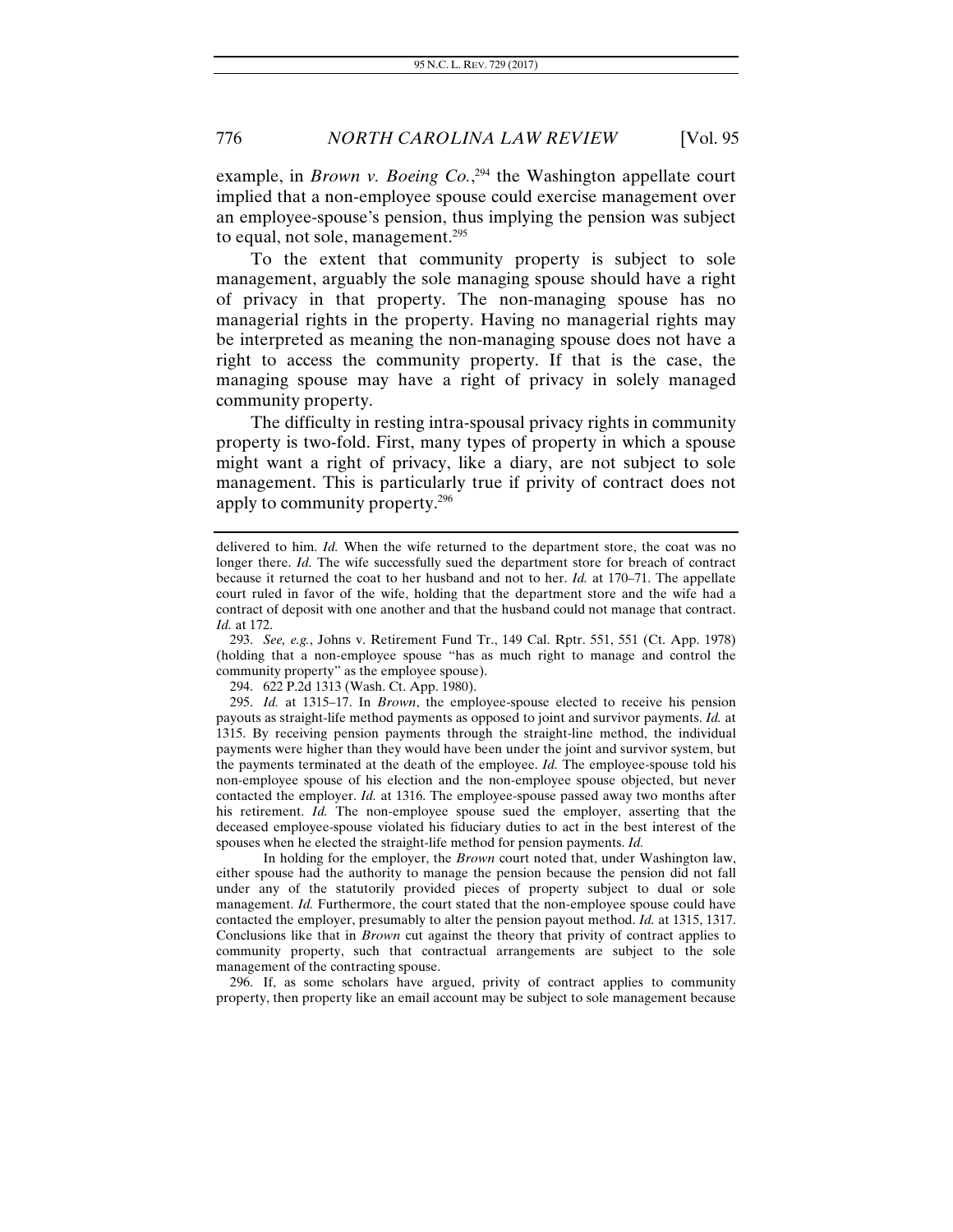Second, regardless of the managerial scheme, community property is still jointly owned. Even under a sole management regime, all of the aforementioned issues regarding what rights joint owners of property have in that property still remain. Sole management could be interpreted to mean the managing spouse has a right of privacy in the community property, and thus the ability to exclude the other spouse from that property, but courts have not thus far interpreted sole management in such a manner. Admittedly, courts have not been faced with the issue of whether a non-managing spouse can be excluded from accessing solely managed community property. Courts could reach such a conclusion, but could also just as easily conclude the opposite.

## IV. THE WAY FORWARD FOR COMMUNITY PROPERTY **JURISDICTIONS**

When community property and privacy law intersect, ambiguities abound. There is extensive uncertainty surrounding what rights of privacy spouses in community property jurisdictions have vis-à-vis one another with regard to community property.

For many spouses, and perhaps even most, that lack of clarity may never matter. According to a 2014 Pew Research Center study, sixty-seven percent of Internet users in a married or committed relationship have shared the password to one or more of their online accounts with their spouse or partner.<sup>297</sup> In a perfect marriage, both spouses might be so open with one another that they do not desire keeping anything private. Or perhaps in a utopian world, spouses might be so trusting and respectful of one another that they would always honor any desire the other spouse had for privacy.

one spouse contracts with the email provider when creating the account. *See* Richardson, *Classifying Virtual Property*, *supra* note 15, at 754–55 (discussing how email accounts are registered); Richardson, *How Community Property Jurisdictions*, *supra* note 26, at 111–15 (2011) (discussing the management of Twitter accounts).

 <sup>297.</sup> AMANDA LENHART & MAEVE DUGGAN, PEW RESEARCH CTR., COUPLES, THE INTERNET, AND SOCIAL MEDIA 2 (2014). A *New York Times* column in January 2016 highlighted that many spouses are "No Secrets[,]" meaning they allow one another to read each other's emails, texts, etc. Philip Galanes, *Social Q's: She Asked for Cash*, N.Y. TIMES, Jan. 24, 2016, at ST8. The twenty-first century equivalent of giving your high school sweetheart your letter jacket is to give her—or him—the password to your social media networks. *See* Matt Richtel, *Young, in Love and Sharing Everything, Including a Password*, N.Y. TIMES, Jan. 18, 2012, at A1.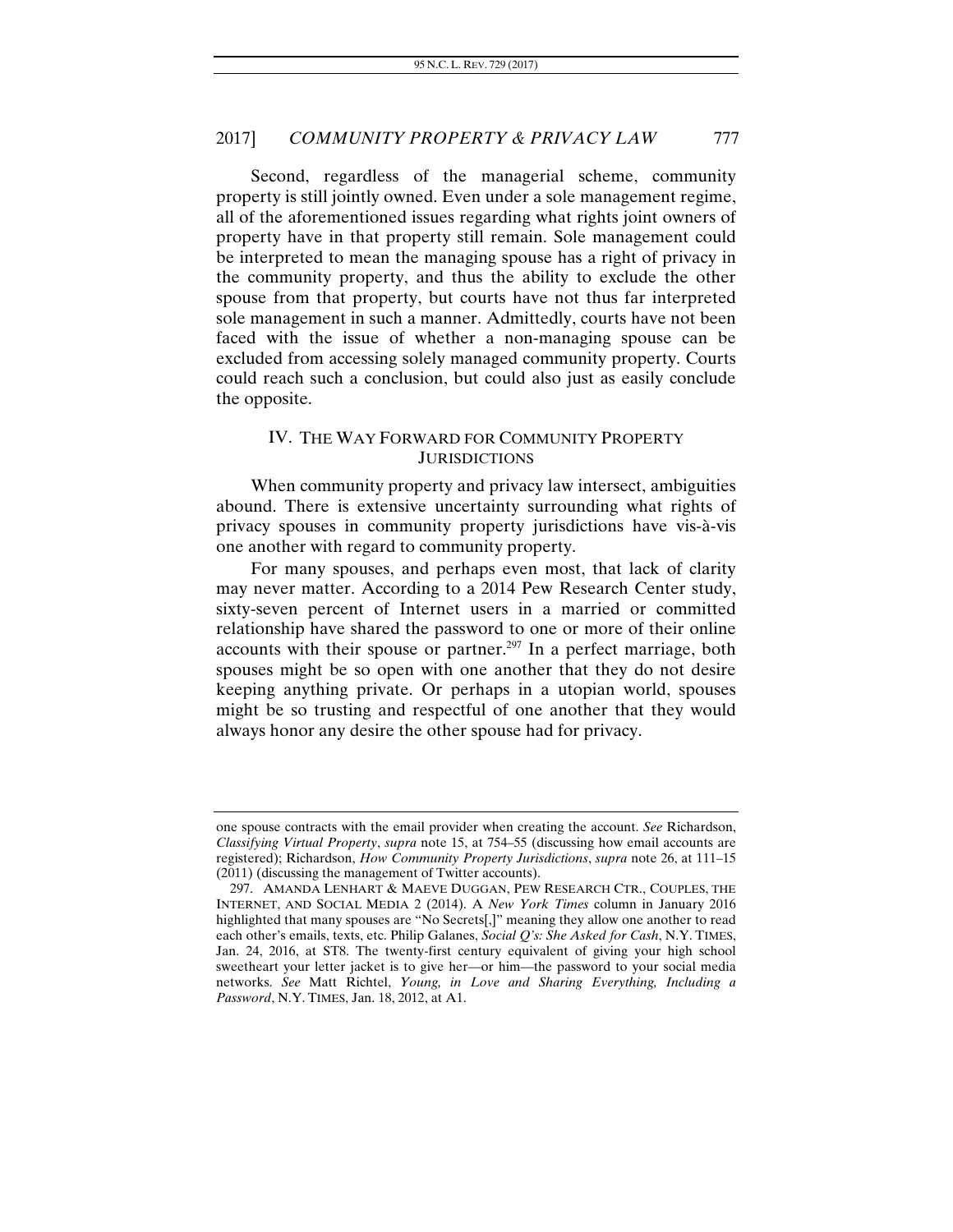In the real world, marriages are not perfect. Spouses snoop. Wives hack into email accounts. Husbands make secret recordings. Rights of privacy, assuming they exist, are regularly violated.

Delineating the line between community property and privacy law must be done because this distinction can have great legal and practical consequences. Whether a spouse can successfully sue for intrusion upon seclusion, violation of the ECPA, or any other privacy-protecting statute turns on identifying the exact scope of a spouse's privacy in community property.

The intersection of privacy and community property law also matters for evidentiary purposes. Evidence obtained in violation of the ECPA, as well as evidence derived from information obtained in violation of the ECPA, is inadmissible in all trials, hearings, and proceedings.298 California has specifically legislated that in divorce hearings, evidence collected by eavesdropping is inadmissible.<sup>299</sup> If spouses have no rights of privacy in community property, then spouses cannot violate the ECPA or any evidence-barring state statutes because the thing being intercepted is community property.

Of course, determining where community property law ends and privacy law begins may be putting the cart before the horse. First, a normative decision must be made on the question of whether spouses in community property jurisdictions should retain a right of privacy upon entering marriage. Only if that question is answered in the affirmative must jurisdictions clarify the extent of a spouse's right of privacy within a community property regime.

# *A. Should Spouses in Community Property Jurisdictions Retain a Right of Privacy?*

Unlike the common law, community property law has always viewed spouses as two separate individuals.300 As the Texas Supreme Court stated in the mid-1800s in response to the assertion that spouses morphed into one upon marriage, "[h]usband and wife are not one under our laws. The existence of a wife is not merged in that

 <sup>298. 18</sup> U.S.C. § 2515 (2012). Evidence obtained by intruding upon the seclusion of a spouse is, however, usually admissible, as the common law privacy tort does not have a built-in exclusionary rule. *See* Turkington, *supra* note 162, at 736–37. Similarly, there is no exclusionary rule included in the Stored Communications Act.

 <sup>299.</sup> CAL. FAM. CODE § 2022(a) (West, Westlaw through 2016 Reg. Sess. laws).

 <sup>300.</sup> DE FUNIAK & VAUGHAN, *supra* note 183, § 2, at 3–4.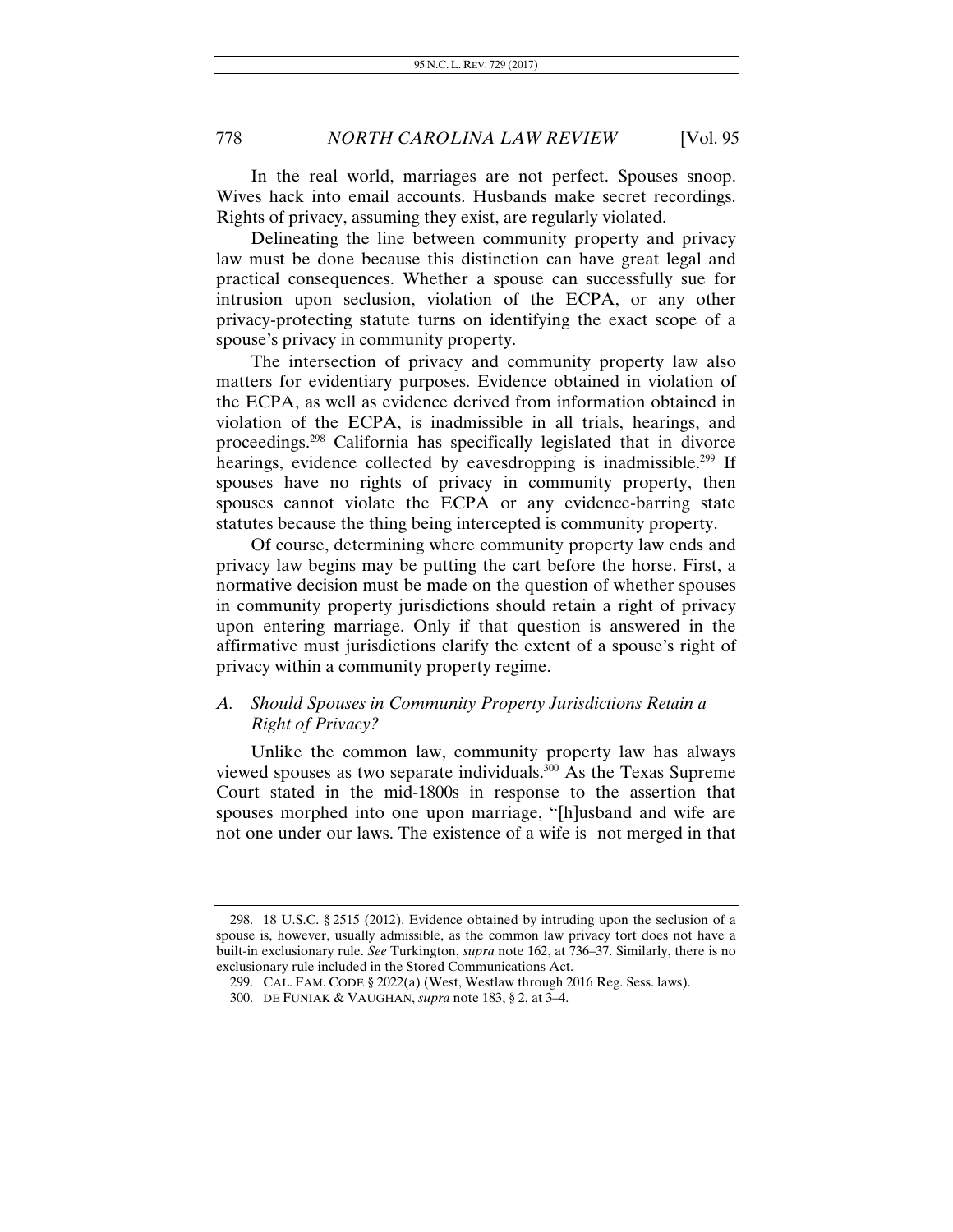of the husband. Most certainly is this true so far as the rights of property are concerned."301

Given community property's history in viewing spouses as separate individuals, it seems only natural that community property jurisdictions would find that spouses retain their separate rights of privacy.302 American courts reached this conclusion in part because of the shift from viewing spouses as one individual to considering spouses as separate people. $303$  As community property law has always held the position that spouses are distinct individuals, it follows logically that community property jurisdictions would also adopt the view that spouses maintain their separate rights of privacy after entering marriage.

Currently, some community property jurisdictions appear to be in favor of holding that spouses maintain a right of privacy.304 In *Clayton v. Richards*, 305 a Texas appellate court recognized that a wife intruded upon the seclusion of her husband by, without his knowledge, videotaping him in their bedroom and opening his mail.<sup>306</sup> No community property interest in the bedroom or mail was asserted, and therefore the court did not inquire as to whether the husband had a right of privacy.307 Thus, the *Clayton* court made no statement regarding the interplay of community property law and privacy law. The court did, however, make a strong statement about the right of privacy afforded to spouses:

As a spouse with equal rights to the use and access of the bedroom, it would not be illegal or tortious as an invasion of privacy for a spouse to open the door of the bedroom and view a spouse in bed. It could be argued that a spouse did no more than that by setting up a video camera, but that the viewing was

 <sup>301.</sup> Wood v. Wheeler, 7 Tex. 13, 19–20 (1851).

 <sup>302.</sup> DE FUNIAK & VAUGHAN, *supra* note 183, § 2, at 5 & n.17; Michael J. Vaughn, *The Policy of Community Property and Inter-Spousal Transactions*, 19 BAYLOR L. REV. 20, 34 (1967) (stating that community property's "cardinal principles are based upon the separate identity of each spouse").

<sup>303.</sup> *See supra* Part II.

<sup>304.</sup> *See, e.g.*, Clayton v. Richards, 47 S.W.3d 149, 155 (Tex. Ct. App. 2001). Of course, not all courts have held that spouses retain a right of privacy in community property; in fact, as previously noted, some have reached the contrary conclusion. *See* Hennig v. Alltel Commc'ns, Inc., 903 So. 2d 1137, 1141 (La. Ct. App. 2005); Tooley v. Provident Life & Accident Ins. Co., 154 So. 2d 617, 618–619 (La. Ct. App. 1963); *see also supra* Section III.A.1.

 <sup>305. 47</sup> S.W.3d 149 (Tex. Ct. App. 2001).

 <sup>306.</sup> *Id.* at 154–55.

 <sup>307.</sup> *Id.* at 155.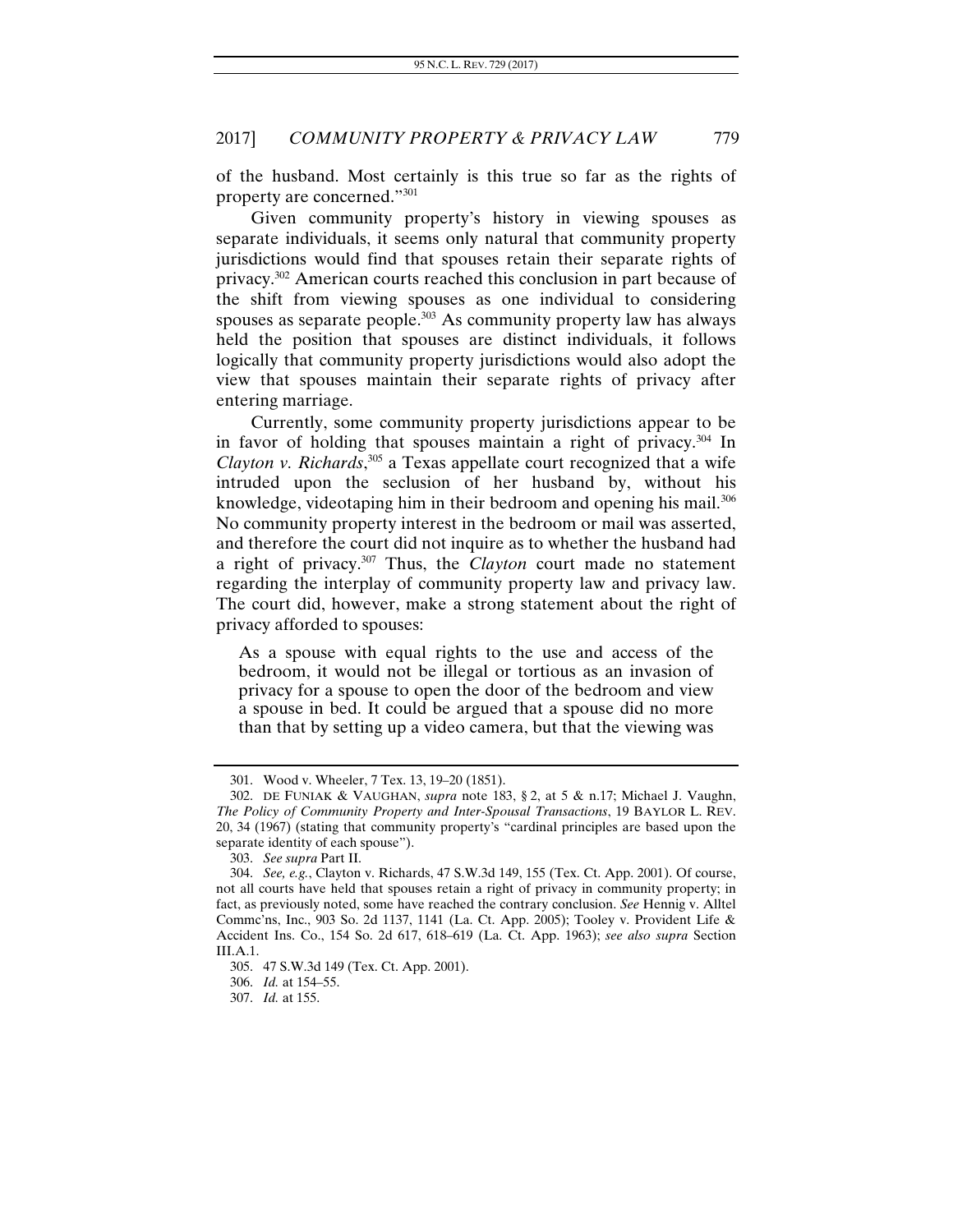done by means of technology rather than by being physically present. It is not generally the role of the courts to supervise privacy between spouses in a mutually shared bedroom. However, the videotaping of a person without consent or awareness when there is an expectation of privacy goes beyond the rights of a spouse because it may record private matters, which could later be exposed to the public eye. The fact that no later exposure occurs does not negate that potential and permit willful intrusion by such technological means into one's personal life in one's bedroom.308

Though the *Clayton* court did not contemplate how community property laws might impact the husband's right of privacy, the court's rationale provides strong support for concluding that spouses retain at least some rights of privacy even within the community property regime.

Moreover, since non-community property jurisdictions have held, almost unanimously, that spouses have a right of privacy, it likely behooves community property jurisdictions to reach the same conclusion. Community property states like California, Texas, and Louisiana, would certainly not desire discouraging spouses from settling in their jurisdiction.<sup>309</sup> Granting fewer privacy protections to spouses in community property jurisdictions could have that effect.

Marriage, as previously noted, is viewed as an important institution in the United States. Given the importance placed on marriage, it seems that married individuals should receive, at a minimum, the same protections against one another as unmarried individuals. There is no question as to whether unmarried individuals have a right of privacy from one another. As marriage is viewed as an important institution, it would be illogical to grant married individuals lesser protections than unmarried individuals.<sup>310</sup>

<sup>308.</sup> *Id.* at 155–56.

<sup>309.</sup> *See* 52 AM. JUR. 2D *Marriage* § 3 (2016) ("Public policy favors the institution of marriage .... The state has a vital interest in the marriage relation, and it is the public policy to foster and promote the marriage relationship or institution of marriage.").

 <sup>310.</sup> By its nature, marriage involves compromises and, arguably, sacrifices on the part of both spouses. That spouses might give up *some* of their rights of privacy is not surprising. Cases like *White v. White*, 781 A.2d 85, 92 (N.J. Super. Ct. Ch. Div. 2001), highlight this by recognizing that a spouse's right of privacy to property that both spouses regularly use is less than a spouse's right of privacy would be to property that only one spouse uses, *id.* at 92. The point here is that spouses living together should have the same rights of privacy vis-à-vis one another as non-married individuals living together.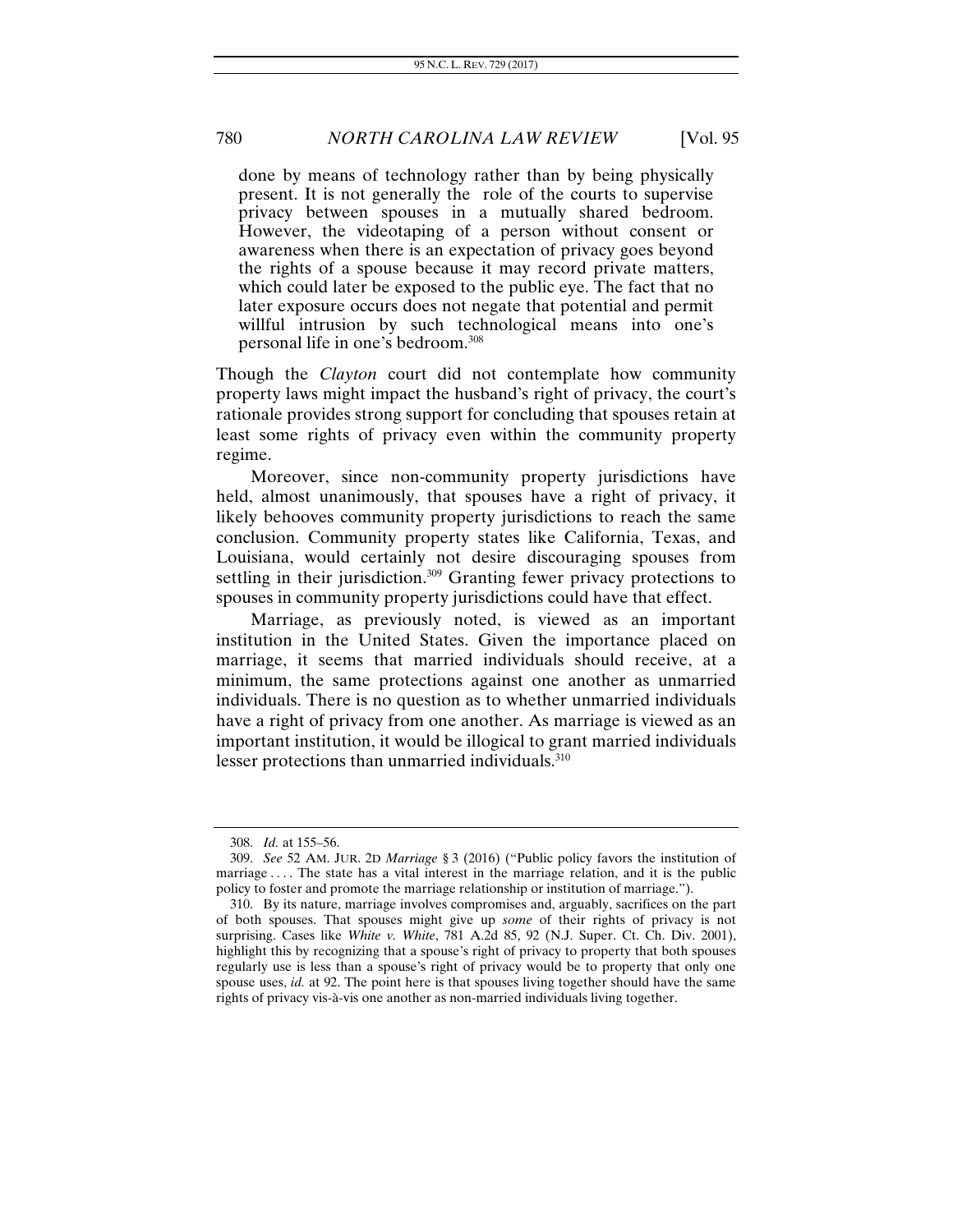Similarly, courts have held that individuals who lack an ownership interest in property, like employees, can have rights of privacy in property owned by others.311 It is counterintuitive to grant an owner of property fewer privacy protections than a non-owner of that property would have. Spouses with an ownership interest in community property should have as much, if not more, privacy rights than someone like an employee, who has no ownership interest in his employer's property.

While history, modern jurisprudence, and policy considerations seem to encourage courts and lawmakers to conclude that spouses in community property jurisdictions have a right of privacy from one another, arguments against finding a right of privacy certainly exist.

Reading the jurisprudence regarding intra-spousal privacy may lead to questions regarding what a right of privacy is really protecting. The vast majority of cases in which intra-spousal privacy claims have been raised involve one spouse thinking, correctly or incorrectly, that the other spouse is committing adultery.<sup>312</sup> While a spying spouse may desire evidence of the other spouse having an extramarital affair for any number of health and safety reasons, $\frac{313}{2}$  the common use of such information is, as previously stated, for leverage in custody and spousal support disputes.<sup>314</sup> Some may argue that spouses should have a right to obtain evidence of adultery by any means because of the impact it may have on custody and spousal support litigation. Furthermore, in at least some other areas of the law, it has been stated that adultery is not protected under privacy law.<sup>315</sup>

 313. Jennifer Mitchell, *Sex, Lies, and Spyware: Balancing the Right to Privacy Against the Right to Know in the Marital Relationship*, 9 J.L. & FAM. STUD. 171, 183 (2007).

<sup>311.</sup> *See supra* Section III.A.3.

 <sup>312.</sup> *See, e.g.*, Simpson v. Simpson, 490 F.2d 803, 804–05 (5th Cir. 1974), *overruled by*  Glazner v. Glazner, 347 F.3d 1212 (11th Cir. 2003); Miller v. Meyers, 766 F. Supp. 2d 919, 924–25 (W.D. Ark. 2011); O'Brien v. O'Brien, 899 So. 2d 1133, 1134 (Fla. Ct. App. 2005); *In re* Marriage of Tigges, 758 N.W.2d 824, 825 (Iowa 2008); People v. Walker, 813 N.W.2d 750, 750–51 (Mich. 2012) (mem.); State v. Hormann, 805 N.W.2d 883, 887 (Minn. Ct. App. 2011); White v. White, 781 A.2d 85, 91–92 (N.J. 2001); Byrne v. Byrne, 650 N.Y.S.2d 499, 500 (Sup. Ct. 1996); Miller v. Brooks, 123 N.C. 20, 28, 472 S.E.2d 350, 355 (1996); Clayton v. Richards, 47 S.W.3d 149, 153 (Tex. Ct. App. 2001).

<sup>314.</sup> *See supra* notes 180–82 and accompanying text.

<sup>315.</sup> *See* Oliverson v. W. Valley City, 875 F. Supp. 1465, 1478–79 (D. Utah 1995) (holding that a police officer who was suspended without pay due to his extramarital affairs that occurred during non-duty hours had no right of privacy in his adultery); City of Sherman v. Henry, 928 S.W.2d 464, 469–70 (Tex. 1996) (holding that a police officer who was denied promotion due to his adulterous actions had no right of privacy in those actions). *But see* Briggs v. N. Muskegon Police Dep't, 563 F. Supp. 585, 590–92 (W.D. Mich. 1983) (holding that a married police officer's right of sexual privacy was infringed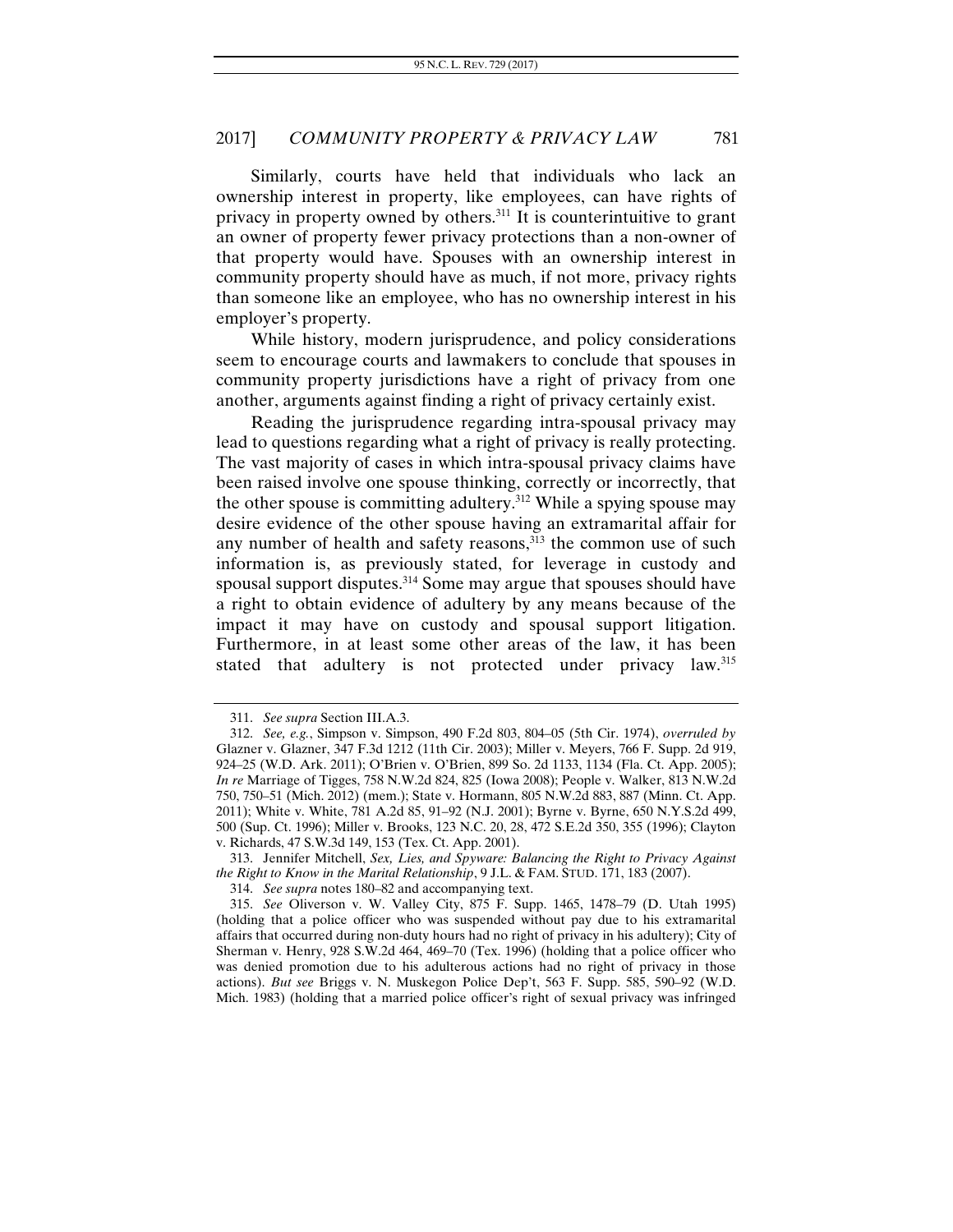Accordingly, it may be argued that the law should not concern itself with protecting a spouse's ability to keep private evidence of adultery.

While concerns of adultery may be a catalyst, and perhaps even the primary impetus, for many spouses to snoop, evidence of adultery is not the only item found when a spouse's seclusion is intruded upon. The discovery of a spouse's private matters is—as the *Clayton* court noted—a serious concern, particularly given that the private matters discovered can be repeated and distributed by the spying spouse to the detriment of the spied-upon spouse.<sup>316</sup> Though some individuals might like an intra-spousal privacy doctrine that protects privacy when the spied-on spouse is free of any wrongdoing, but allows for spying when the spied-on spouse is engaged in less savory behavior, certainly that cannot be the law. Intra-spousal privacy law, like Fourth Amendment law, cannot and should not be crafted using an ends-justifies-the-means formula.<sup>317</sup>

It may be argued that the very nature of community property dictates that spouses have no rights of privacy from one another. Community property law has been said to take a "wastebasket" approach to property, throwing all property into the community classification unless it falls under one of the limited instances of separate property.<sup>318</sup> Historically, the wastebasket approach was taken so far as to find that damages to an individual spouse for his or her own pain and suffering should be classified as community property.319 If spouses want privacy, they can always opt out of the community property regime. To the extent they do not, it may be argued that the spirit of community property law says spouses should have access to all property created or acquired during the marriage.

In modern times, community property jurisdictions have moved away from the wastebasket approach. Rules regarding the classification of damages received for pain and suffering as

upon when he was fired for living with a woman who was not his wife), *aff'd unpublished table decision*, 746 F.2d 1475 (6th Cir. 1984), *cert. denied*, 473 U.S. 909 (1985).

 <sup>316.</sup> *Clayton*, 47 S.W.3d at 153; Samantha H. Scheller, Comment, *A Picture Is Worth a Thousand Words: The Legal Implications of Revenge Porn*, 93 N.C. L. REV. 551, 551 (2014) (documenting and analyzing the use of private photography and videotapes for the purpose of exacting revenge on an ex-partner).

<sup>317.</sup> *See* Olmstead v. United States, 277 U.S. 438, 473–76 (1928) (Brandies, J., dissenting), *overruled by* Katz v. United States, 389 U.S. 347 (1967).

<sup>318.</sup> *In re* Marriage of Parsons, 622 P.2d 415, 416 (Wash. Ct. App. 1981); Harry M. Cross, *The Community Property Law Revised*, 61 WASH. L. REV. 13, 28 (1986) (noting the historical use of the wastebasket approach).

<sup>319.</sup> *E.g.*, Zaragosa v. Craven, 202 P.2d 73, 76–77 (Cal. 1949) (en banc).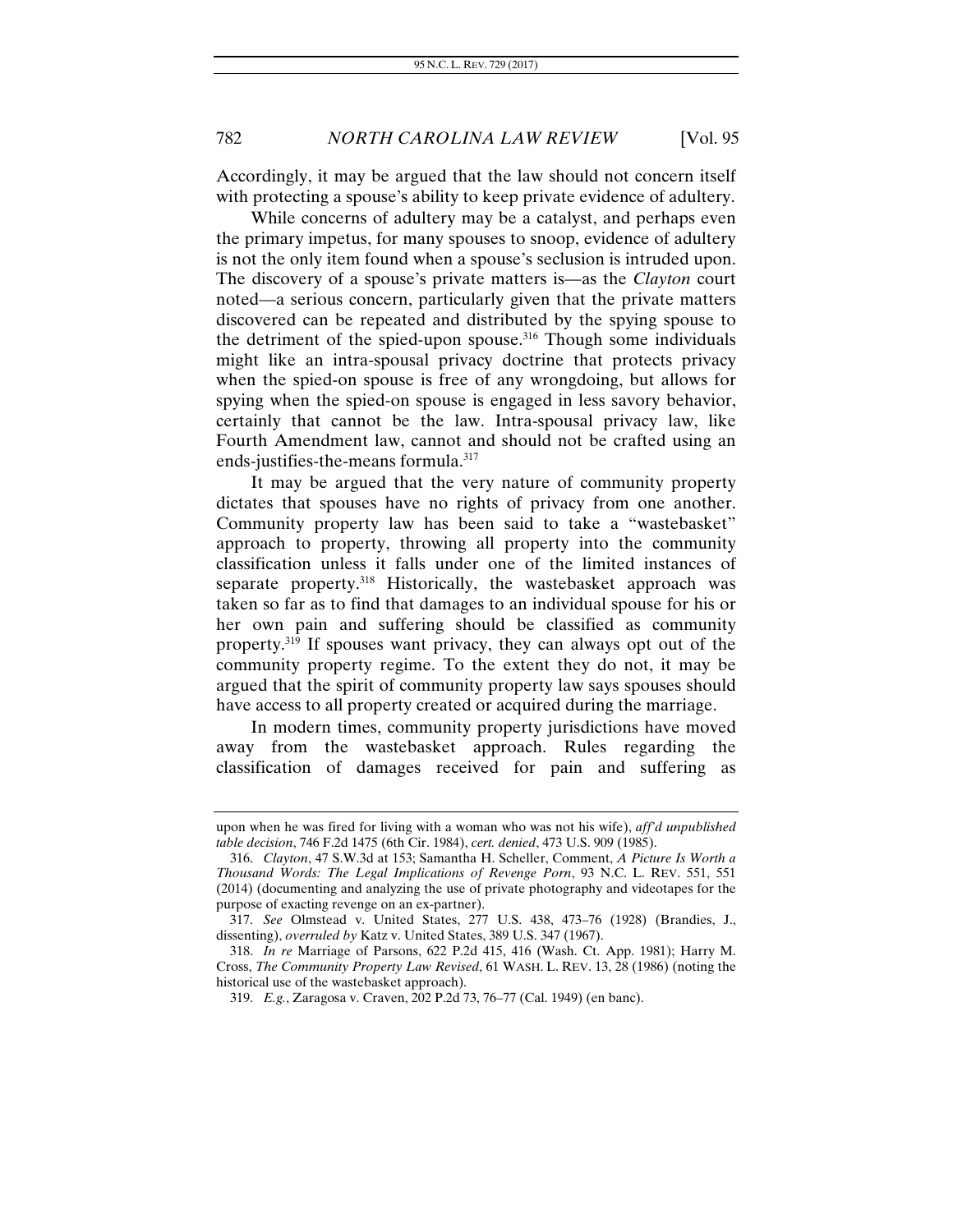community property have long been reversed.320 There are numerous instances in which property created and acquired during marriage is classified as separate property.321 Community property states easily recognize that spouses can be in a community while still retaining a degree of separateness in their property.322

Ultimately, the reasons for holding in favor of a right of intraspousal privacy in a community property regime outweigh those against it. Such a conclusion places privacy claims in line with other intra-spousal tort claims in community property jurisdictions. All community property jurisdictions have abolished the traditional rule of intra-spousal immunity in tort.323 There is not a strong rationale for treating privacy rights differently than any other tort.

However, while spouses in community property regimes should have rights of privacy vis-à-vis one another, those rights must take into account the rights of the other spouse who also has an ownership interest in the property. Just as it cannot be the rule that one spouse has no recourse against the other for secretly videotaping her because of community property law, it similarly cannot be the rule that one spouse can hide financially valuable assets from the other because of privacy law.

## *B. Altering the Community Property Regime to Protect Privacy*

Given that joint ownership and management of community property are the primary differences between community and separate property regimes, to undo these parts of community property may be considered a dismantling of the entire institution. Thus, some may assert that the best solution to the intra-spousal privacy problem is to do away with community property altogether.

That drastic solution throws the baby out with the bathwater. There are arguably many benefits created by community property law.<sup>324</sup> As has been noted, community property law is advantageous at

<sup>320.</sup> *See, e.g.*, TEX. FAM. CODE ANN. § 3.001 (West, Westlaw through 2015 Reg. Sess.); Soto v. Vandeventer, 245 P.2d 826, 832 (N.M. 1952); Brown v. Brown, 675 P.2d 1207, 1212 (Wash. 1984) (en banc).

<sup>321.</sup> *See supra* notes 188–92 and accompanying text.

<sup>322.</sup> *Id.*

<sup>323.</sup> *See* REPPY ET AL., *supra* note 182, at 233.

<sup>324.</sup> *See, e.g.*, David W. Reinecke, *Community Property Issues for Noncommunity Property Practitioners*, 28 ACTEC J. 224, 233–35 (2002) (discussing tax and fairness advantages for community property jurisdictions). *But see* Andrea B. Carroll, *The Superior Position of the Creditor in the Community Property Regime: Has the Community Become a Mere Creditor Collection Device?*, 47 SANTA CLARA L. REV. 1, 2 (2007)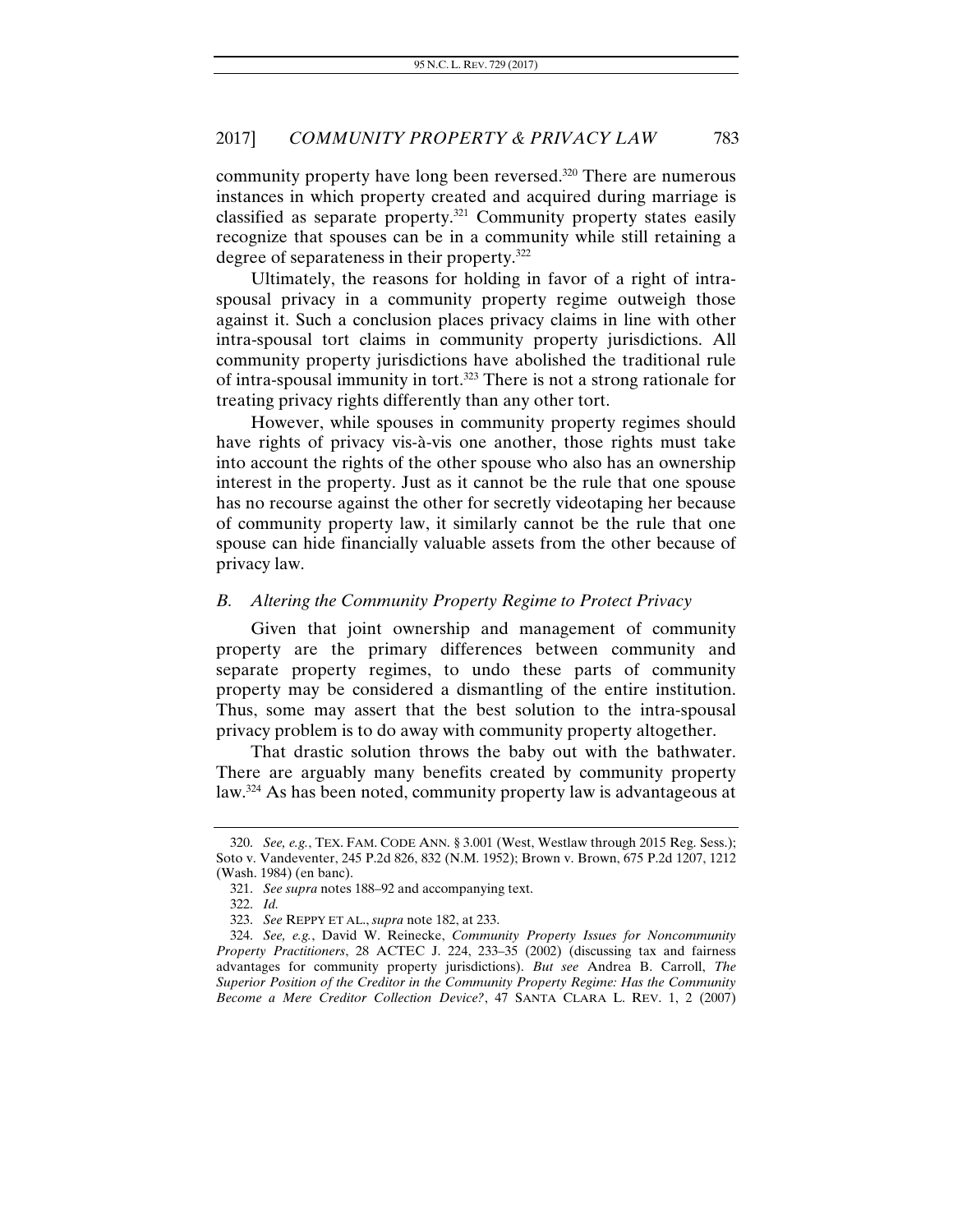death, for in separate property jurisdictions, sophisticated individuals can plan around probate devices like the elective share that work to divide property equitably between spouses.<sup>325</sup> Community property law can also serve as an equalizer between the spouses because it generally allows for equal ownership of property acquired while married, regardless of which spouse specifically earned the property.326 Historically, this has primarily benefitted women, given that women were less likely than men to be the primary financial provider for the family.327 Regardless of the gender of the spouses, community property has an equalizing effect for the nonbreadwinning spouse.

Assuming community property jurisdictions view community property law as beneficial and wish to retain it while also protecting intra-spousal privacy rights, then jurisdictions must take a hard look at how their current laws can be amended to adequately protect intraspousal privacy rights.

Some of the most egregious examples of spousal spying, such as spouses secretly videotaping one another, may already be protected against under the constitutional theory that the right to bodily autonomy is among the penumbra of rights of privacy.328 If the court recognizes that a spouse secretly records the other and state community property law is such that the videotaped spouse has no legal remedy, then the court might strike down the application of community property law. That a court would reach such a conclusion is far from certain.

<sup>(</sup>arguing that community property is primarily advantageous for creditors, not the spouses themselves).

 <sup>325.</sup> Turnipseed, *supra* note 197, at 177–82.

 <sup>326.</sup> *See, e.g.*, ARIZ. REV. STAT. ANN. § 25-214(c) (Westlaw through 2016 2d Reg. Sess.).

 <sup>327.</sup> Vaughn, *supra* note 302, at 38–41. Moreover, to the extent that women receive less pay than men even today, community property law can still be an equalizer between opposite sexes in a marriage. *See* NAT'L EQUAL PAY TASK FORCE, FIFTY YEARS AFTER THE EQUAL PAY ACT: ASSESSING THE PAST, TAKING STOCK OF THE FUTURE 6–7 (2013).

 <sup>328.</sup> Planned Parenthood of Se. Pa. v. Casey, 505 U.S. 833 (1992). In *Griswold*, Justice William Douglas described the constitutional rights of privacy protected by the Fourteenth Amendment as a "penumbral rights of privacy and repose." Griswold v. Connecticut, 381 U.S. 479, 485 (1965) (citing Breard v. City of Alexandria, 341 U.S. 622, 626 (1951), *abrogated by* Vill. of Schaumburg v. Citizens for a Better Env't, 444 U.S. 620 (1980)). Bodily autonomy has been held to be part of that penumbra. *See* Roe v. Wade, 410 U.S. 113, 155 (1973) (holding the right of privacy included the right for a woman to decide whether to have an abortion, though that right may be reasonably qualified by legislation).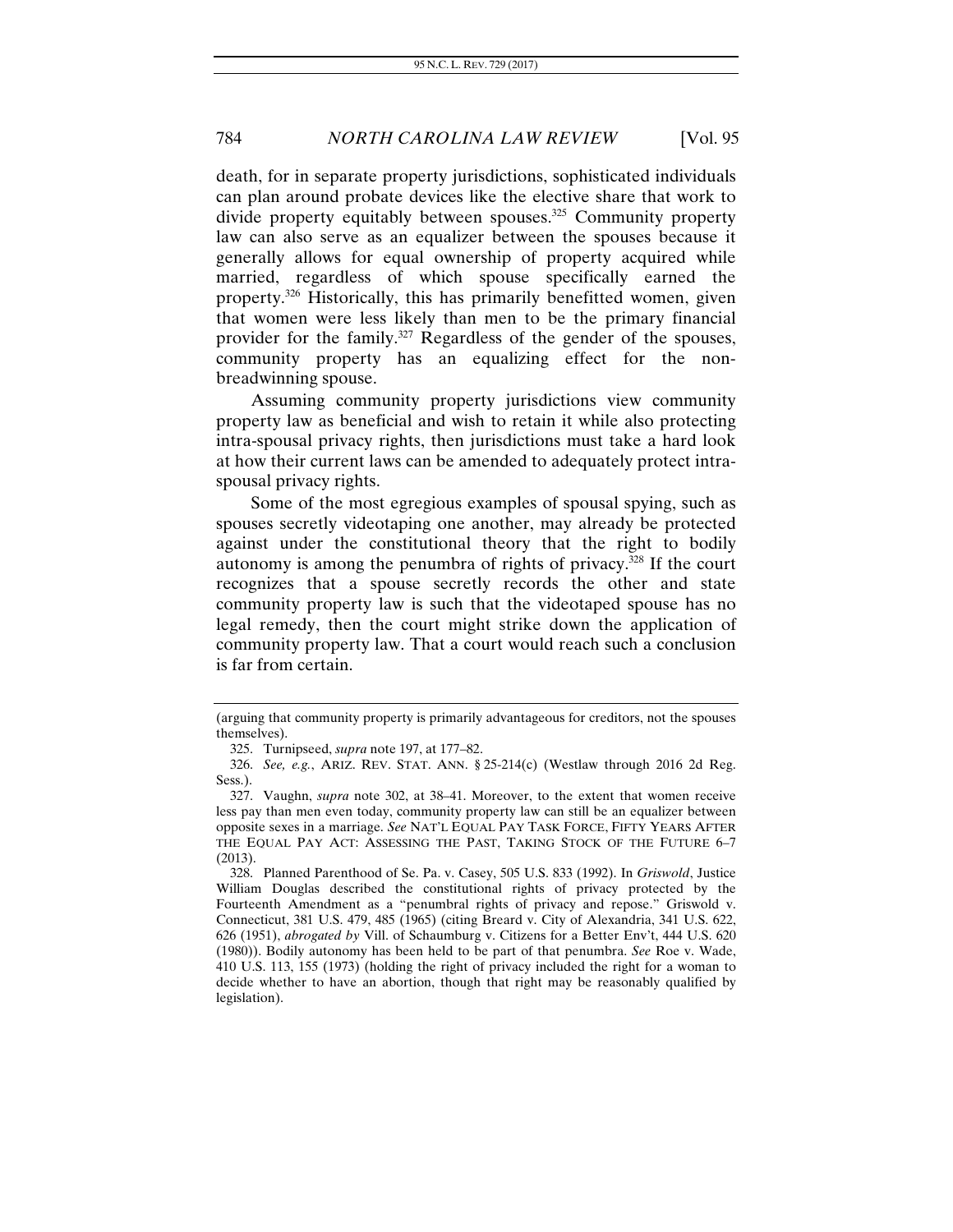Similarly, the federal ECPA may preempt the application of state community property law with regard to intercepted electronic communications. Modern federal courts have held that the ECPA applies to spouses.329 To the extent that state community property law requires the ECPA to exclude spouses, then state community property law may be preempted. Federal courts have not hesitated to preempt other areas of community property law, $330$  so there is no reason to think federal courts would not preempt the application of state community property with regards to the ECPA.

Though current privacy laws may protect some aspects of intraspousal privacy in community property jurisdictions,<sup>331</sup> they do not protect everything. Community property jurisdictions must still consider modifying ownership and management rules to ensure spouses maintain their individual rights of privacy.

## 1. Change Ownership Rules

Joint ownership of community property is, arguably, at the root of the intra-spousal privacy problem for community property jurisdictions. Accordingly, joint ownership rules could be altered to protect a spouse's right of privacy.

One means by which community property ownership could be modified to protect privacy rights would be to find that intellectual property rights are not subject to community property law. Numerous scholars have previously argued that intellectual property rights should not be subject to community property law,  $332$  and the privacy issues raised herein may strengthen those arguments. Making

331. *See, e.g.*, King v. Uhlmann, 437 P.2d 928, 941–42 (Ariz. 1968) (en banc).

<sup>329.</sup> *E.g.*, Collins v. Collins, 904 S.W.2d 792, 797 (Tex. Ct. App. 1995), *writ denied per curiam*, 923 S.W.2d 569 (Tex. 1996).

<sup>330.</sup> *See* Boggs v. Boggs, 520 U.S. 833, 834 (1997) (holding that ERISA preempts the application of state community at death); McCarty v. McCarty, 453 U.S. 210, 235–36 (1981) (holding that federal law pertaining to military retirement pay preempts the application of state community property law); Hisquierdo v. Hisquierdo, 439 U.S. 572, 590–91 (1979) (holding that the Railroad Retirement Act preempts the application of state community property law); Yiatchos v. Yiatchos, 376 U.S. 306, 313–14 (1964) (holding that federal statutes pertaining to United States savings bonds preempts the application of state community property law); Free v. Bland, 369 U.S. 663, 669 (1962) (same).

<sup>332.</sup> *See, e.g.*, Dane S. Ciolino, *Why Copyrights Are Not Community Property*, 60 LA. L. REV. 127, 128 (1999); Lydia A. Nayo, *Revisiting* Worth*: The Copyright as Community Property Problem*, 30 U.S.F. L. REV. 153, 155–56 (1995); David Nimmer, *Copyright Ownership by the Marital Community: Evaluating* Worth, 36 UCLA L. REV. 383, 385 (1988); Debora Polacheck, Note, *The "Un-*Worth*-Y" Decision: The Characterization of a Copyright as Community Property*, 17 HASTINGS COMM. & ENT. L.J. 601, 603 (1995).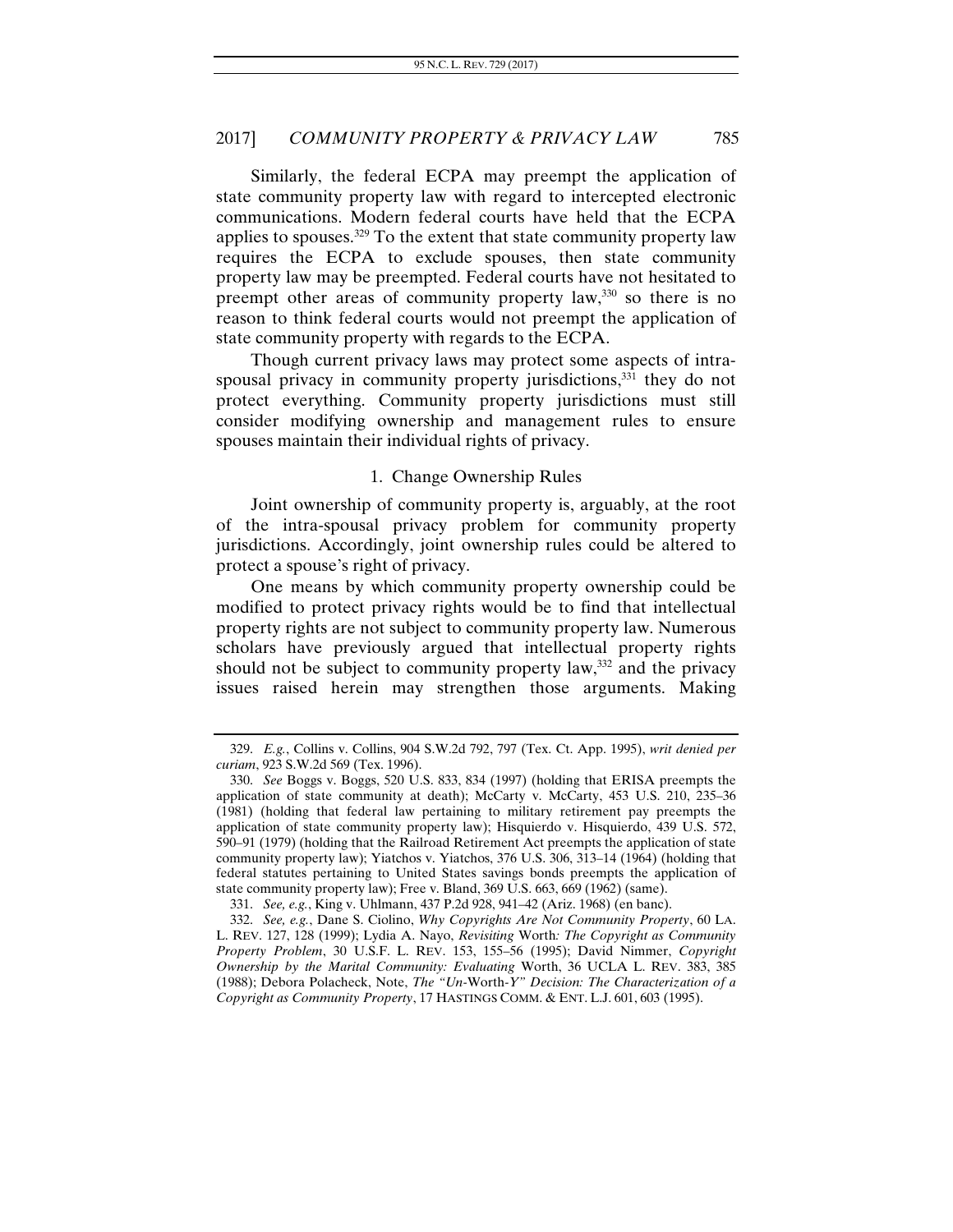intellectual property rights separate property would potentially have the benefit of protecting material subject to copyright, like the content of email or diaries, from the prying eyes of a non-authoring spouse.

The difficulties with carving out intellectual property rights from community law are three-fold. First, it is unclear that making intellectual property rights separate property would have any impact on the ownership of the thing the intellectual property right protects. For example, in *Rodrigue v. Rodrigue*, 333 the Fifth Circuit held that the copyright to particular paintings was subject to community property law and, within community property law, under the sole management of the artist-husband.<sup>334</sup> However, that result had no bearing as to who had managerial control over the paintings themselves. Similarly, even if a copyright (or other intellectual property right) is the separate property of one spouse, that does not mean the work underlying the copyright would also be the separate property of that spouse.

Second, even if carving out intellectual property rights provides a greater right of privacy in certain forms of community property, there are other forms of property in which privacy issues arise that are not covered by intellectual property. The alarm clock in *Tigges* in which the husband inserted a pinpoint camera is such an example.335 Making intellectual property rights separate property does nothing to protect against the altered community property alarm clock sitting in the community property house.

Third, there is a downside to making intellectual property rights separate. Intellectual property rights can be very fruitful financially. The profits generated by the intellectual property rights, to the extent they are attributable to the labor of a spouse during marriage, should be classified as community property. If intellectual property rights are classified as separate property, then under some community property jurisdictions, those profits would not fall under the community umbrella. Given these difficulties, changing community property ownership law to carve out intellectual property is an unsatisfactory approach.

Another approach to altering community property ownership law is to utilize Neil Richards's understanding of "intellectual

 <sup>333. 218</sup> F.3d 432 (5th Cir. 2000).

 <sup>334.</sup> *Id.* at 442–43.

<sup>335.</sup> *In re* Marriage of Tigges, 758 N.W.2d 824, 825 (Iowa 2008).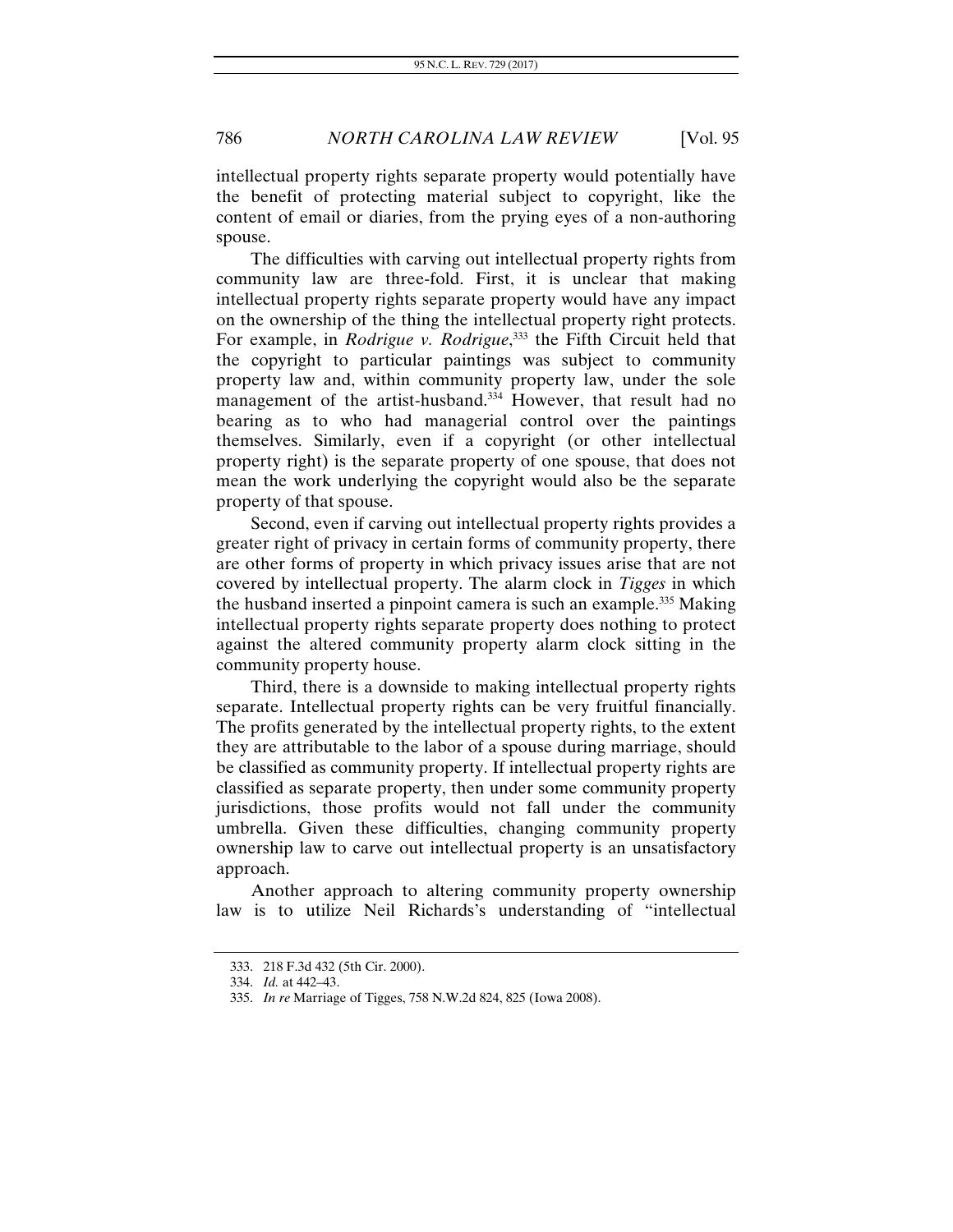privacy" and find there is no community ownership in items that fall under the intellectual privacy rubric*.* 336 Richards argues that

[i]nformation relating to intellectual activity is increasingly being created, tracked, and maintained by government and private entities. Such information practices have conventionally been thought of as raising privacy concerns, but privacy has frequently failed to stand up to the countervailing interests that have been arrayed against it.<sup>337</sup>

Accordingly, Richards has developed a theory of intellectual privacy that establishes four freedoms that should be protected: freedom of thought and belief, freedom of intellectual activity and private spaces, freedom of private intellectual exploration, and freedom of confidential communications.338 Richards argues that constitutional doctrine and state laws could be used to protect some of these areas of intellectual privacy.339 He suggests, for example, that Fourth Amendment warrant requirements could be imposed in order for the government to obtain "intellectual records" from third parties, such as book purchases and search engine queries.<sup>340</sup> Similarly, Richards states that communications could be protected by "(1) preventing interception of  $\dots$  communications by third parties and (2) sometimes also preventing betrayal of confidences by . . . confidants."341

While Richards's theory of intellectual privacy does not perfectly overlay community property law, it could be used as a foundation for reconsidering rules of community property ownership. To the extent that intellectual activity, thoughts, and confidential communications are considered property, and thus could be classified as community property, jurisdictions might consider placing these items of intellectual privacy into the separate property classification. The private thoughts a spouse included in a diary would be considered the spouse's separate property because they are part of the spouse's intellectual privacy.

<sup>336.</sup> *See* Neil M. Richards, *Intellectual Privacy*, 87 TEX. L. REV. 387, 426 (2008) (arguing that intellectual property serves a vital function in the furtherance of the ultimate realization of First Amendment rights).

<sup>337.</sup> *Id.* at 427.

<sup>338.</sup> *Id.* at 408–25.

<sup>339.</sup> *Id.* at 431.

<sup>340.</sup> *Id.* at 439.

<sup>341.</sup> *Id.* at 422 (emphasis removed).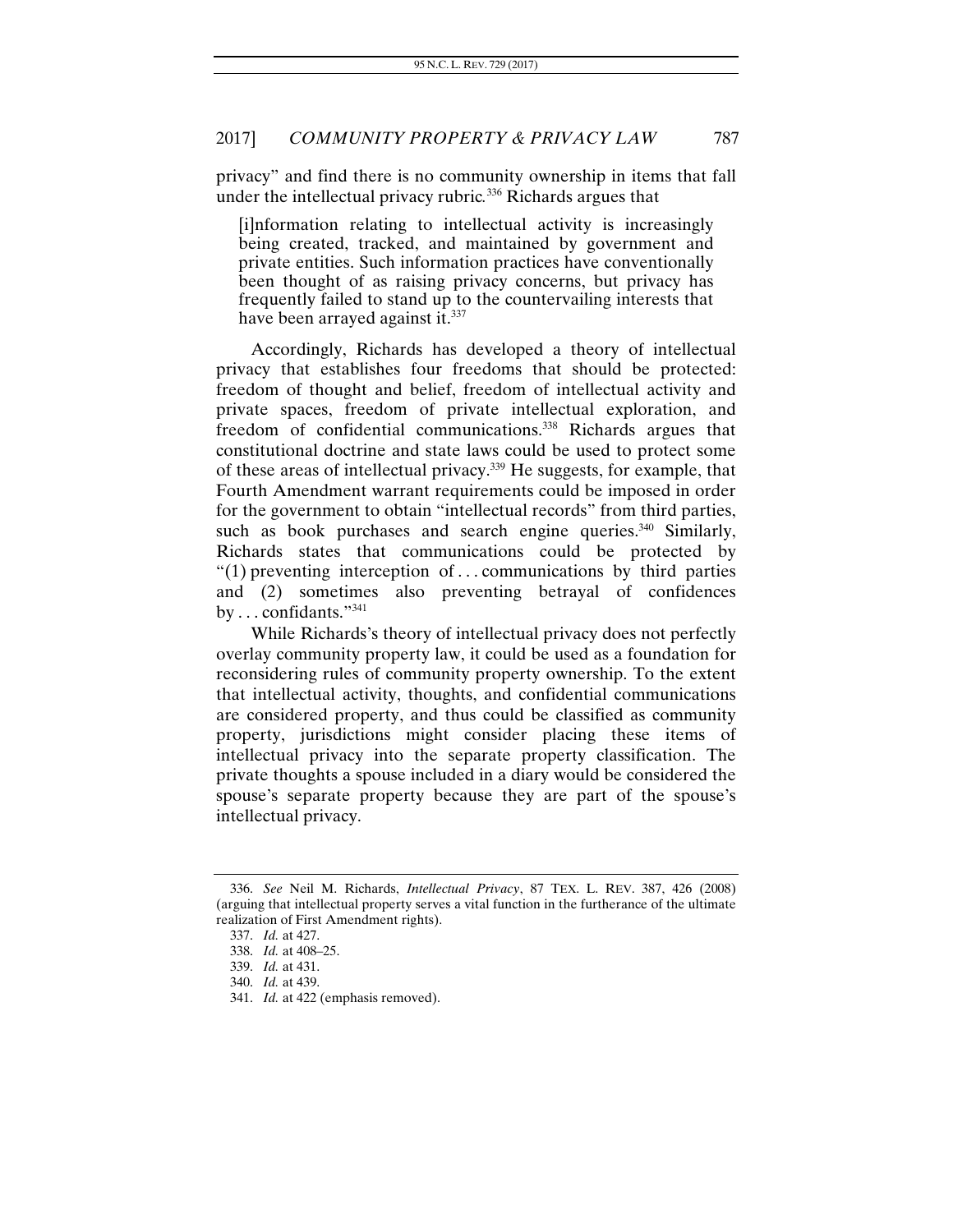The difficulty in applying the intellectual privacy theory is drawing the line between when a thought or communication should fall under the classification of intellectual privacy and when that same thought or communication has moved beyond a private one and into a public one such that it should be classified as community property.342 For example, assume a spouse, while married, begins to develop an idea for a book, but the idea is not fully fleshed out, the characters are not developed, and the setting is not even chosen. Divorce occurs and thereafter the spouse with the book idea writes the book she began to develop while married.343 Under community property law, to the extent the authoring spouse exerted any labor on the book while married, some portion of the book (and its profits) is classified as community property. Under an intellectual privacy theory, the result might differ. If the development of the book while the spouses were married was considered the intellectual privacy of the authoring spouse, and those ideas did not become part of the public domain until after divorce, then there would be no community interest in the book.

Using Richards's theory may not perfectly capture or govern all of the items spouses wish to keep private during a marriage. Richards's theory has the benefit, though, of providing a starting point for reconsidering community property ownership law because it addresses some of those items that spouses might reasonably desire to keep private.344 Additionally, Richards's theory builds in a level of necessary flexibility, as he acknowledges that "some accommodation of competing interests must necessarily take place."345

# 2. Change Management Rules

Some jurisdictions may, perhaps wisely, exhibit reticence to change community property ownership laws given the potentially vast

<sup>342.</sup> *See id.* at 422. Richards describes the notion of a communication as private when it is not ready for "prime time[.]" *Id.* Accordingly, an idea that is in the public, or prime time, would ostensibly not be considered part of one's intellectual privacy. *Id.*

 <sup>343.</sup> This fact pattern is akin to the facts of *Michel v. Michel*, 484 So. 2d 829, 833–34 (La. Ct. App. 1986).

 <sup>344.</sup> Richards's goal is to keep thoughts private, even when those thoughts take on a tangible form. *See* Richards, *supra* note 336, at 388–89. Much of the community property that a spouse may wish to keep private can be described as the thoughts of that spouse that have taken a tangible form.

<sup>345.</sup> *Id.* at 408.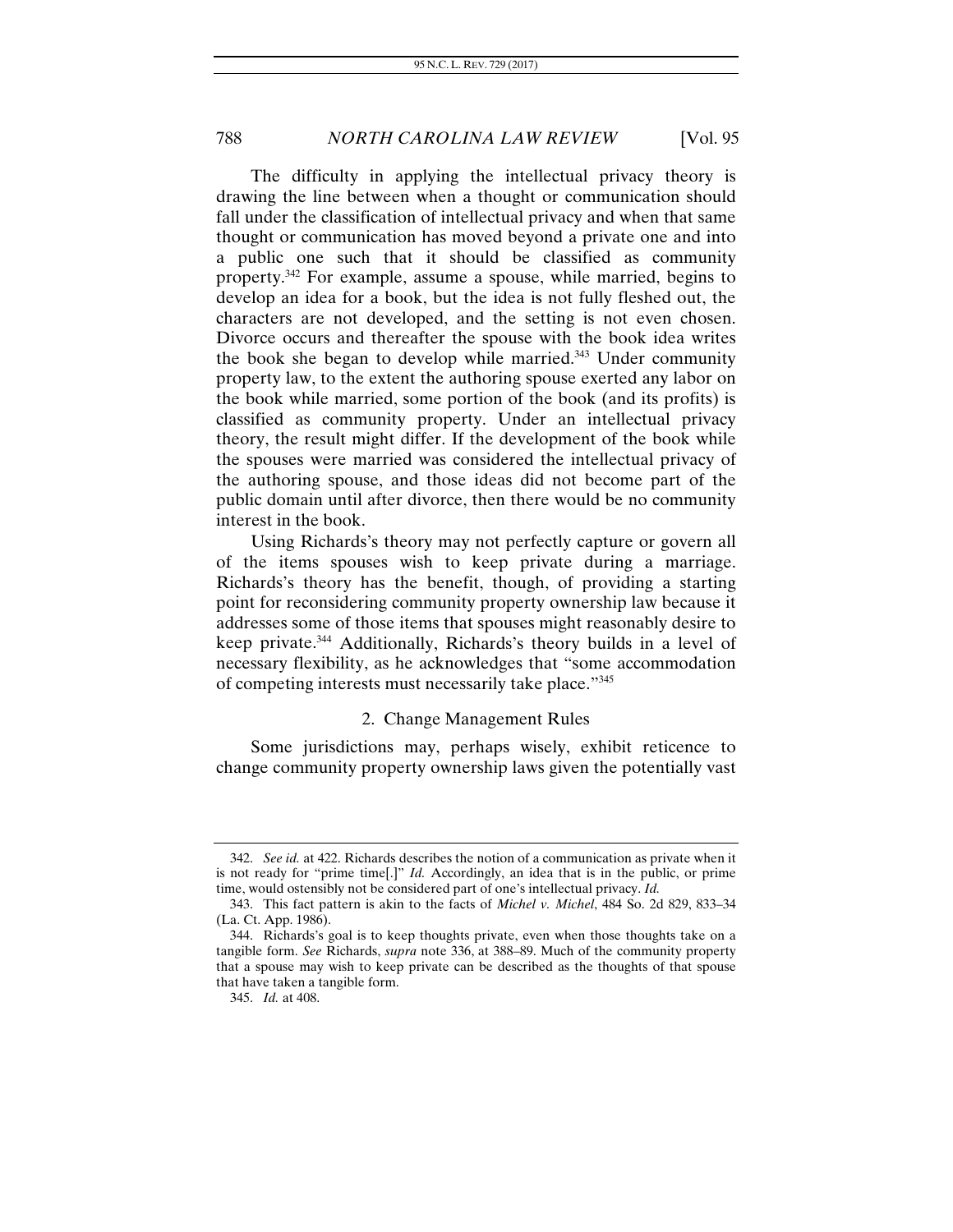unintended consequences that may accompany such changes. A more surgical approach may thus be desired.<sup>346</sup>

Jurisdictions could instead opt to alter management rules. Altering management rules would have the benefit of not making it easier to classify property as separate and thus thwart the community property system. If jurisdictions so chose, there are a number of options for how management rules could be amended to reflect intraspousal privacy rights.

First, as previously noted, courts might interpret sole management as providing an intra-spousal right of privacy.<sup>347</sup> That interpretation would not be a difficult stretch for courts; however, to date, no court has reached that decision. It would require courts to acknowledge that spouses with an ownership interest in community property can be excluded from that property, thereby making the joint ownership found in community property different from other jointly held property rights where joint interest holders cannot be excluded.

For jurisdictions concerned about whether courts will interpret sole management as providing a right of privacy, legislatures could amend sole management statutes to clearly provide that sole management includes the right to exclude the non-managing spouse from the community property. In doing so, legislatures must be cautious to exclude the non-managing spouse only from using or accessing the property, not from any financial benefits that may flow from the property.

Assuming sole management is interpreted to provide a right of privacy for one spouse, jurisdictions have alternatives as to how to bring more property under the sole management umbrella. One possibility is to make it easier for spouses to convert property that would otherwise be subject to equal management or joint management to property subject to sole management. While all community property jurisdictions allow spouses to contractually opt out of the community property regime, only two states—Louisiana and Texas—explicitly allow spouses to alter the managerial regime that applies to community property.348 Louisiana requires that this

 <sup>346.</sup> As courts have said, there is no need to use a butcher knife when a scalpel will suffice. *See, e.g.*, Perez v. Volvo Car Corp., 247 F.3d 303, 315 (1st Cir. 2001).

<sup>347.</sup> *See supra* Section III.B.2.

 <sup>348.</sup> LA. CIV. CODE ANN. art. 2348 (Westlaw through 2016 2d Extraordinary Sess.) (allowing spouses to renounce their right to concur in managerial decisions for property subject to joint management); TEX. FAM. CODE ANN. § 3.102(c) (West, Westlaw through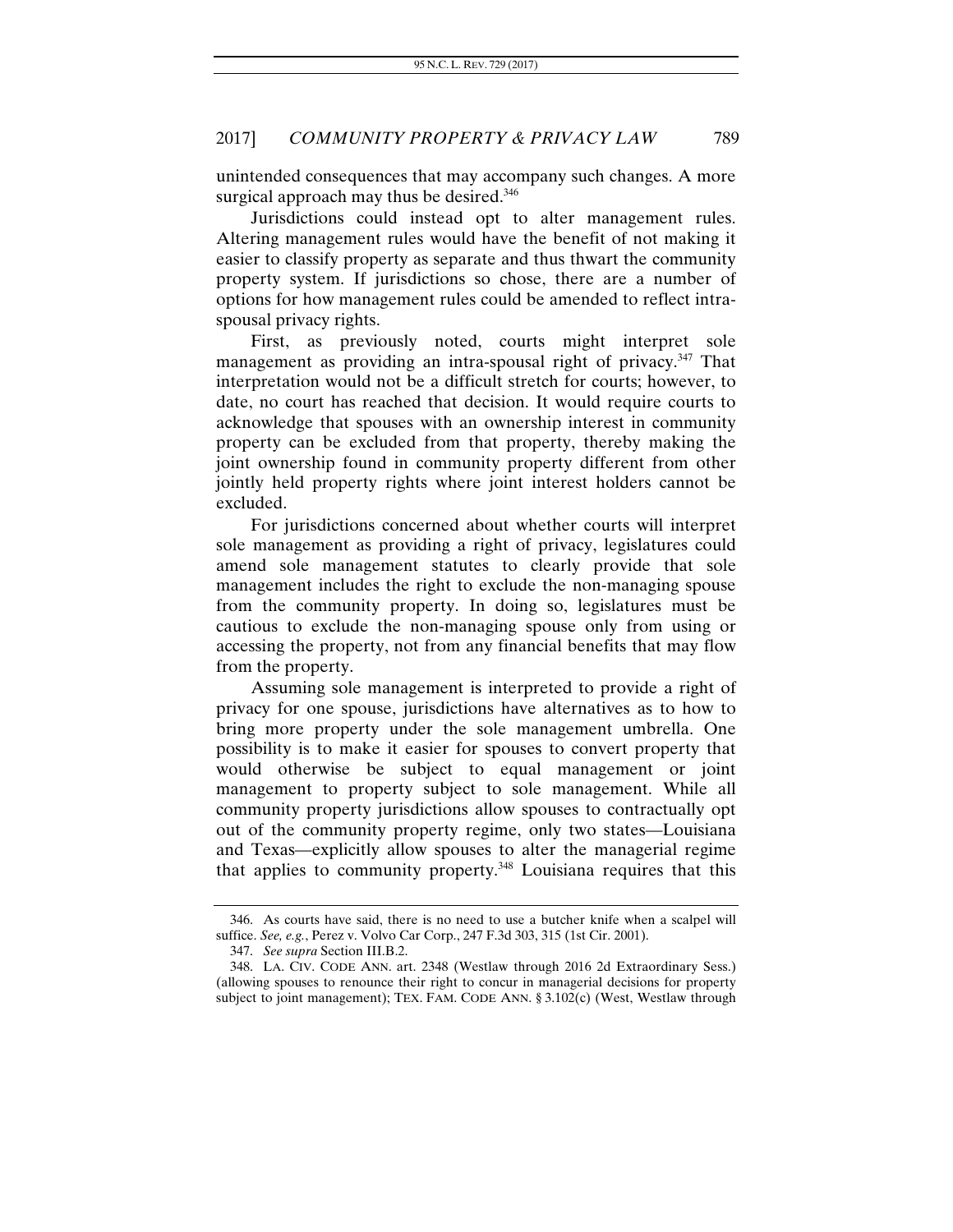alteration be done expressly, and, to the extent the alteration concerns real property, be done in writing.<sup>349</sup> At least one Texas court has allowed for oral agreements to serve as an agreement modifying the managerial scheme applied to community property.350

If sole management is interpreted as providing a right of privacy for one spouse, then jurisdictions could follow the Louisiana and Texas models and allow for spouses to contract around the default managerial rules.<sup>351</sup> This would allow spouses to agree that certain forms of property otherwise subject to equal management, such as the hypothetical diary previously mentioned, would be subject to sole management. The form requirements that jurisdictions establish, or do not establish, would determine the ease with which spouses could enter into such management-altering agreements.

A second possibility would be to increase the types of property subject to sole management. Privity of contract, for example, could be incorporated in the types of community property rights subject to sole management. That would allow for any property created under a contract between one spouse and a third party to be subject to the sole management of the contracting spouse. This would mirror, to some extent, the current registration rule for movable property. Property registered in one spouse's name alone is subject to sole management. Similarly, property contracted for by one spouse alone could be subject to sole management. The effect for privacy rights would be that property like email accounts and Facebook profiles would clearly be subject to sole management.<sup>352</sup>

The downside with incorporating privity of contract under the umbrella of sole management is that other properties, sometimes with high economic values, may be roped into the sole management scheme, too, for better or worse. Before jurisdictions decide that the way to ensure email is protected is to codify privity of contract

<sup>2015</sup> Reg. Sess.) (allowing for alterations in management to be made via written or other agreement).

 <sup>349.</sup> LA. CIV. CODE ANN. art. 2348 (Westlaw).

<sup>350.</sup> *See* LeBlanc v. Waller, 603 S.W.2d 265, 267 (Tex. Civ. App. 1980). *But see* Owen v. Porter, 796 S.W.2d 265, 268 (Tex. Civ. App. 1990) (establishing that oral or implied agreements did not meet the requirements for altering the managerial scheme over particular community property).

<sup>351.</sup> *See* LA. CIV. CODE ANN. art. 2348 (Westlaw); TEX. FAM. CODE ANN. § 3.102(c) (Westlaw).

 <sup>352.</sup> Arguably, e-mail accounts should already be considered under sole management pursuant to the registration rule. *See* Richardson, *How Community Property Jurisdictions*, *supra* note 26, at 112 (discussing Twitter accounts as an example of virtual property).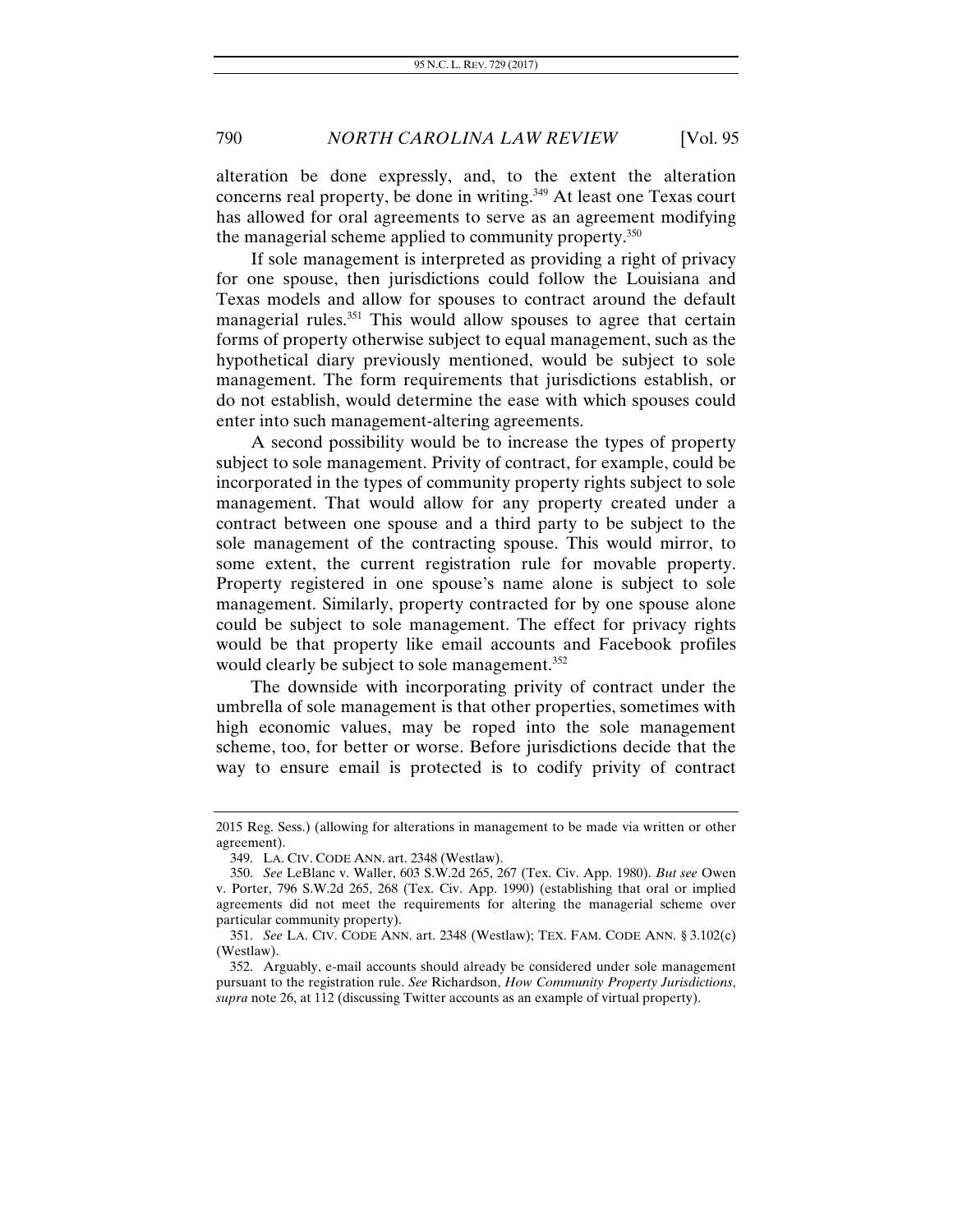principles, jurisdictions should carefully consider whether pensions, 401(k) accounts, and similar items which are contracted for should also be subject to sole management.

A more nuanced approach would be to provide that property operated exclusively by one spouse or property for the exclusive benefit of one spouse is subject to that spouse's sole management. That rule reflects the general principle behind placing the personal property of a solely managed community business under the sole management scheme—if one spouse utilizes the property, that spouse should have managerial control over the property. This may solve the problem of the diary or an email account, without making more financially important properties, like a retirement account, subject to sole management. Under this approach, if one spouse, and only one spouse, uses an email account, the other spouse could be precluded from reviewing that account because the account is subject to the exclusive use of one spouse. A retirement account, however, is arguably for the benefit and use of both spouses, and thus would not fall under the sole management rule.

The notion of granting rights of privacy in property subject to one spouse's exclusive use has been used in other areas of the law, such as Fourth Amendment law. Privacy rights under the Fourth Amendment turn, in part, on whether an individual has exclusive use of the property. In *United States v. Matlock*, 353 the Court examined privacy rights under the Fourth Amendment that arose when a cooccupant of a bedroom consented for the police to search the bedroom.354 The Court held that the evidence found in the bedroom was admissible because the consent of a party who possessed common authority over the bedroom was sufficient under the Fourth Amendment.<sup>355</sup> In discussing what it meant to have "common authority," the *Matlock* Court stated that the authority rests "on

 <sup>353. 415</sup> U.S. 164 (1974).

 <sup>354.</sup> *Id.* at 177. The standard for evaluating whether a search violates an individual's privacy as provided by the Fourth Amendment is different than the analysis used under tort law. The Fourth Amendment has been interpreted as creating a two-prong standard whereby courts first examine whether the individual had a subjective expectation of privacy, *see* Minnesota v. Olson, 495 U.S. 91, 95–96 (1990), and second, consider whether the expectation of privacy is objectively reasonable, *see* O'Connor v. Ortega, 480 U.S. 709, 715 (1987). For an explanation of the common law right of privacy, see generally *supra*  Section II.A.

<sup>355.</sup> *Matlock*, 415 U.S. at 171–72, 177.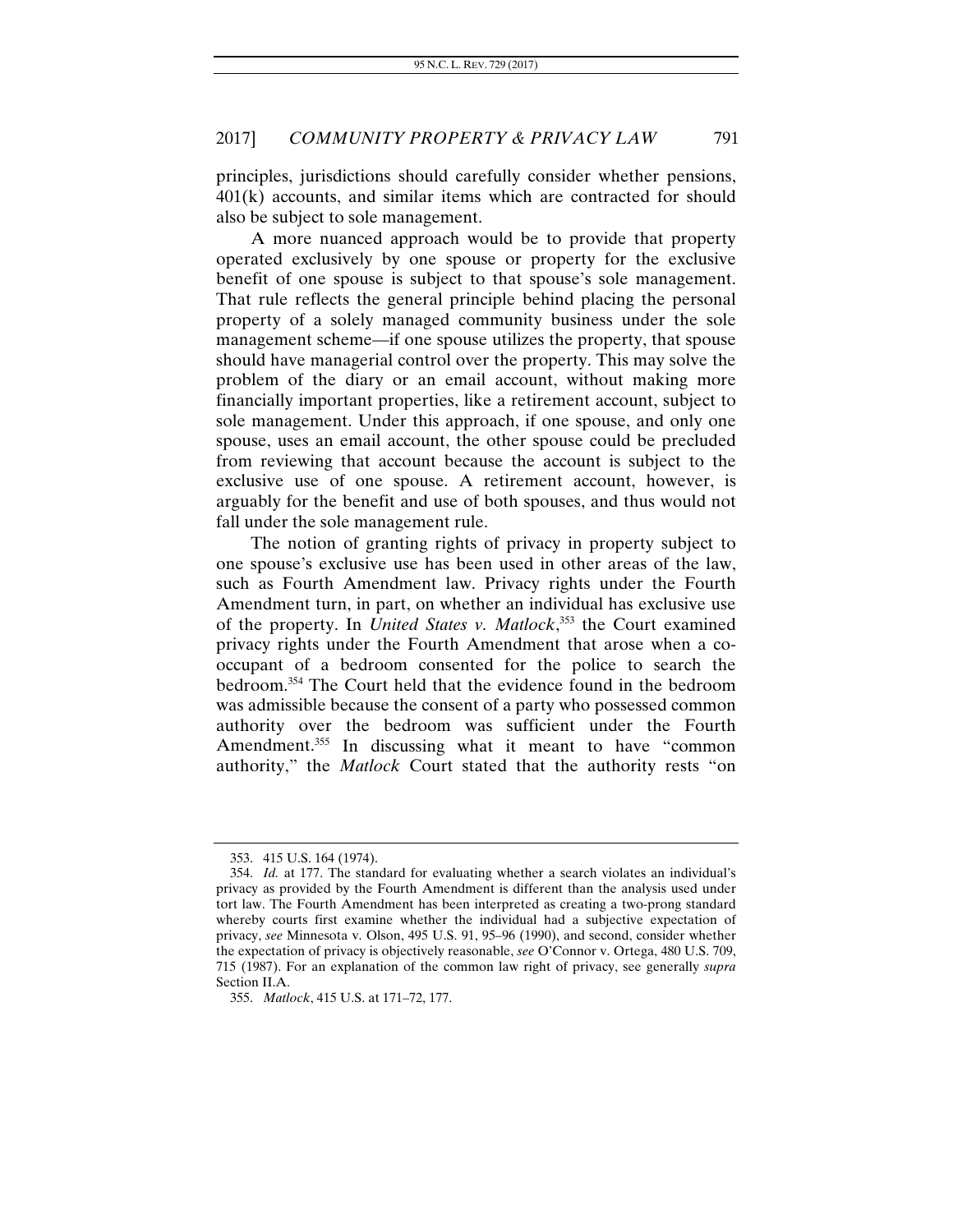mutual use of the property by persons generally having joint access or control for most purposes."356

The black letter law from *Matlock* exemplifies the type of privacy rule community property jurisdictions could enact. Community property states might statutorily apply sole management to community property that is subject to the exclusive use, access, or control by one spouse for most purposes and is for the benefit of one spouse.<sup>357</sup>

A different approach that could be taken by legislatures or courts would be to create a privacy exemption for certain types of community property that are private in nature. Instead of altering sole management rules, jurisdictions could find that some community property is so private in nature that it should not be disclosed to the other spouse. This is not to say the other spouse does not retain an ownership interest in the property, but simply to say that the property is exempt from disclosure.

Drawing the line as to what properties are so private in nature that they should be exempt from intra-spousal disclosure will not be easy. Though jurisdictions may codify the broad exemption rule, courts will ultimately need to determine whether community property is of a private nature. That determination will likely be made through a subjective, "I know it when I see it" approach.358 Jurisdictions that opt to create a privacy exemption for community property may want to create some boundaries regarding what could constitute private property. Those boundaries might include protections for the excluded spouse. For instance, property impacting the financial position of the spouses could be excluded under the privacy exemption.

Creating a privacy exemption, though novel to community property law, is not unheard of. The Freedom of Information Act

<sup>356.</sup> *Id.* at 171 n.7.

 <sup>357.</sup> In doing so, jurisdictions may have to determine whether joint management provisions or sole management provisions should trump. For example, if only one spouse uses some household furnishing, such as a piano, it may be argued that the furnishing is subject to the sole use of one spouse and for only that spouse's benefit. Arguably the piano is for the benefit of both spouses, but assuming it is not, then jurisdictions will have to decide whether the piano should be subject to the joint management rule because (1) it is a household furnishing; (2) it is subject to the sole management rule; or (3) it is an item used by and for the benefit of only one spouse.

<sup>358.</sup> *See* Jacobellis v. Ohio, 378 U.S. 184, 198 (1964) (Stewart, J., concurring) (utilizing the "I know it when I see it" approach).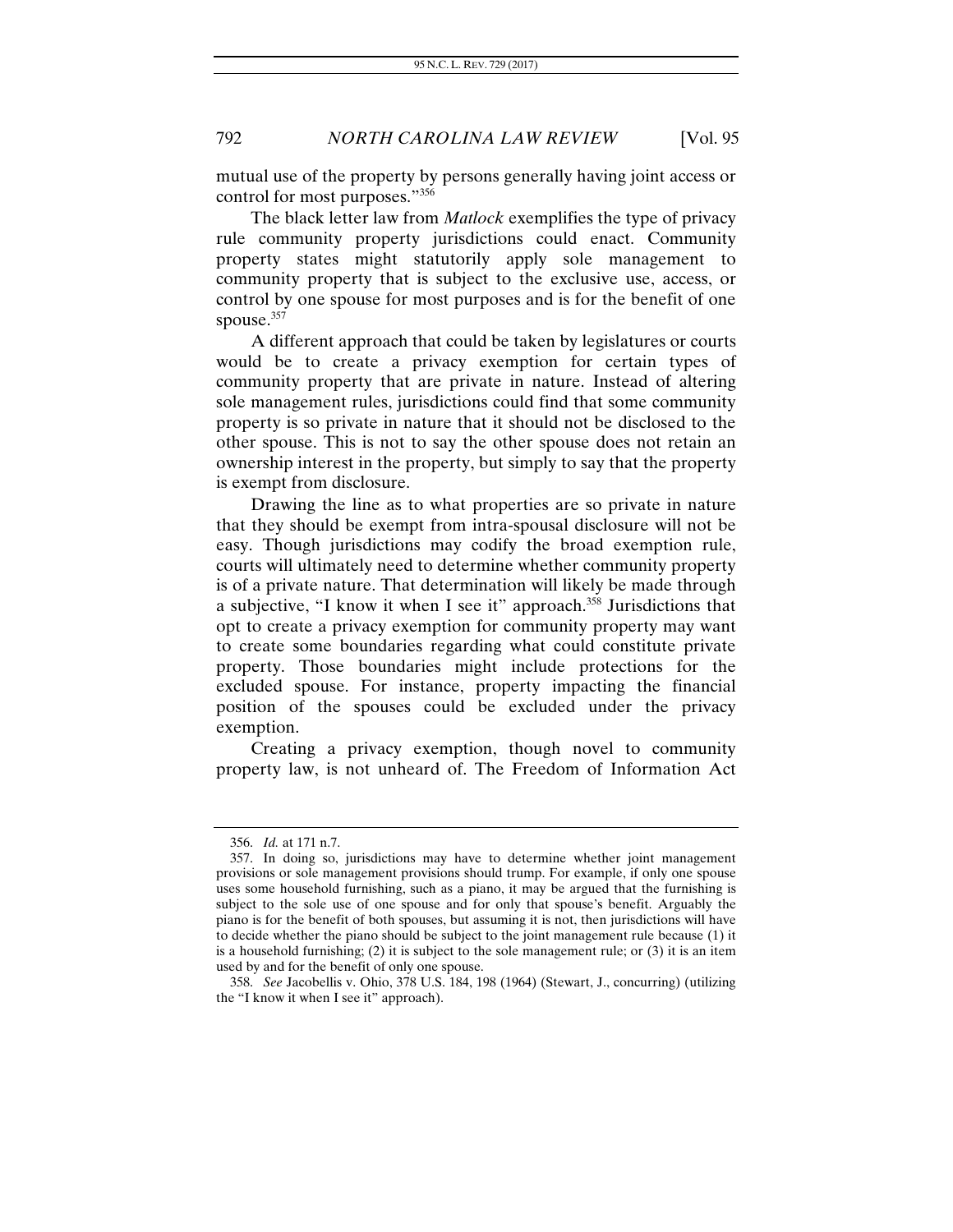("FOIA") provides an example.359 FOIA allows for public inspection of records held by government bodies. $360$  Exemption 6, the privacy exemption, limits what must be publicly available and allows certain documents to be withheld from public inspection if their disclosure "would constitute a clearly unwarranted invasion of personal privacy."361 Exemption 6 is an example of how community property states might build a privacy protection into certain types of community property.

A privacy exemption would serve as a means of protecting private information from community disclosure. Alternatively, states could create or enhance an affirmative managerial duty of spouses to disclose pertinent information to one another. Community property jurisdictions could follow provisions like California Family Code section 1100(e), which requires that a spouse "make full disclosure to the other spouse of all material facts and information regarding the existence . . . of all assets in which the community has or may have an interest."362 Though such provisions thus far have only required the disclosure of financial assets,<sup>363</sup> states could, legislatively or jurisprudentially, interpret such provisions as requiring the affirmative disclosure of all information that might be pertinent to the married couple. This could include information such as adulterous behavior, but exclude from disclosure the private, written thoughts of one spouse which may have no material impact on the marriage, but could cause unnecessary havoc if disclosed.

#### **CONCLUSION**

Courts in community property jurisdictions have not yet answered the question of where community property rights end and spousal privacy rights begin. However, courts should prioritize finding a solution to this issue to ensure that privacy rights are protected for spouses. This Article serves as a roadmap for how courts and legislatures can approach the issue without dismantling the entire community property system.

Ultimately, crafting a solution for ensuring that intra-spousal privacy is provided in community property regimes will require states

 <sup>359. 5</sup> U.S.C. § 552 (2016).

<sup>360.</sup> *Id.* § 552(a).

 <sup>361.</sup> *Id.* § 552(b)(6). *See* CHARLES H. KOCH, JR. & RICHARD MURPHY, 4 ADMIN. L. & PRAC. § 14:62 (3d ed. 2010) (discussing the privacy exemption allowed by most states).

<sup>362.</sup> CAL. FAM. CODE § 1100(e) (West, Westlaw through 2016 Reg. Sess. laws).

<sup>363.</sup> *See, e.g.*, *In re* Marriage of Feldman, 64 Cal. Rptr. 3d 29, 46–47 (Ct. App. 2007).